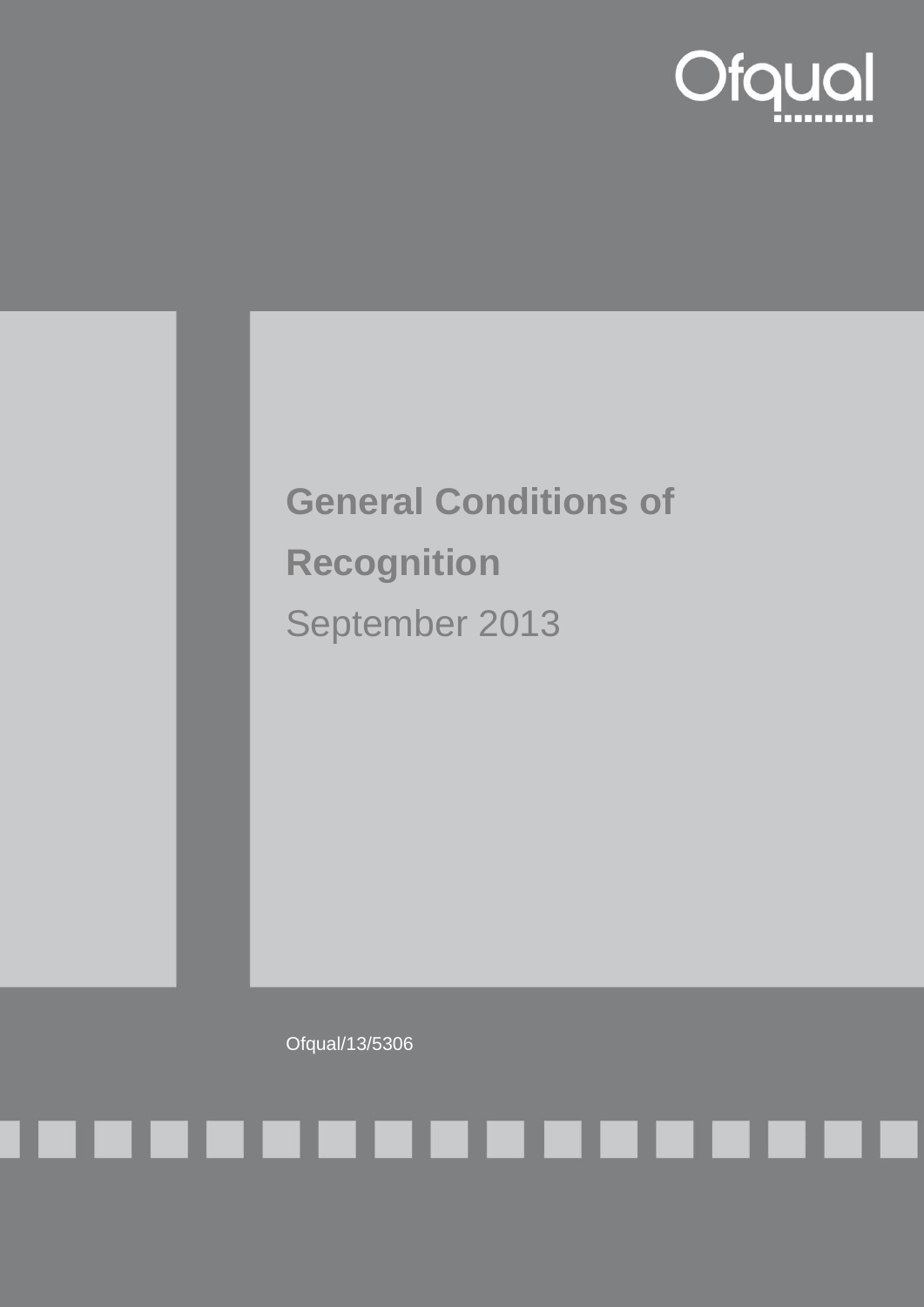## **Contents**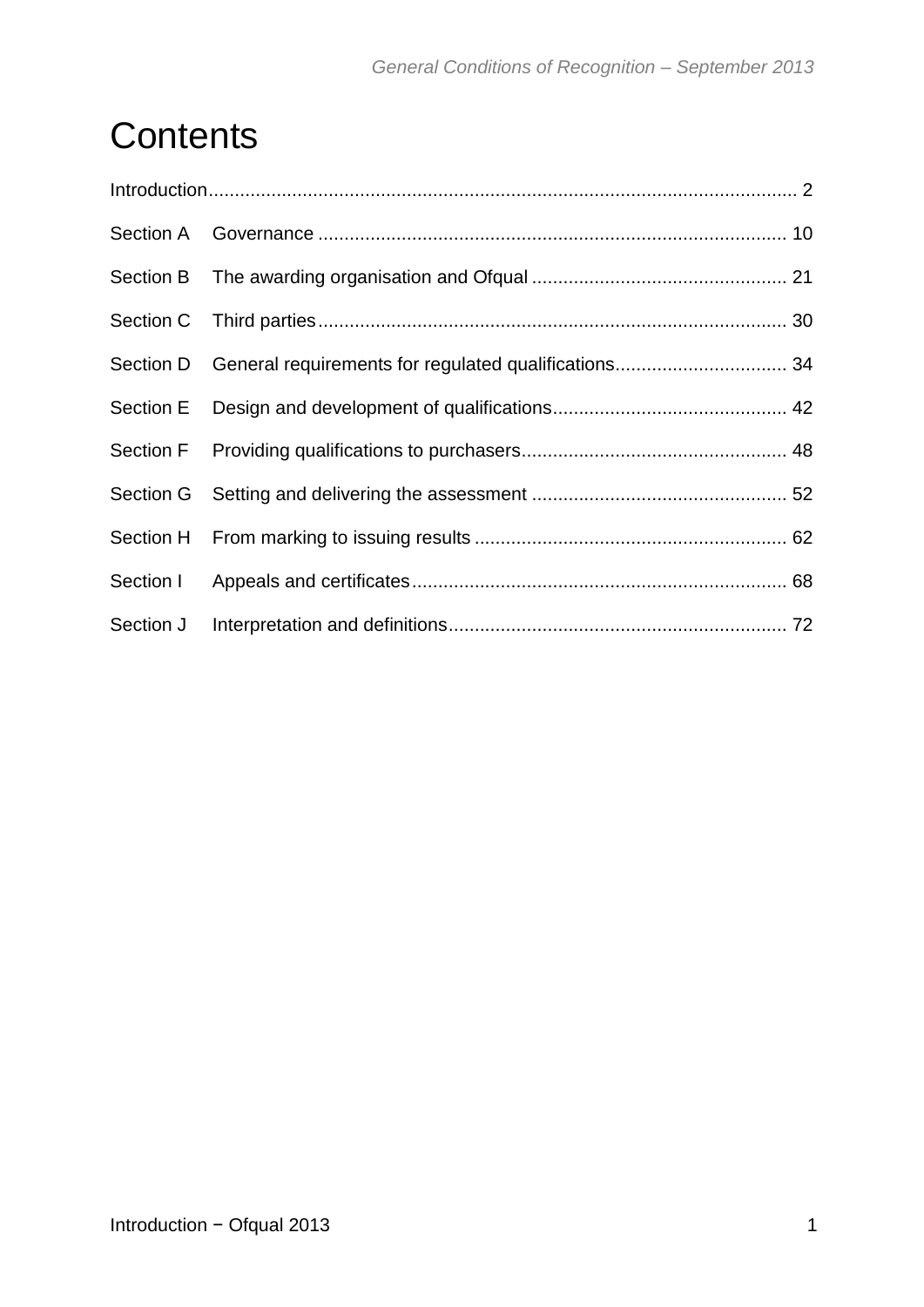## <span id="page-2-0"></span>**Introduction**

#### **Foreword**

- 1. Ofqual is the regulator of qualifications (other than degrees), exams and assessments in England, and of vocational qualifications in Northern Ireland. We:
	- $\Box$  secure standards by setting clear requirements for the design, delivery, assessment and award of qualifications, and by intervening when necessary to make sure standards are maintained
	- protect students by making sure they are treated fairly
	- **promote efficiency within the qualifications sector**
	- $\Box$  use our powers to secure value for money when this is not being delivered.
- 2. We work collaboratively with fellow qualifications regulators: the Welsh Government in Wales and the Council for the Curriculum, Examinations and Assessment (CCEA), which regulates non-vocational qualifications in Northern Ireland.
- 3. We recognise awarding organisations to award qualifications. Each awarding organisation we regulate is accountable for the quality and standards of its qualifications and for the efficiency with which it works. Each awarding organisation must have the expertise and other resources to fulfil these requirements. We will check that each awarding organisation is exercising its responsibilities fully and properly, and intervene if we find weaknesses in its approach. We will continue to scrutinise qualifications, where appropriate, to make sure standards are maintained and learners are treated fairly.
- 4. In all we do, we seek to abide by the five principles of good regulation: proportionality, targeting, accountability, transparency and consistency. This is reflected in the general conditions of recognition that we set out in this document. We also aim to use our powers effectively and efficiently so that public confidence in regulated qualifications is secured.

#### **About us**

5. The Apprenticeships, Skills, Children and Learning Act 2009 (the Act), amended by the Education Act 2011, established us as a regulator of qualifications and assessments. We regulate a range of qualifications (other than degrees) in England, and vocational qualifications in Northern Ireland. We also have duties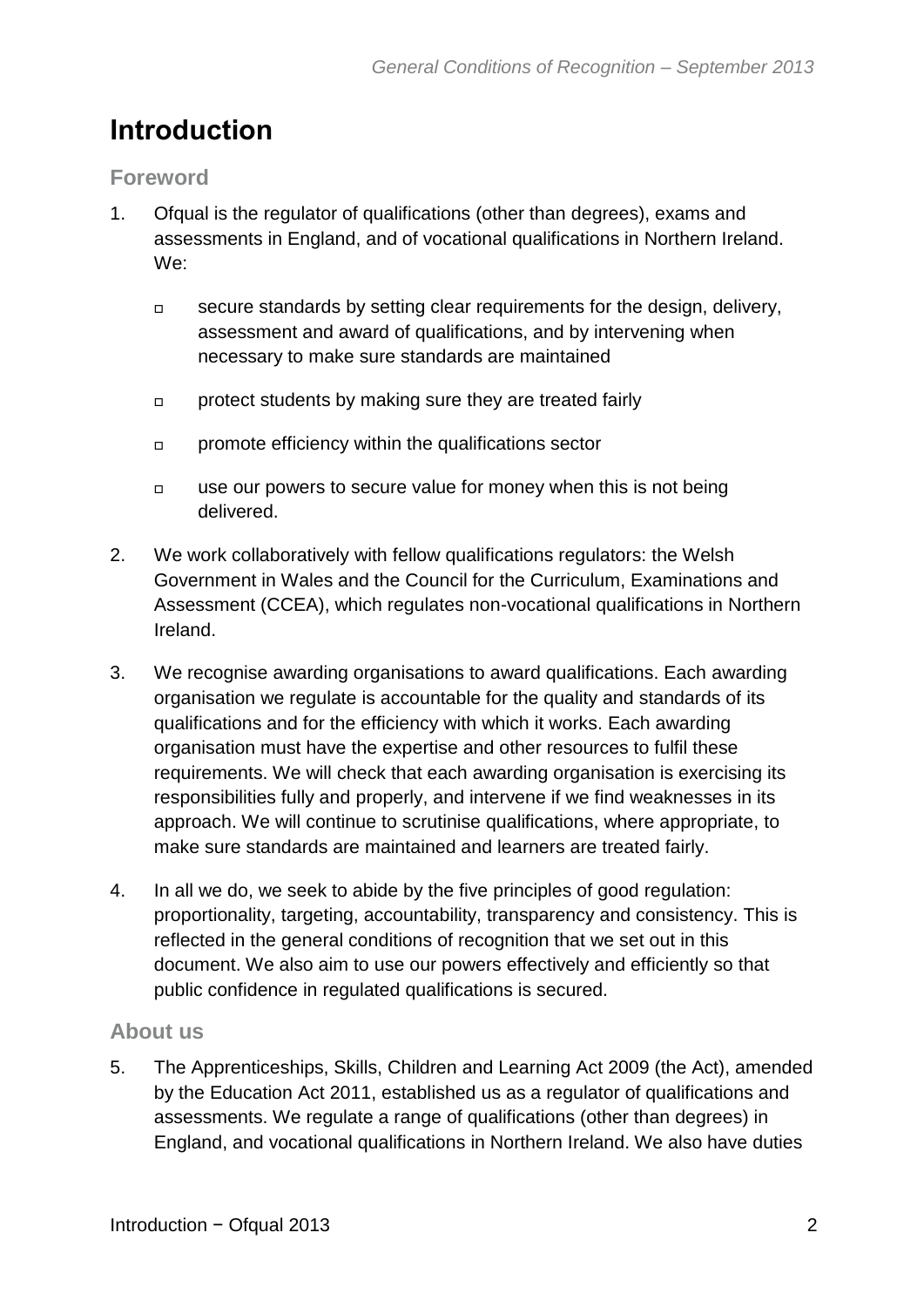to keep under review all aspects of statutory National Curriculum and Early Years Foundation Stage assessments in England.

6. Our aim is to regulate so that we achieve our statutory objectives as set out in the Act.

#### **Why and how we regulate**

- 7. The market alone cannot be relied upon to make sure the standards of comparable qualifications are consistent, students are treated fairly and the fees paid to awarding organisations represent value for money. Even if the market could secure standards, people might not trust those standards without independent assurance. This is why we regulate. The qualifications system should treat learners fairly, and we regulate to protect their interests in particular. We regulate because:
	- $\Box$  users need to be able to make informed choices between qualifications
	- $\Box$  without regulation, users might be tempted to choose qualifications for the wrong reasons (for example because users think they may be easier)
	- $\Box$  without regulation, awarding organisations might be tempted to compromise on quality for commercial reasons
	- external pressures may affect confidence in qualifications
	- $\Box$  the public needs to be assured that standards and rigour are being maintained
	- $\Box$  users need to be assured that the qualifications system is offering value for money to users and taxpayers.
- 8. Each awarding organisation is subject to conditions of recognition. These are the requirements it has to meet on an ongoing basis. We apply conditions of recognition to all awarding organisations. These are the conditions set out in this document. In addition we can impose conditions of recognition for certain qualifications or descriptions of qualifications and for certain descriptions of awarding organisations. We also have the power to place conditions on any individual awarding organisation.
- 9. We will require the governing body of each awarding organisation to make a declaration each year confirming whether, or to what extent, the awarding organisation is complying with the conditions of recognition to which it is subject.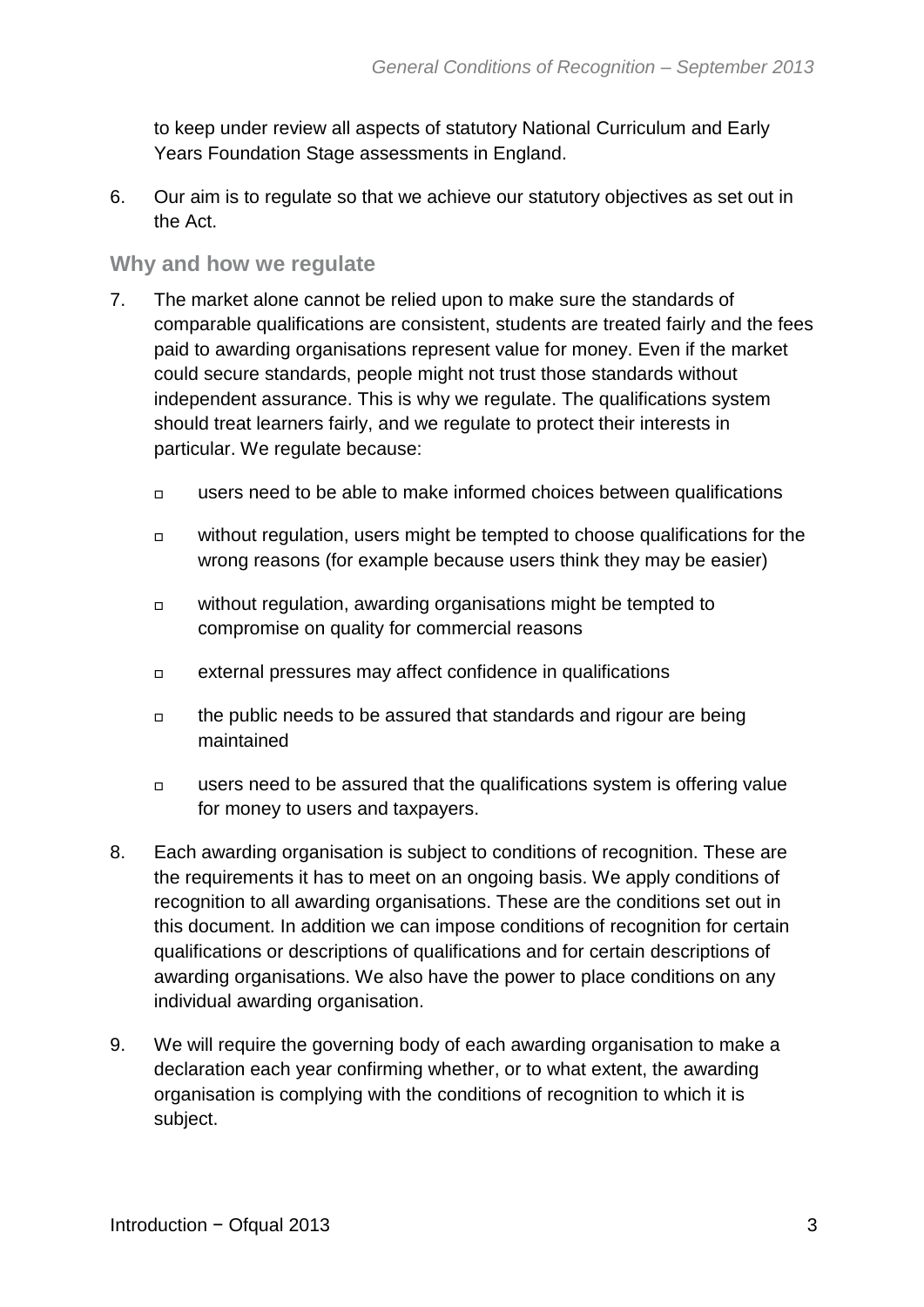#### **About this document**

- 10. We have divided the general conditions of recognition into two parts: part 1 addresses organisational requirements and part 2 addresses the requirements that apply to an organisation as it designs, develops and awards regulated qualifications and units of qualifications.
- 11. This document has been updated since November 2012 and includes the following new or amended conditions:
	- C2.5 Arrangements with Centres (amendment)
	- D8.1 Making available information to help meet Teachers' needs (new)
	- G4 Maintaining confidentiality of assessment materials, including the conduct of specified training events (amendment)
	- J1.8 Interpretations and definitions (amendment)
- 12. These new and amended conditions will come into effect at 12.01am on Sunday 1st September 2013.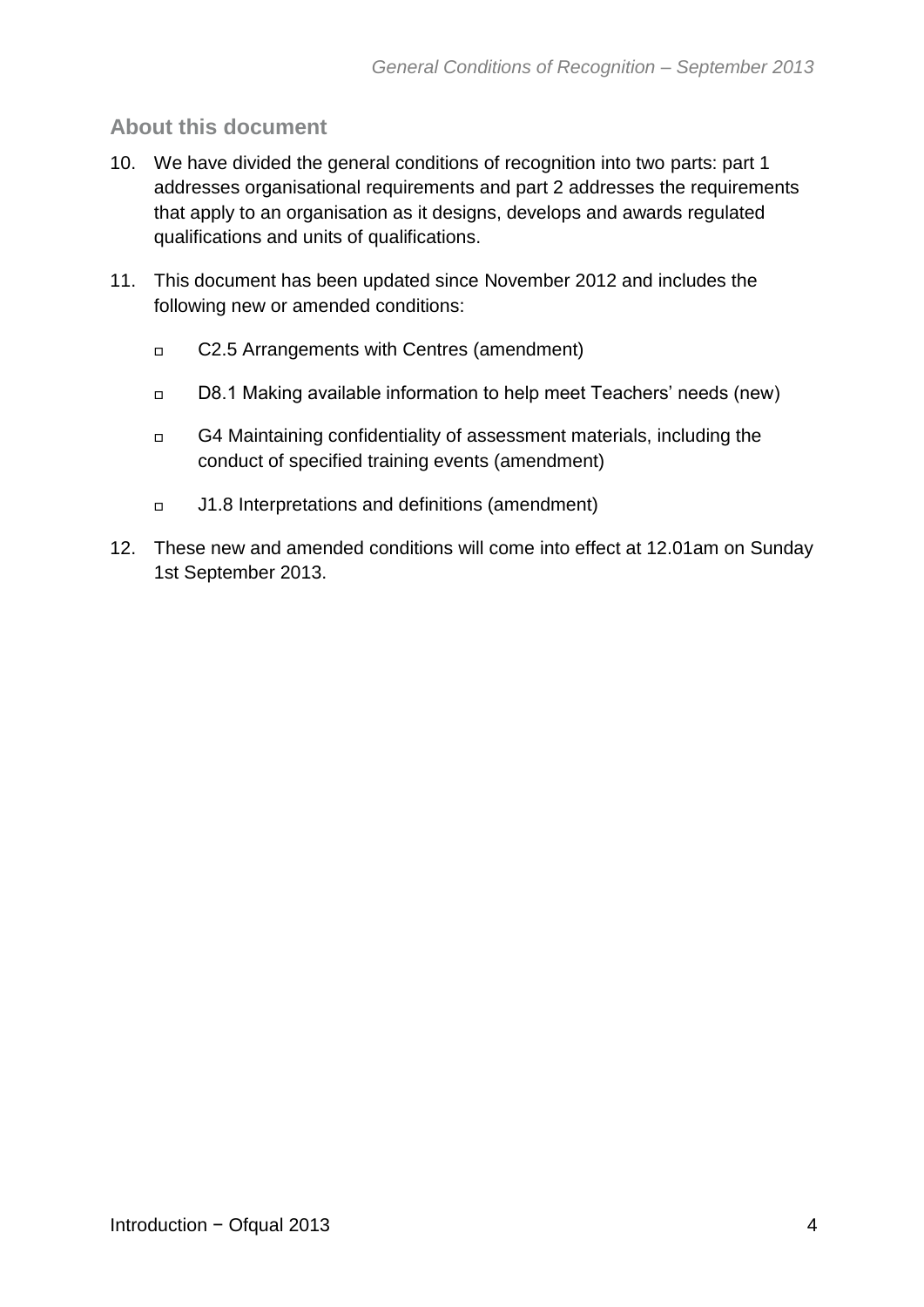|  |  | The headings of each condition can be found below: |  |  |
|--|--|----------------------------------------------------|--|--|
|--|--|----------------------------------------------------|--|--|

|                  | Part 1 – The awarding organisation                         |
|------------------|------------------------------------------------------------|
| A                | <b>Governance</b>                                          |
| A1               | <b>Suitability for continuing recognition</b>              |
| A2               | <b>Establishment in the EU or the EFTA</b>                 |
| A3               | <b>Safeguards on change of control</b>                     |
| A <sub>4</sub>   | <b>Conflicts of interest</b>                               |
| A5               | <b>Availability of adequate resources and arrangements</b> |
| $\underline{A6}$ | Identification and management of risks                     |
| A7               | <b>Management of incidents</b>                             |
| A <sub>8</sub>   | Malpractice and maladministration                          |

| B         | The awarding organisation and Ofqual         |
|-----------|----------------------------------------------|
| <u>B1</u> | The role of the responsible officer          |
| <b>B2</b> | The annual statement to Ofqual               |
| <b>B3</b> | Notification to Ofqual of certain events     |
| <b>B4</b> | Notice to provide information to Ofqual      |
| <b>B5</b> | Representations regarding qualifications     |
| <b>B6</b> | <b>Cooperation with Ofqual</b>               |
| <b>B7</b> | <b>Compliance with Regulatory Documents</b>  |
| <b>B8</b> | Compliance with undertakings given to Ofqual |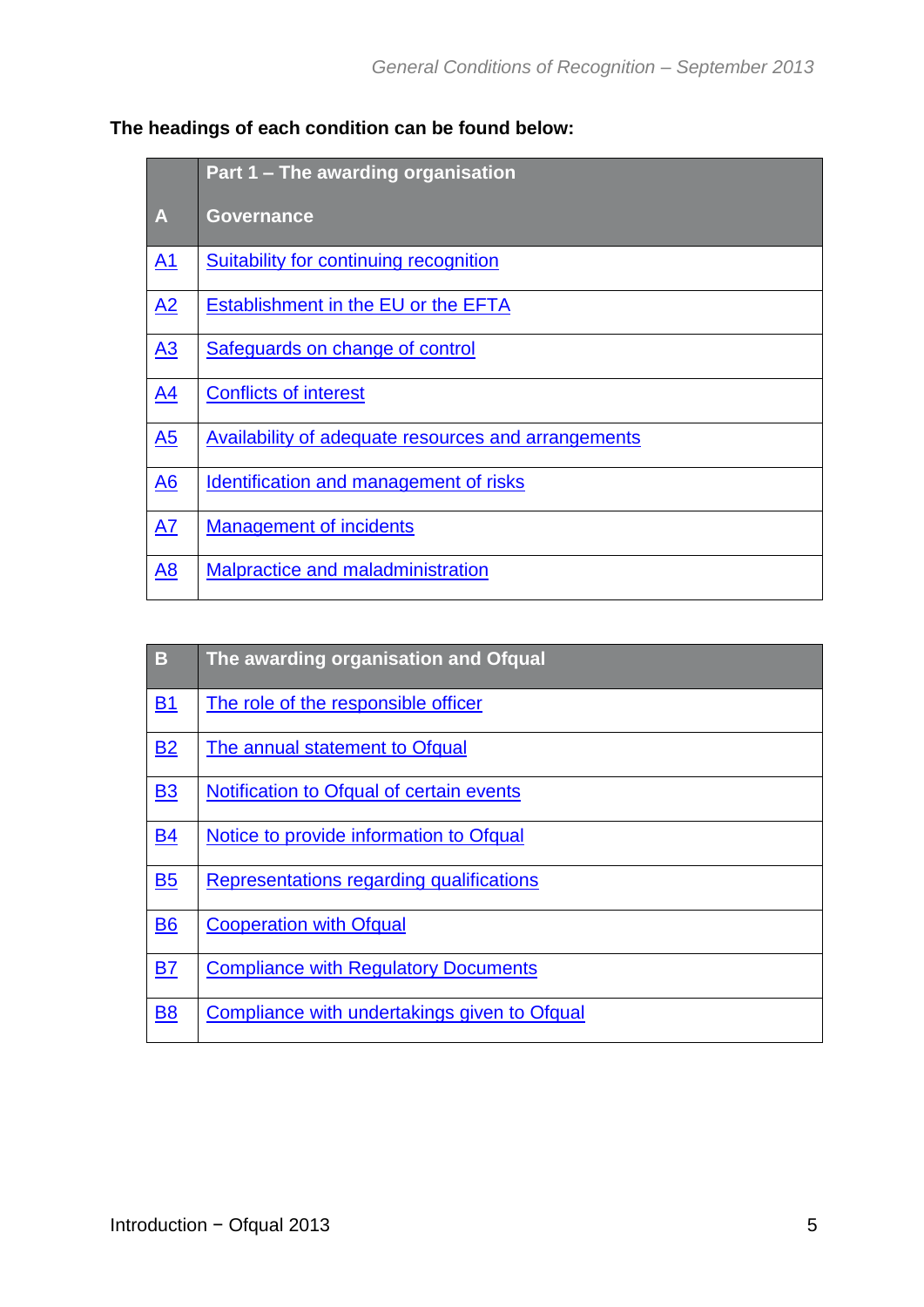| $\overline{\mathbf{c}}$ | <b>Third parties</b>             |
|-------------------------|----------------------------------|
| C <sub>1</sub>          | Arrangements with third parties  |
| C <sub>2</sub>          | <b>Arrangements with Centres</b> |

|                | Part 2 – The regulated qualification                              |
|----------------|-------------------------------------------------------------------|
| D              | <b>General requirements for regulated qualifications</b>          |
| D1             | <b>Fitness for purpose of qualifications</b>                      |
| D2             | <b>Accessibility of qualifications</b>                            |
| D3             | <b>Reviewing approach</b>                                         |
| D4             | Responding to enquiries and complaints procedures                 |
| D <sub>5</sub> | <b>Compliance of qualifications with Regulatory Documents</b>     |
| D6             | Compliance of units developed by others with Regulatory Documents |
| D7             | Management of the withdrawal of qualifications                    |
| <u>D8</u>      | Making available information to help meet Teachers' needs         |

| E              | Design and development of qualifications                       |
|----------------|----------------------------------------------------------------|
| E <sub>1</sub> | Qualifications having an objective and support                 |
| E2             | <b>Requirements on qualification titling</b>                   |
| E <sub>3</sub> | Publication of a qualification specification                   |
| E <sub>4</sub> | Ensuring an assessment is fit for purpose and can be delivered |
| E <sub>5</sub> | Assurance that qualifications comply with the conditions       |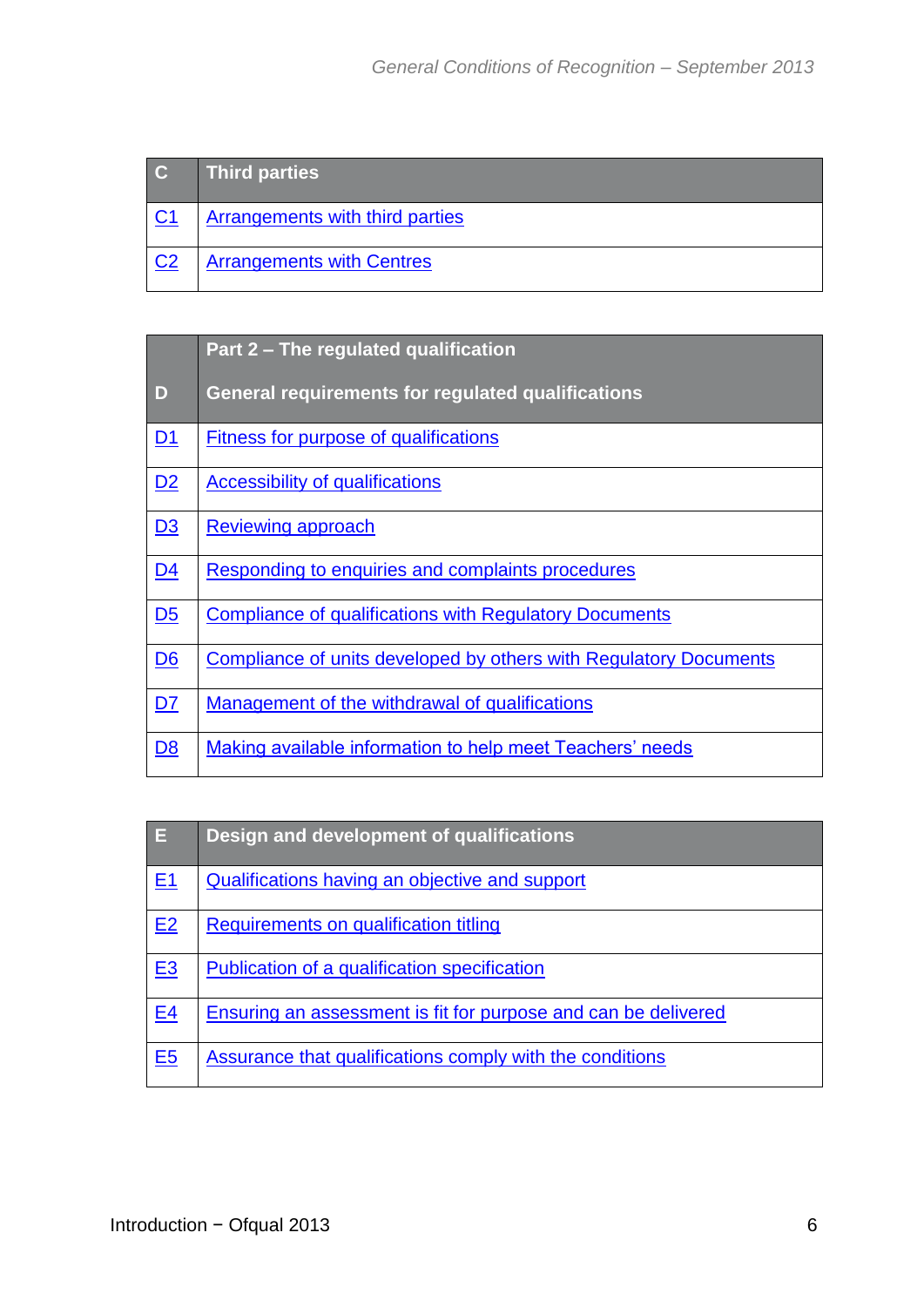| I E            | <b>Providing qualifications to purchasers</b>            |
|----------------|----------------------------------------------------------|
| F <sub>1</sub> | Information on fees and features of a qualification      |
| F <sub>2</sub> | Packaging qualifications with other products or services |
| <u>F3</u>      | <b>Invoicing</b>                                         |

| G                | Setting and delivering the assessment                                                                      |
|------------------|------------------------------------------------------------------------------------------------------------|
| G <sub>1</sub>   | <b>Setting the assessment</b>                                                                              |
| G <sub>2</sub>   | <b>Language of the assessment</b>                                                                          |
| G <sub>3</sub>   | Use of language and Stimulus Materials                                                                     |
| <b>G4</b>        | Maintaining confidentiality of assessment materials, including the conduct<br>of specified training events |
| G <sub>5</sub>   | <b>Registration of Learners</b>                                                                            |
| $\underline{G6}$ | <b>Arrangements for Reasonable Adjustments</b>                                                             |
| G <sub>7</sub>   | <b>Arrangements for Special Consideration</b>                                                              |
| <b>G8</b>        | Completion of the assessment under the required conditions                                                 |
| <b>G9</b>        | Delivering the assessment                                                                                  |

| H              | From marking to issuing results                                              |
|----------------|------------------------------------------------------------------------------|
| H1             | Marking the assessment                                                       |
| H <sub>2</sub> | Moderation where an assessment is marked by a Centre                         |
| H3             | Monitoring the specified levels of attainment for a qualification            |
| H <sub>4</sub> | Adjudication by Ofqual of specified levels of attainment for a qualification |
| H <sub>5</sub> | Results for a qualification must be based on sufficient evidence             |
| H <sub>6</sub> | <b>Issuing results</b>                                                       |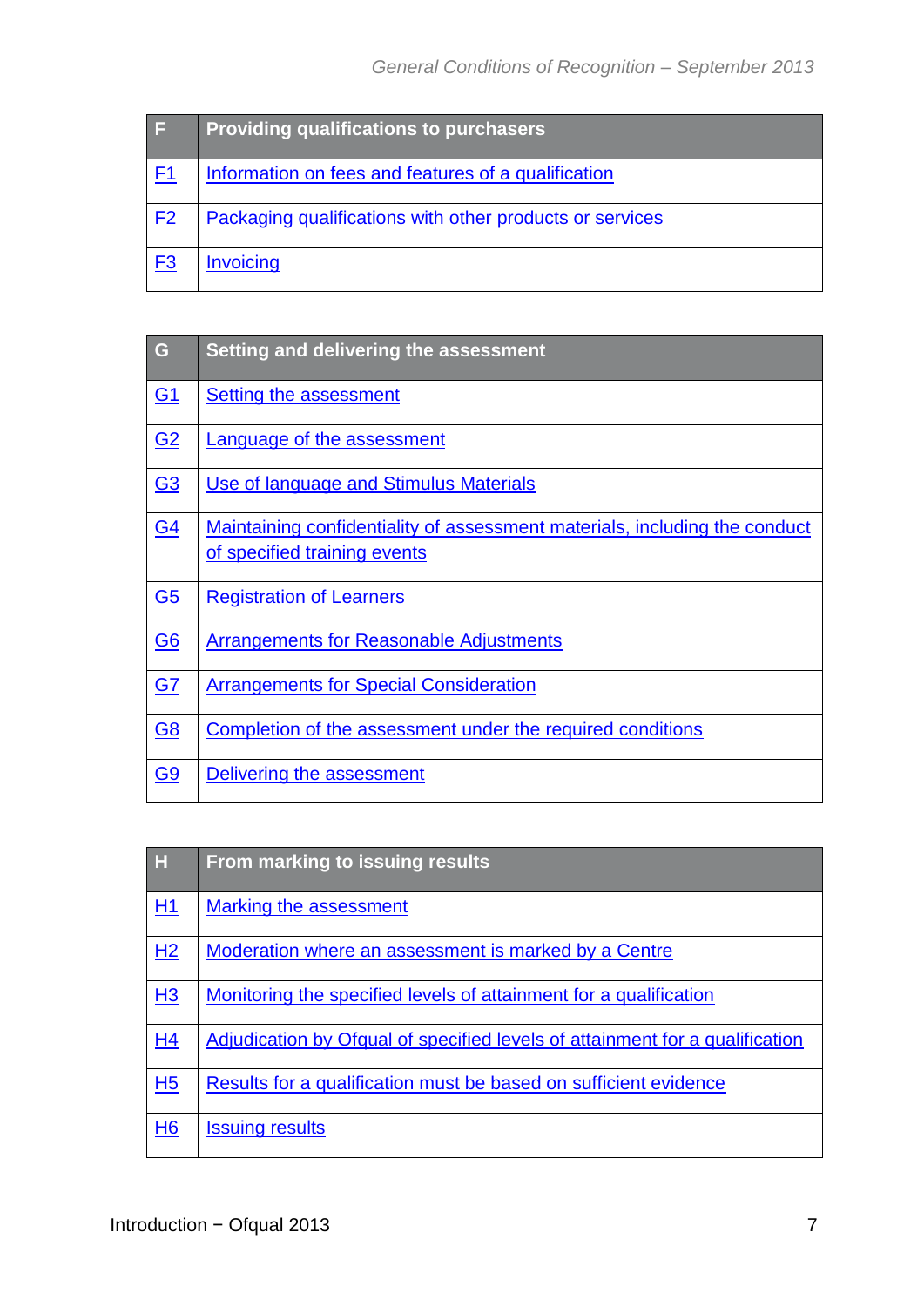|            | <b>Appeals and certificates</b>                         |
|------------|---------------------------------------------------------|
|            | <b>Appeals process</b>                                  |
| <u>12</u>  | Compliance with Ofqual's appeals and complaints process |
| <u>I3</u>  | The design and content of certificates                  |
| <u> 14</u> | Issuing certificates and replacement certificates       |

| IJ | Interpretation and definitions |
|----|--------------------------------|
|    | Interpretation and definitions |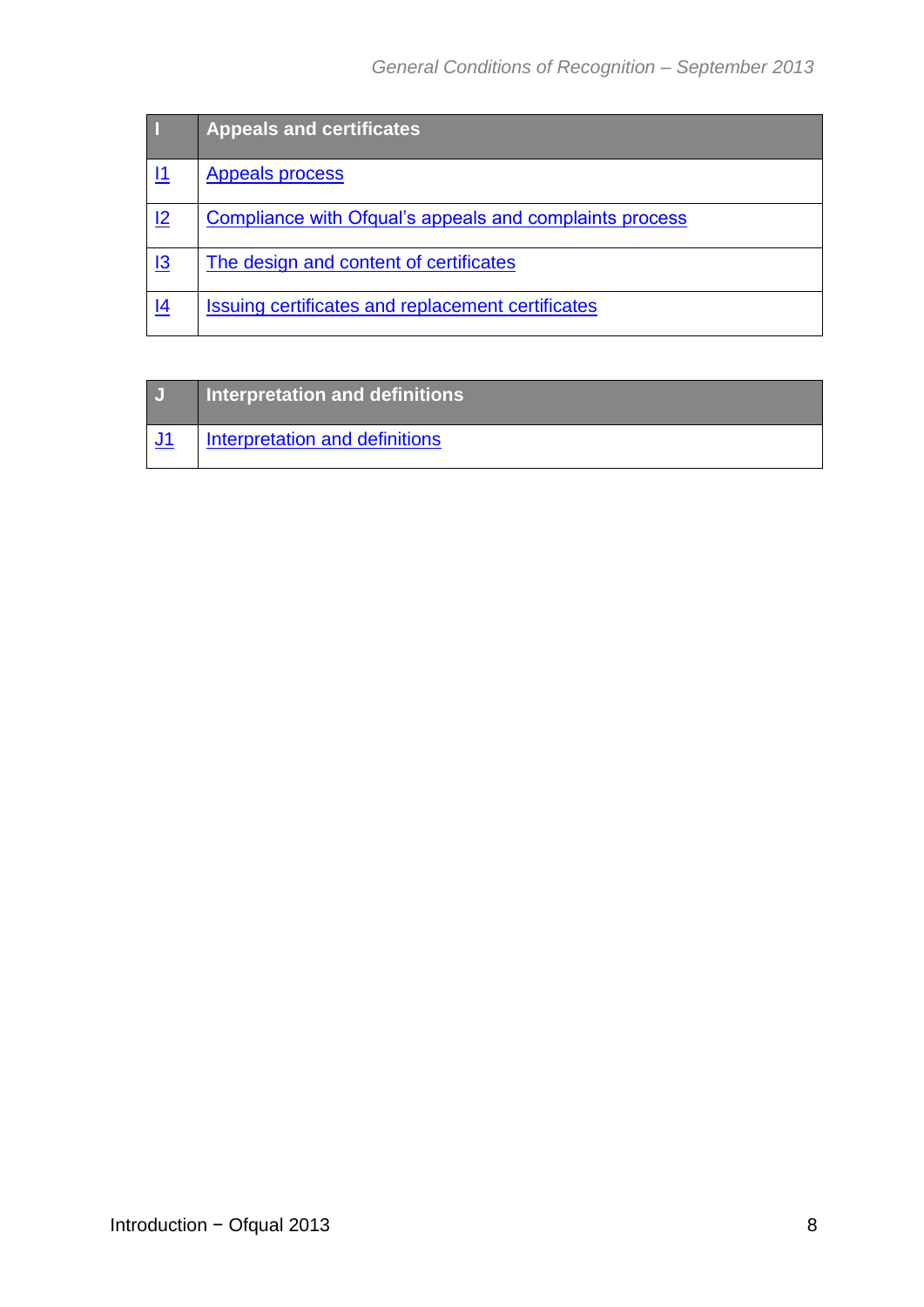## Part 1

## The awarding organisation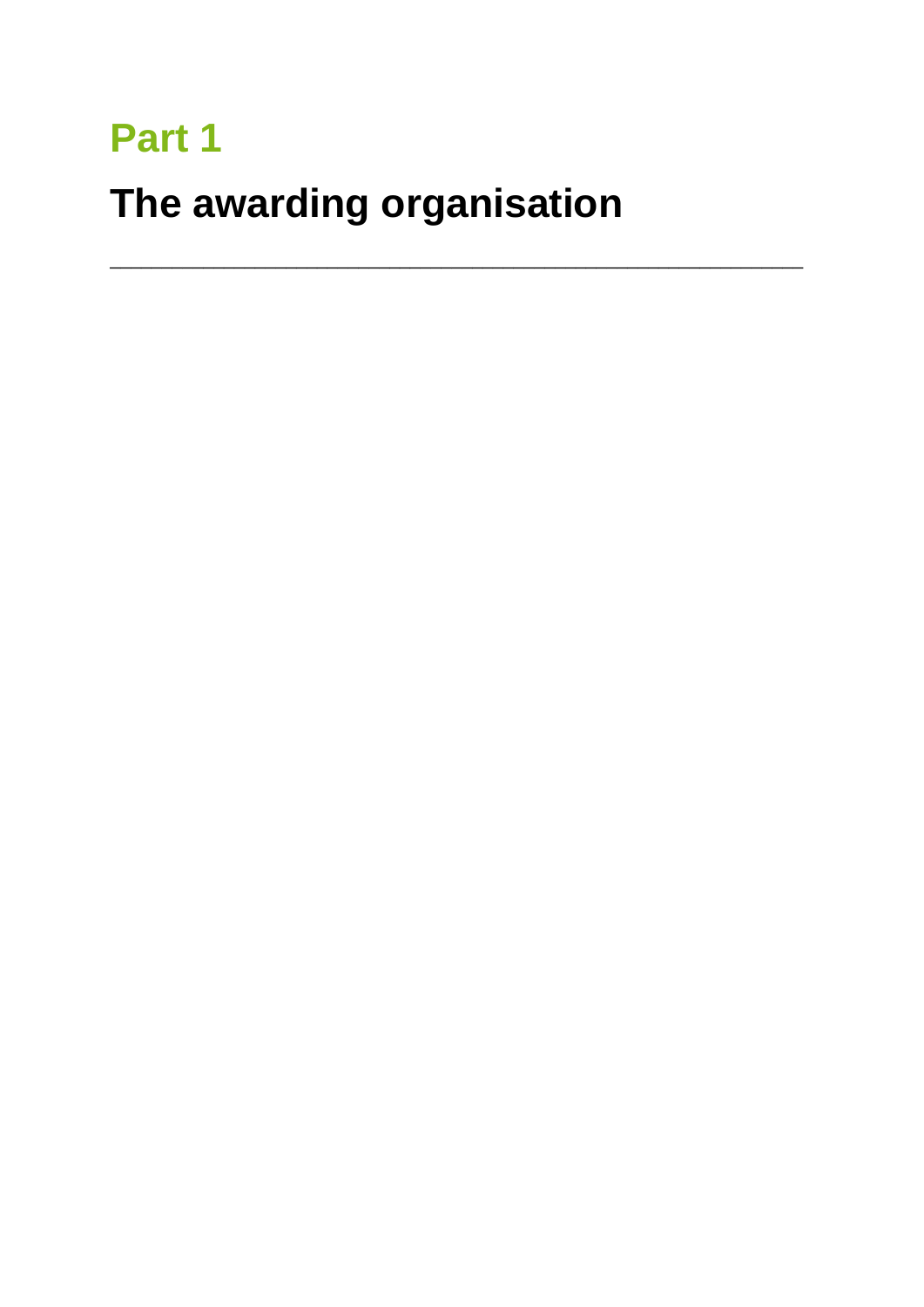### <span id="page-10-0"></span>**Section A Governance**

#### <span id="page-10-1"></span>**Condition A1 Suitability for continuing recognition**

#### **Suitability for continuing recognition**

- A1.1 An awarding organisation must not, by means of any act or omission which has or is likely to have an Adverse Effect, render itself unsuitable to continue to be recognised for the award of a relevant qualification.
- A1.2 For these purposes, an act or omission may include in particular one which results in the awarding organisation –
	- (a) being convicted of a criminal offence,
	- (b) being held by a court or any professional, regulatory, or government body to have breached any provision of Competition Law, Equalities Law, or Data Protection Law,
	- (c) being held by a court or any professional, regulatory, or government body to have breached a provision of any other legislation or any regulatory obligation to which it is subject, or
	- (d) becoming insolvent or subject to corporate financial restructuring.

#### **Inactive awarding organisations**

A1.3 An awarding organisation must:

- (a) ensure that, within two years of first being recognised for the award of qualifications, it has submitted to Ofqual for accreditation or directly to the Register a qualification that meets its Conditions of Recognition, and
- (b) take all reasonable steps to ensure that, once it has submitted a qualification that meets its Conditions of Recognition, no two-year period passes in which it does not award a qualification in accordance with its Conditions of Recognition.

#### **Ensuring the suitability of Senior Officers**

- A1.4 An awarding organisation must ensure that each of its Senior Officers is at all times a person suitable to be engaged in that role in an awarding organisation that is recognised for the award of the relevant qualifications.
- A1.5 For these purposes, a Senior Officer may in particular be unsuitable for that role by virtue of –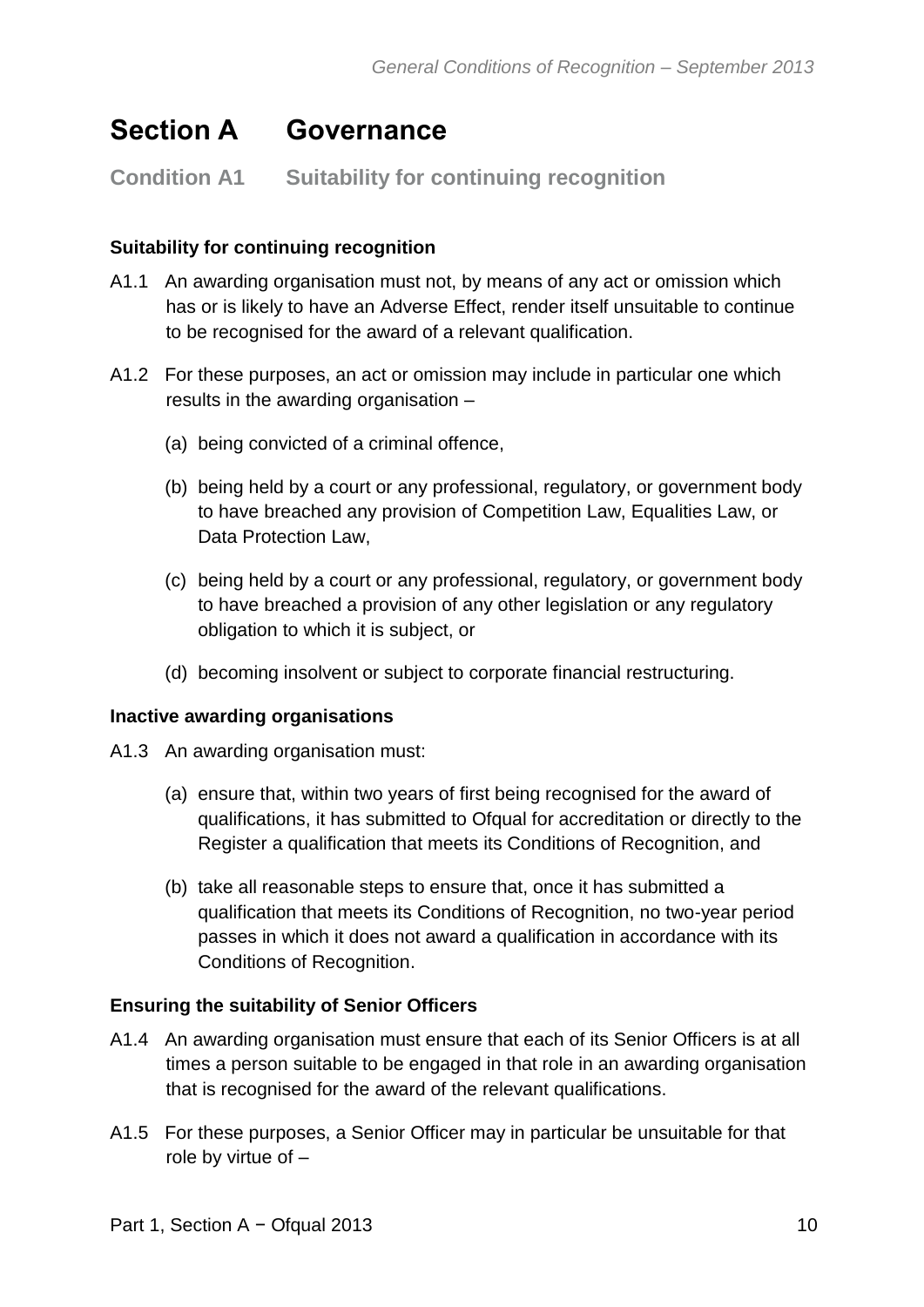- (a) any criminal convictions held by him or her,
- (b) any finding by a court or any professional, regulatory, or government body that he or she has breached a provision of any legislation or any regulatory obligation to which he or she is subject,
- (c) any proceedings in bankruptcy or any individual financial arrangement to which he or she is or has been subject,
- (d) any disqualification from holding the directorship of a company or from public office, or
- (e) any finding of malpractice or maladministration, in relation to a qualification (whether a regulated qualification or a qualification which is not regulated), to which he or she is or has been subject.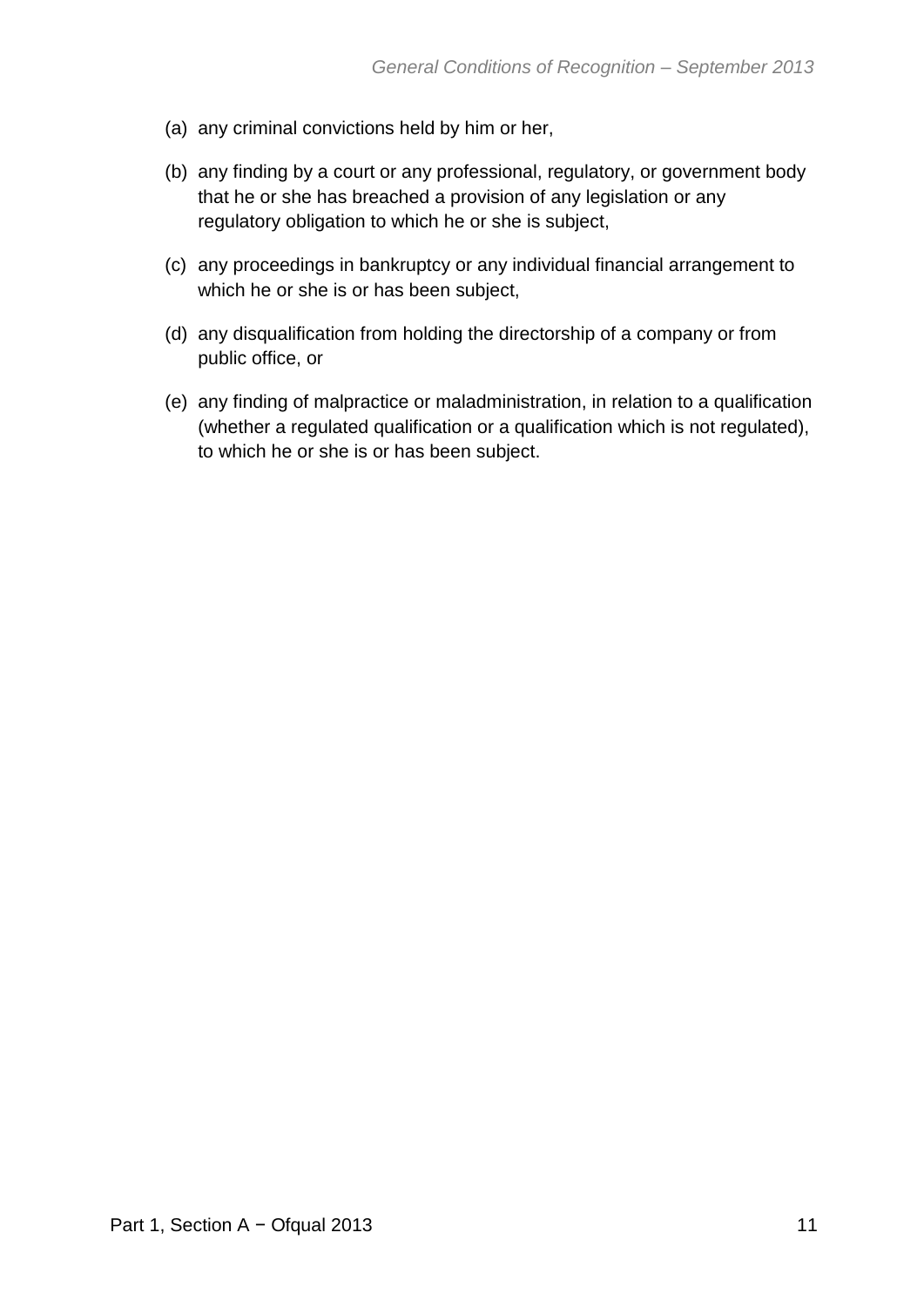#### <span id="page-12-0"></span>**Condition A2 Establishment in the EU or the EFTA**

- A2.1 An awarding organisation must ensure that it at all times
	- (a) is ordinarily resident in a member state of the European Union or the European Free Trade Association, or
	- (b) is legally established, or has a substantial presence, in a member state of the European Union or the European Free Trade Association.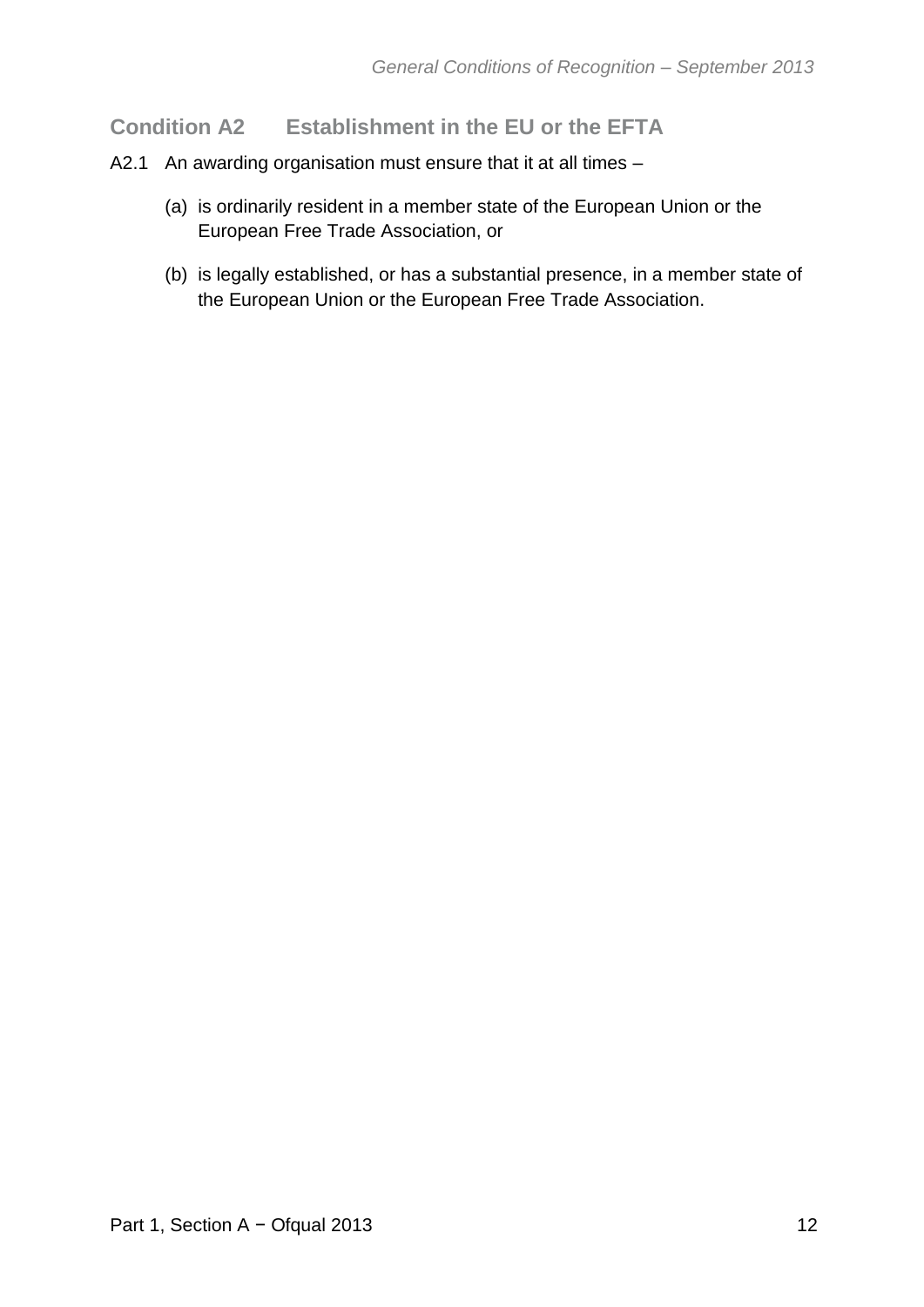#### <span id="page-13-0"></span>**Condition A3 Safeguards on change of control**

#### **Duty on change of control**

- A3.1 Where there is a change of control in relation to an awarding organisation, it must –
	- (a) take (and procure that every other relevant person takes) all reasonable steps to ensure that the change of control does not have an Adverse Effect, and
	- (b) put in place a plan designed to ensure that the interests of Learners will be protected.

#### **Definition of change of control**

- A3.2 For the purposes of this condition, a change of control takes place in relation to an awarding organisation where –
	- (a) a person obtains control of the awarding organisation who did not, immediately prior to doing so, have control of it, or
	- (b) the awarding organisation merges with any person.
- A3.3 Where the awarding organisation is a company, sub-sections (2), (3) and (4) of section 450 of the Corporation Tax Act 2010 shall apply for the purpose of determining whether a person has or had control of the awarding organisation.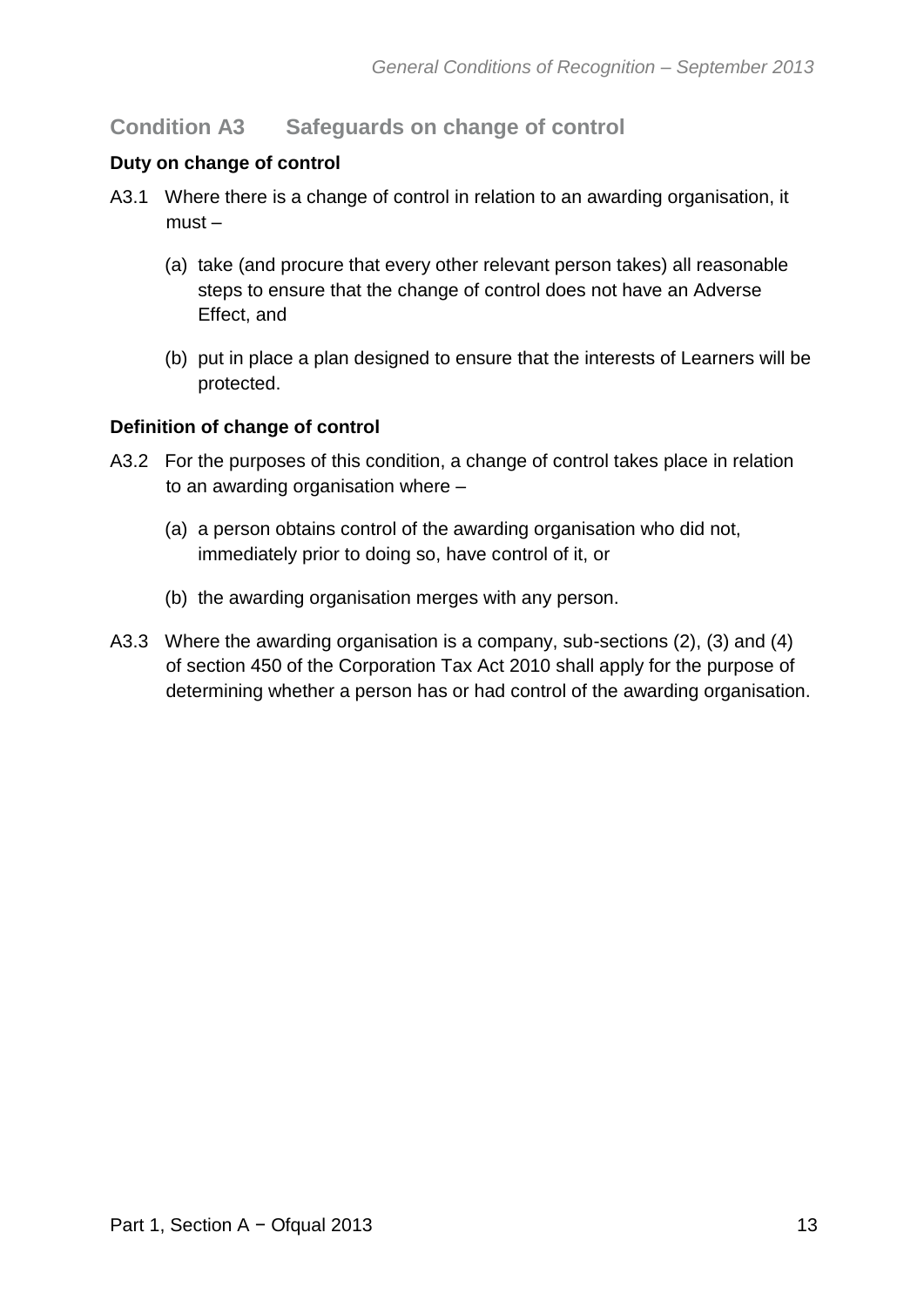#### <span id="page-14-0"></span>**Condition A4 Conflicts of interest**

#### **Definition of conflict of interest**

- A4.1 For the purposes of this condition, a conflict of interest exists in relation to an awarding organisation where –
	- (a) its interests in any activity undertaken by it, on its behalf, or by a member of its Group have the potential to lead it to act contrary to its interests in the development, delivery and award of qualifications in accordance with its Conditions of Recognition,
	- (b) a person who is connected to the development, delivery or award of qualifications by the awarding organisation has interests in any other activity which have the potential to lead that person to act contrary to his or her interests in that development, delivery or award in accordance with the awarding organisation's Conditions of Recognition, or
	- (c) an informed and reasonable observer would conclude that either of these situations was the case.

#### **Identifying conflicts of interest**

- A4.2 An awarding organisation must identify and monitor
	- (a) all conflicts of interest which relate to it, and
	- (b) any scenario in which it is reasonably foreseeable that any such conflict of interest will arise in the future.

#### **Managing conflicts of interest**

- A4.3 An awarding organisation must take all reasonable steps to ensure that no conflict of interest which relates to it has an Adverse Effect.
- A4.4 Where such a conflict of interest has had an Adverse Effect, the awarding organisation must take all reasonable steps to mitigate the Adverse Effect as far as possible and correct it.

#### **Interests in assessment**

- A4.5 An awarding organisation must take all reasonable steps to avoid any part of the assessment of a Learner (including by way of Moderation) being undertaken by any person who has a personal interest in the result of the assessment.
- A4.6 Where, having taken all such reasonable steps, an assessment by such a person cannot be avoided, the awarding organisation must make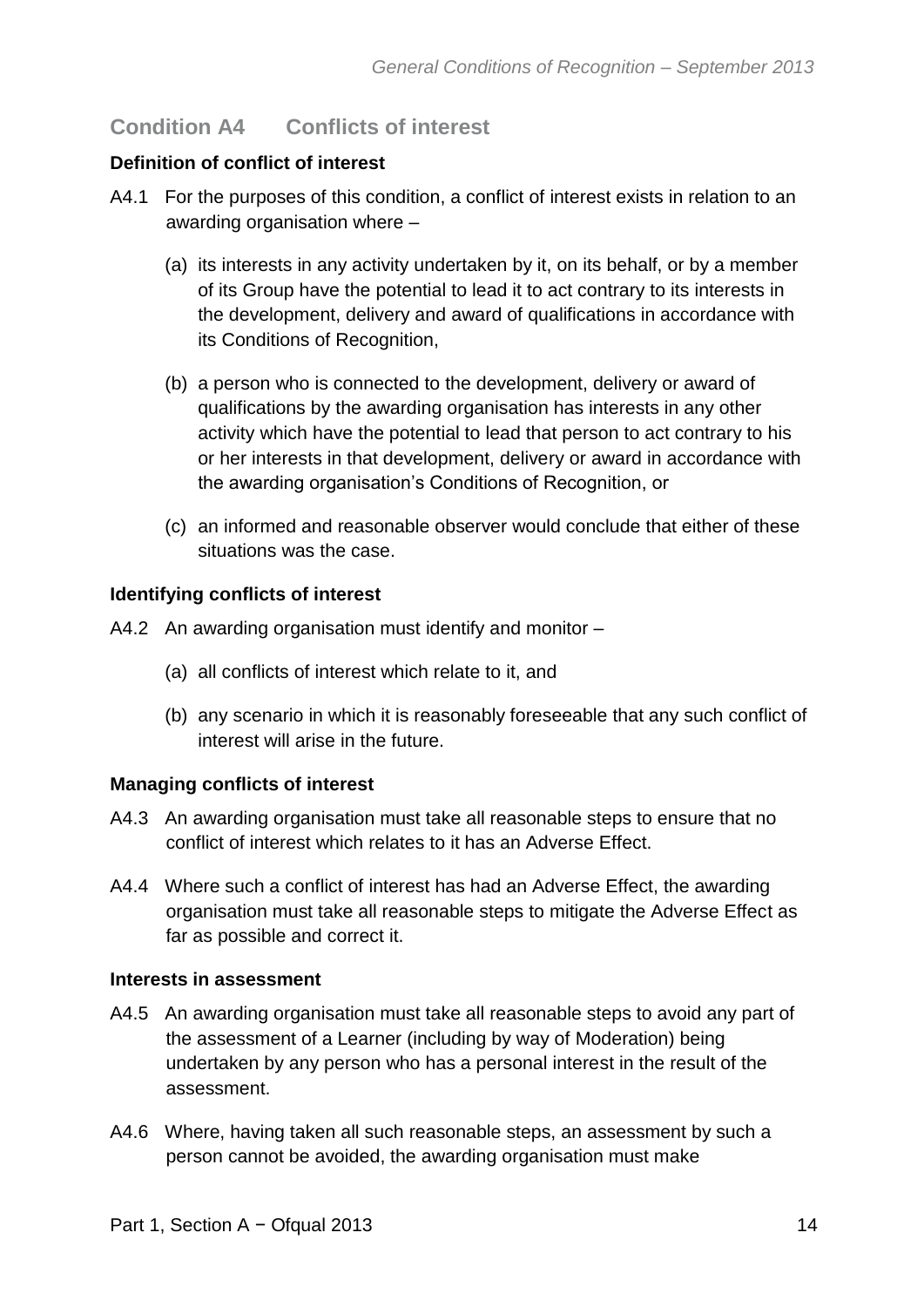arrangements for the relevant part of the assessment to be subject to scrutiny by another person.

#### **The written conflict of interest policy**

- A4.7 An awarding organisation must establish, maintain, and at all times comply with an up to date written conflict of interest policy, which must include procedures on how the awarding organisation intends to comply with the requirements of this condition.
- A4.8 When requested to do so by Ofqual in writing, an awarding organisation must promptly submit to Ofqual its conflict of interest policy, and must subsequently ensure that the policy complies with any requirements which Ofqual has communicated to it in writing.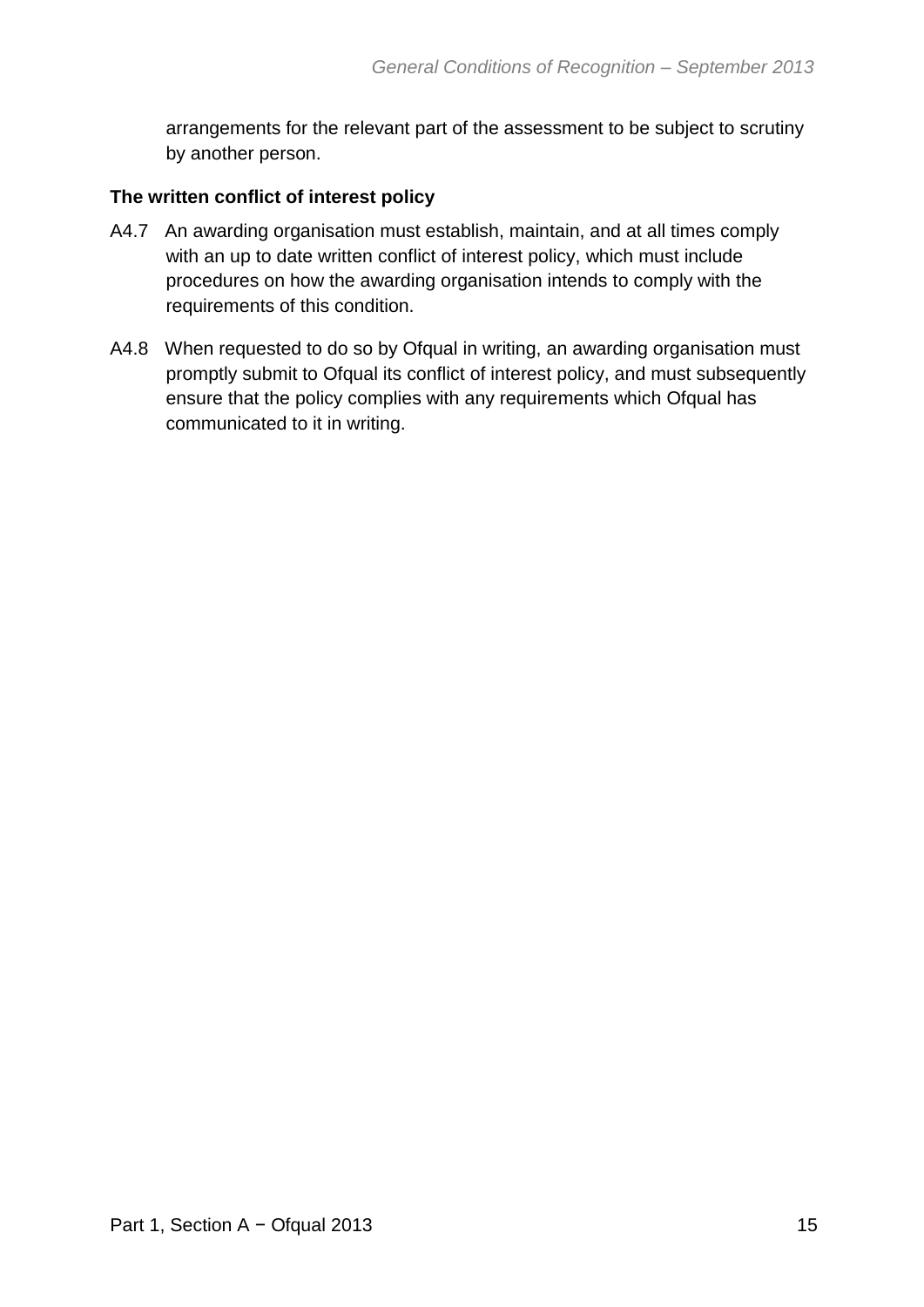<span id="page-16-0"></span>**Condition A5 Availability of adequate resources and arrangements** 

#### **Ensuring the ability to develop, deliver and award qualifications**

- A5.1 An awarding organisation must
	- (a) ensure that it has the capacity to undertake the development, delivery and award of qualifications which it makes available, or proposes to make available, in accordance with its Conditions of Recognition, and
	- (b) take all reasonable steps to ensure that it undertakes the development, delivery and award of those qualifications efficiently.
- A5.2 For these purposes, an awarding organisation must establish and maintain
	- (a) arrangements which will ensure that it retains at all times a Workforce of appropriate size and competence,
	- (b) arrangements for the retention of data which will ensure that adequate information is available to it at all times,
	- (c) arrangements which will ensure that sufficient technical equipment and support is available to it at all times,
	- (d) appropriate management resources, and
	- (e) appropriate systems of planning and internal control.
- A5.3 For these purposes, an awarding organisation must also
	- (a) regularly review its ongoing resource requirements and make appropriate changes to take into account the findings of each review, and
	- (b) adequately plan any new developments which it proposes to introduce, and allocate sufficient resources to ensure that such developments are effectively introduced.

#### **Ensuring financial viability**

A5.4 An awarding organisation must ensure that it will have available sufficient financial resources and facilities to enable it to develop, deliver and award qualifications in accordance with its Conditions of Recognition until at least the time by which every Learner for a qualification it makes available has had the opportunity to complete that qualification.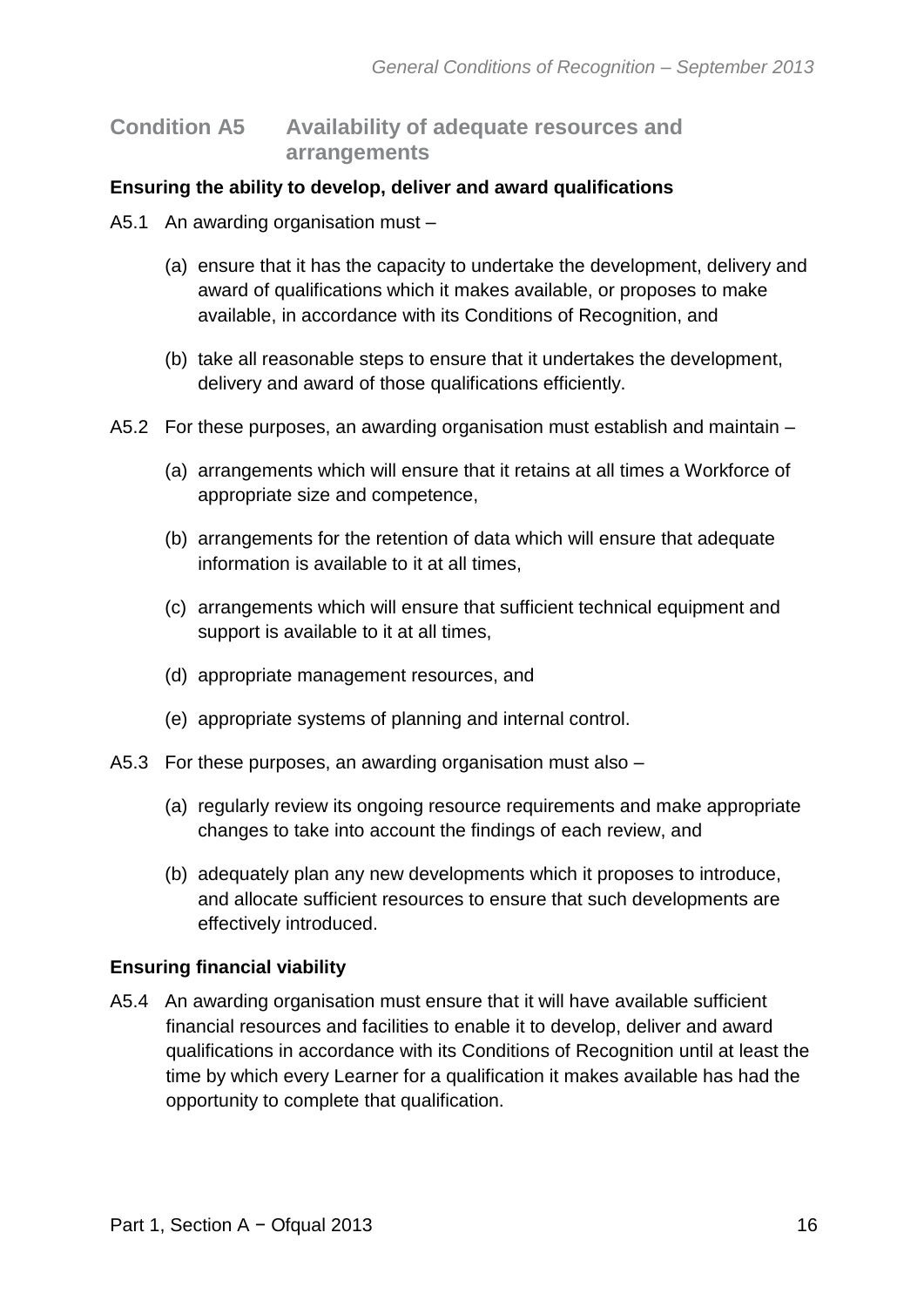#### <span id="page-17-0"></span>**Condition A6 Identification and management of risks**

#### **Identifying risks**

A6.1 An awarding organisation must take all reasonable steps to identify the risk of the occurrence of any incident which could have an Adverse Effect.

#### **Preventing incidents or mitigating their effect**

- A6.2 Where such a risk is identified, the awarding organisation must take all reasonable steps to –
	- (a) prevent the incident from occurring or, where it cannot be prevented, reduce the risk of that incident occurring as far as is possible, and
	- (b) prevent any Adverse Effect that the incident could have were it to occur or, where it cannot be prevented, mitigate that Adverse Effect as far as possible.

#### **Contingency plan**

- A6.3 An awarding organisation must establish and maintain, and at all times comply with, an up to date written contingency plan.
- A6.4 A contingency plan must be of sufficient detail and quality to allow the awarding organisation to mitigate, as far as possible, the Adverse Effect of any incident which has been identified by the awarding organisation as having a risk of occurring.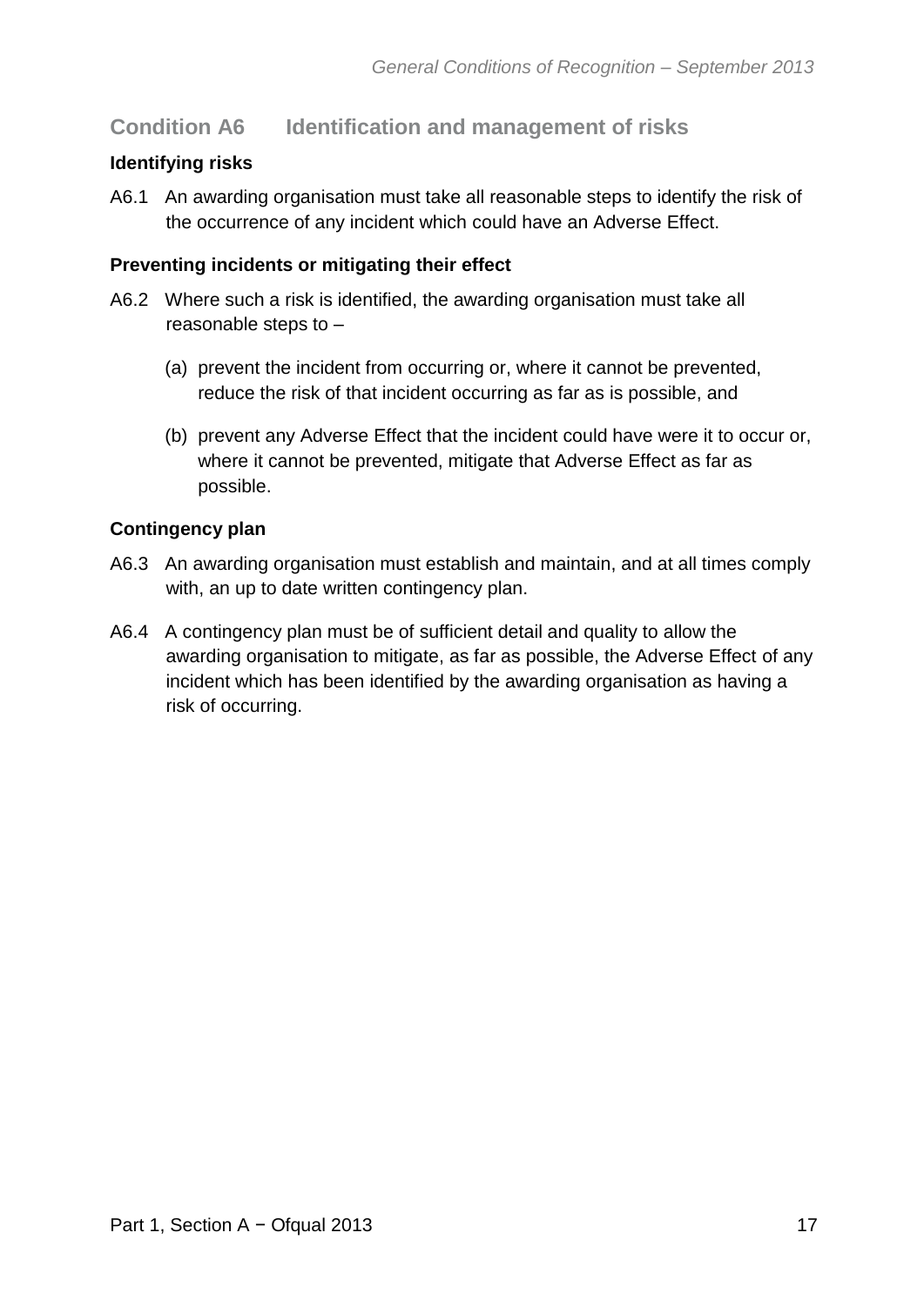#### <span id="page-18-0"></span>**Condition A7 Management of incidents**

- A7.1 Where any incident occurs which could have an Adverse Effect, an awarding organisation must (whether or not it has previously identified a risk of that incident occurring) promptly take all reasonable steps to –
	- (a) prevent the Adverse Effect and, where any Adverse Effect occurs, mitigate it as far as possible and correct it, and
	- (b) give priority to the provision of assessments which accurately differentiate between Learners on the basis of the level of attainment they have demonstrated and to the accurate and timely award of qualifications.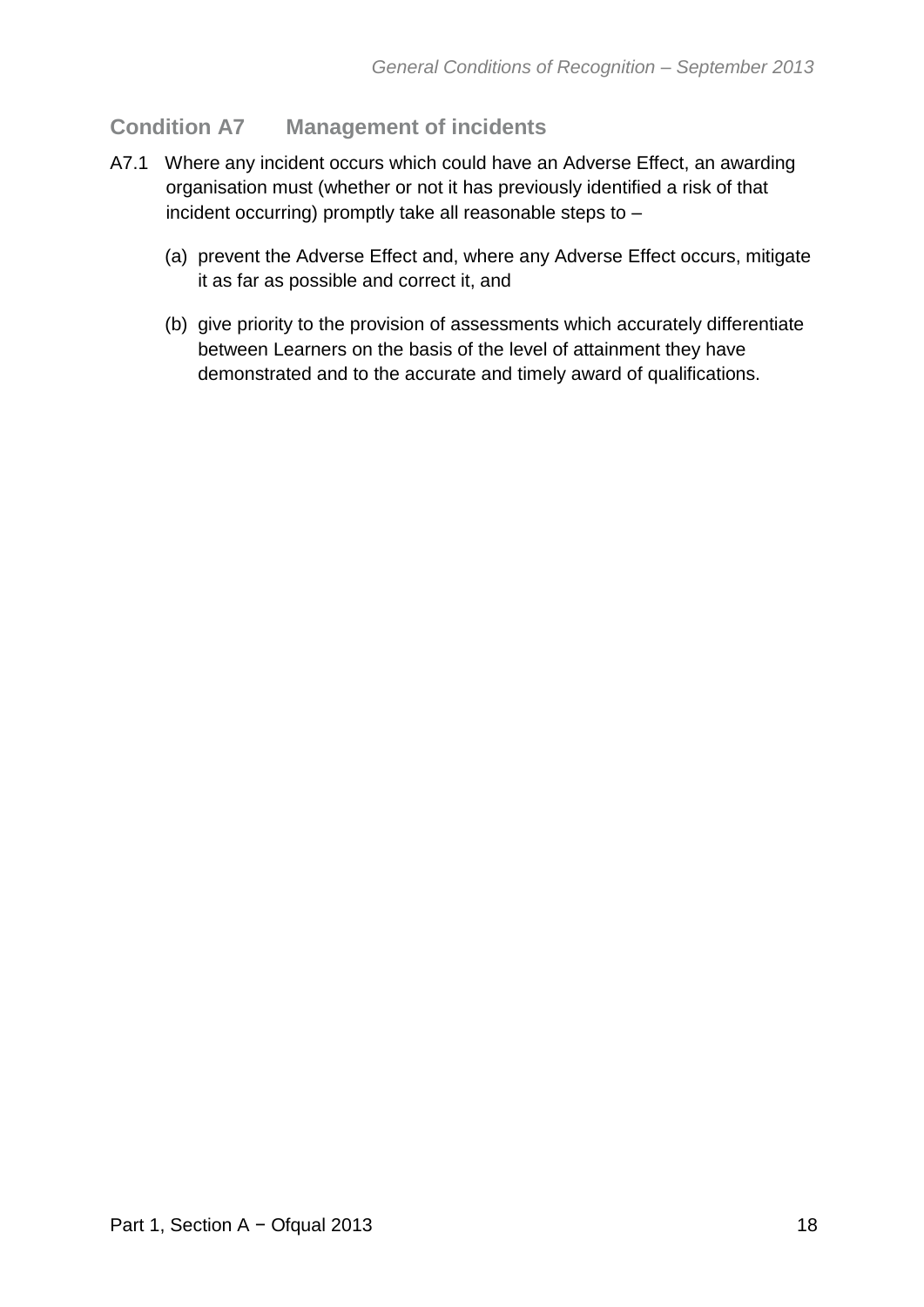#### <span id="page-19-0"></span>**Condition A8 Malpractice and maladministration**

#### **Preventing malpractice and maladministration**

A8.1 An awarding organisation must take all reasonable steps to prevent the occurrence of any malpractice or maladministration in the development, delivery and award of qualifications which it makes available or proposes to make available.

#### **Investigating and managing the effect of malpractice and maladministration**

- A8.2 Where any such malpractice or maladministration is suspected by an awarding organisation or alleged by any other person, and where there are reasonable grounds for that suspicion or allegation, the awarding organisation must –
	- (a) so far as possible, establish whether or not the malpractice or maladministration has occurred, and
	- (b) promptly take all reasonable steps to prevent any Adverse Effect to which it may give rise and, where any such Adverse Effect occurs, mitigate it as far as possible and correct it.

#### **Procedures relating to malpractice and maladministration**

- A8.3 For the purposes of this condition, an awarding organisation must
	- (a) establish and maintain, and at all times comply with, up to date written procedures for the investigation of suspected or alleged malpractice or maladministration, and
	- (b) ensure that such investigations are carried out rigorously, effectively, and by persons of appropriate competence who have no personal interest in their outcome.
- A8.4 Where a Centre undertakes any part of the delivery of a qualification which an awarding organisation makes available, the awarding organisation must take all reasonable steps to keep under review the arrangements put in place by that Centre for preventing and investigating malpractice and maladministration.
- A8.5 An awarding organisation must, following a request from such a Centre, provide guidance to the Centre as to how best to prevent, investigate, and deal with malpractice and maladministration.

#### **Dealing with malpractice and maladministration**

A8.6 Where an awarding organisation establishes that any malpractice or maladministration has occurred in the development, delivery or award of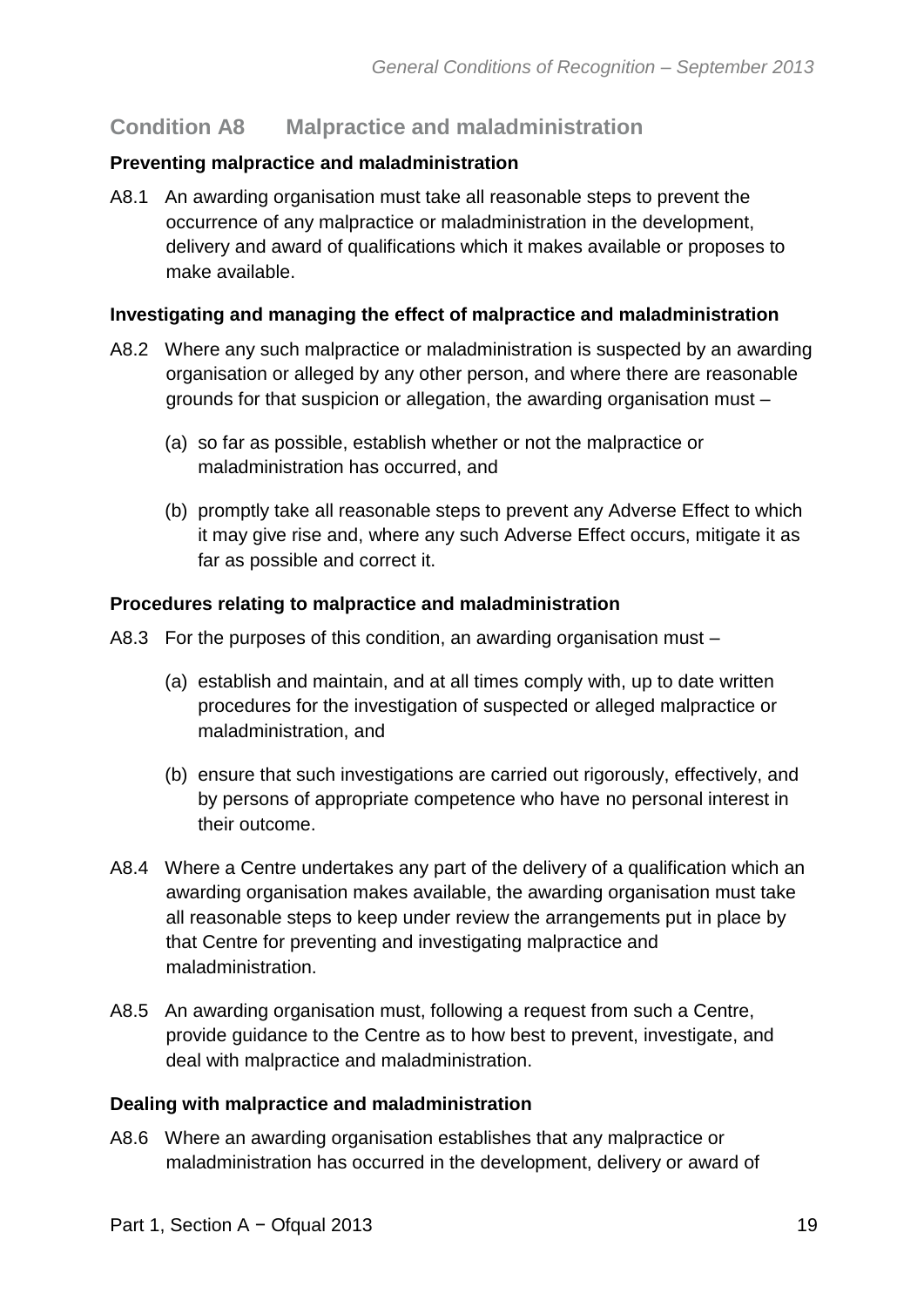qualifications which it makes available, or proposes to make available, it must promptly take all reasonable steps to –

- (a) prevent that malpractice or maladministration from recurring, and
- (b) take action against those responsible which is proportionate to the gravity and scope of the occurrence, or seek the cooperation of third parties in taking such action.
- A8.7 Where an awarding organisation has any cause to believe that an occurrence of malpractice or maladministration, or any connected occurrence –
	- (a) may affect a Centre undertaking any part of the delivery of a qualification which an awarding organisation makes available, it must inform that Centre, and
	- (b) may affect another awarding organisation, it must inform that awarding organisation.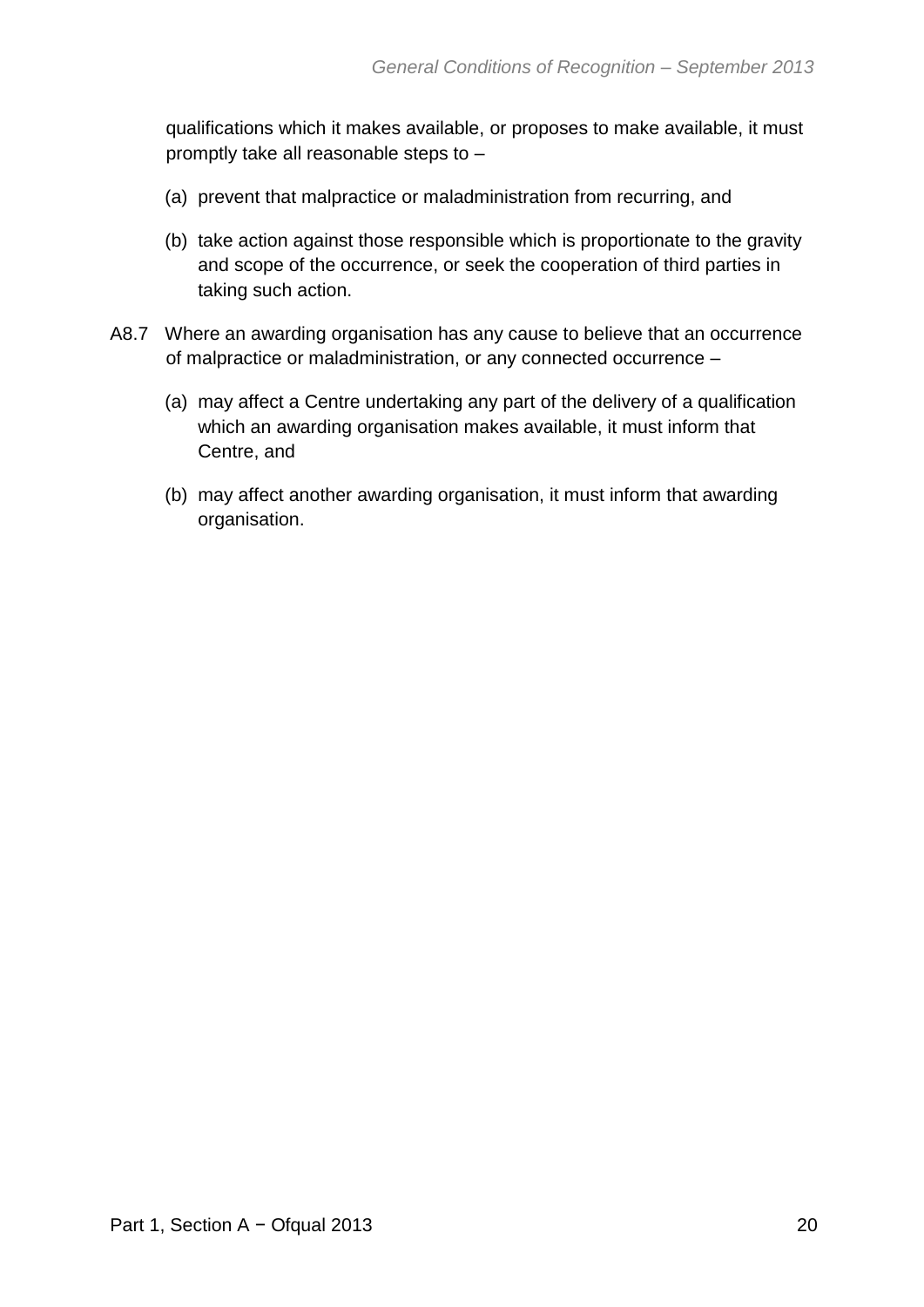### <span id="page-21-0"></span>**Section B The awarding organisation and Ofqual**

#### <span id="page-21-1"></span>**Condition B1 The role of the responsible officer**

#### **Appointing a responsible officer**

- B1.1 An awarding organisation must ensure that an individual is at all times appointed to act as its responsible officer.
- B1.2 The awarding organisation must ensure that Ofqual is informed in writing of the name of the person from time to time appointed as its responsible officer.

#### **The role of the responsible officer**

- B1.3 An awarding organisation must ensure that its responsible officer serves as the authoritative point of contact for Ofqual in relation to all activities undertaken by the awarding organisation which are of interest to Ofqual in accordance with the Act, including in particular –
	- (a) any matters relating to its compliance with its Conditions of Recognition,
	- (b) its ability to undertake the efficient development, delivery and award of qualifications,
	- (c) the standards of qualifications that it makes available or proposes to make available,
	- (d) any matters which may affect public confidence in qualifications, and
	- (e) the accessibility of qualifications it makes available, including its compliance with Equalities Law.
- B1.4 An awarding organisation must ensure that, where
	- (a) its responsible officer makes a statement to Ofqual (other than one which is required to be made by the Governing Body), Ofqual will be entitled to rely on that statement as being accurate and made on behalf of the awarding organisation, and
	- (b) Ofqual gives to its responsible officer a statement, request, or notice addressed to the awarding organisation, Ofqual will be entitled to treat that statement, request, or notice as having been given to the awarding organisation.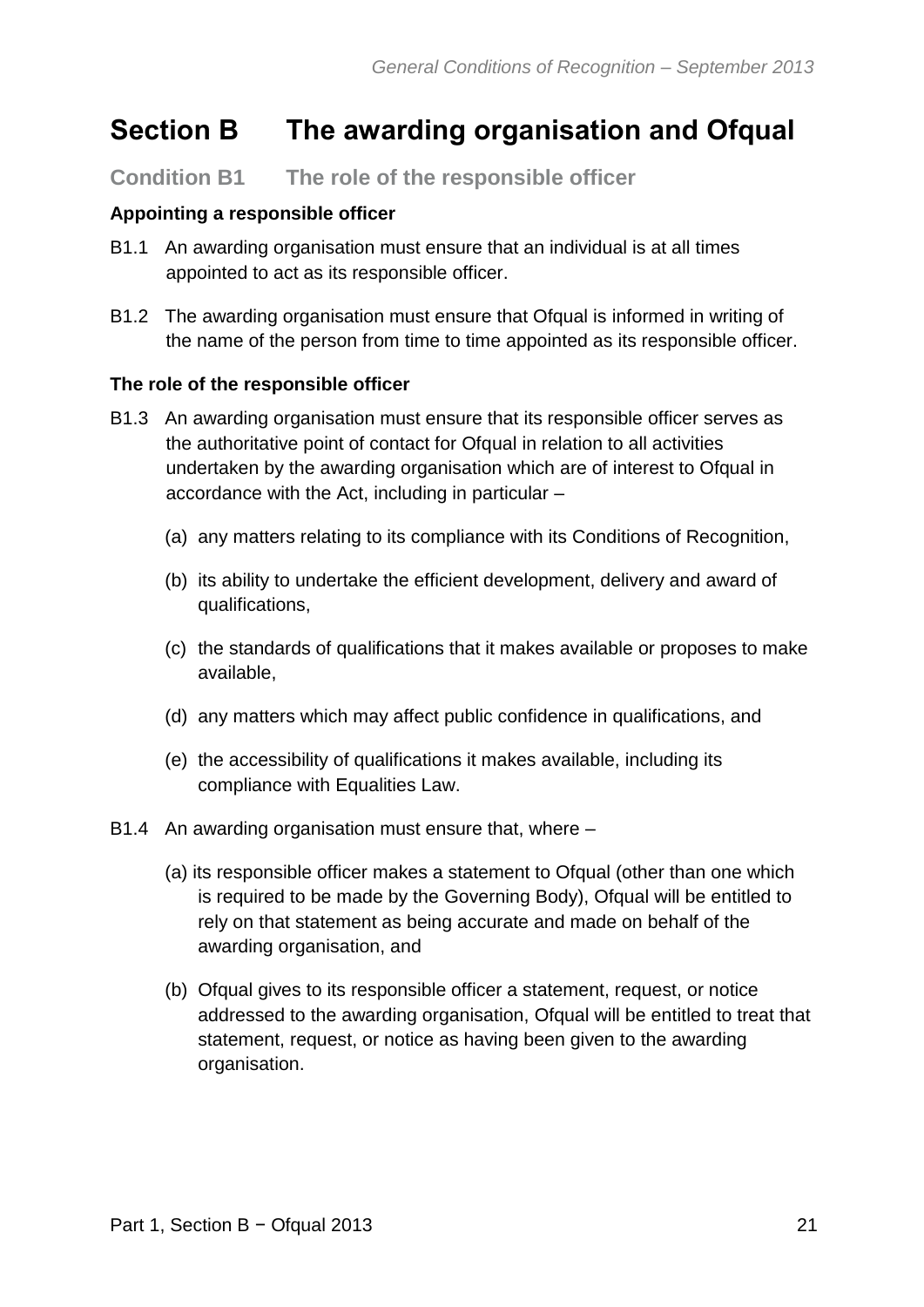#### <span id="page-22-0"></span>**Condition B2 The annual statement to Ofqual**

- B2.1 An awarding organisation must provide to Ofqual an annual statement in accordance with this condition.
- B2.2 The statement must specify either
	- (a) that the awarding organisation is fully compliant with its Conditions of Recognition at the date of the statement, or
	- (b) that it is not so compliant, in which case the statement must describe each instance of non-compliance and the date by which the awarding organisation expects to rectify the failure.
- B2.3 The statement must also specify either
	- (a) that the awarding organisation has no cause to believe that it will be likely to fail to comply with any of its Conditions of Recognition during the period of twelve months immediately following the date of the statement, or
	- (b) that it does have such a cause for belief, in which case the statement must describe each instance of potential non-compliance, the grounds for believing it to be likely to occur, and the steps being taken by the awarding organisation in relation to it.
- B2.4 The statement must be accurate, formally approved by the Governing Body of the awarding organisation, and signed by the chair of the Governing Body and the responsible officer.
- B2.5 The statement must be made in any form and on any date as may be notified to the awarding organisation by Ofqual.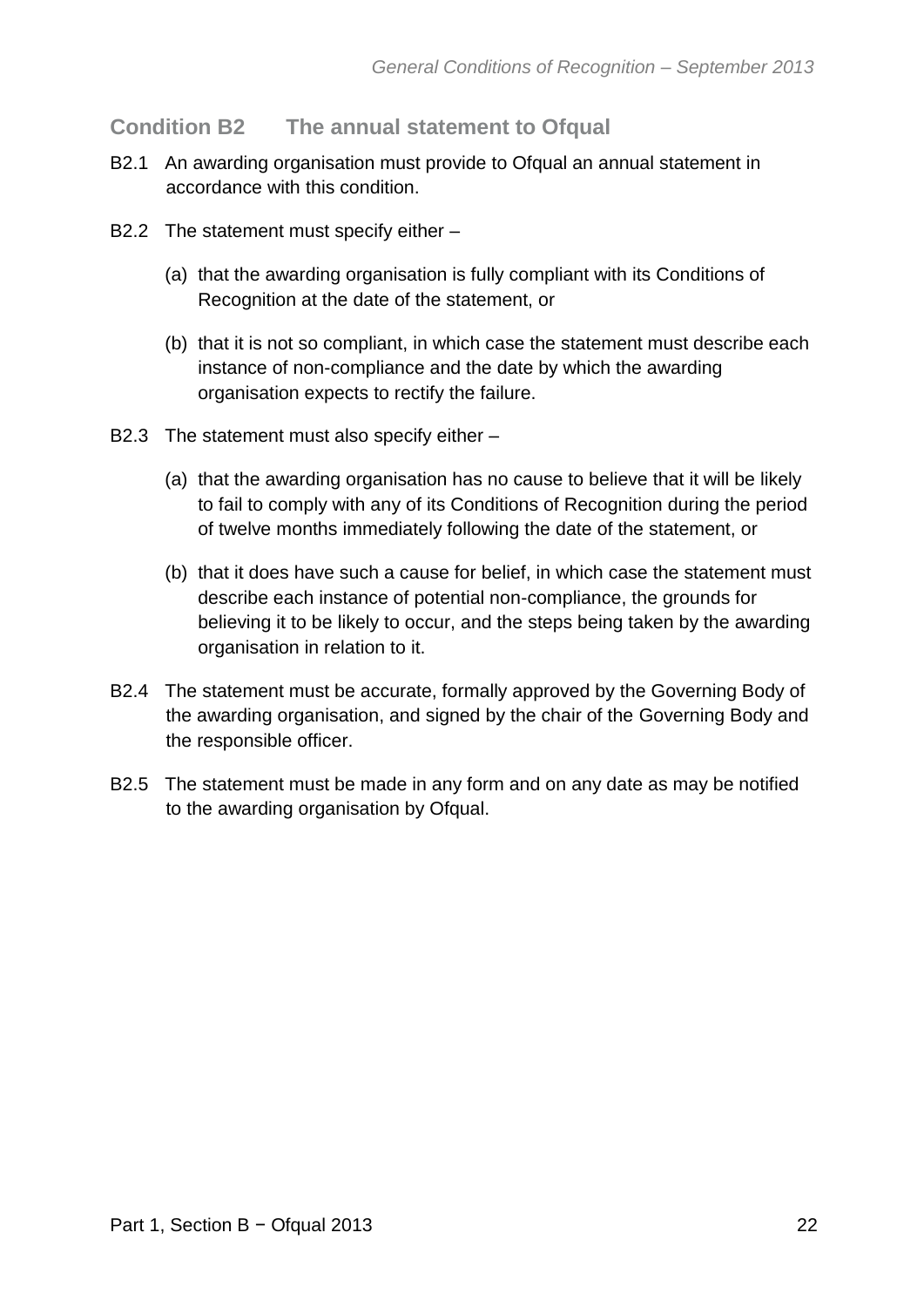#### <span id="page-23-0"></span>**Condition B3 Notification to Ofqual of certain events**

#### **Notification where an event could have an Adverse Effect**

B3.1 An awarding organisation must promptly notify Ofqual when it has cause to believe that any event has occurred or is likely to occur which could have an Adverse Effect.

#### **Specific examples of events which could have an Adverse Effect**

- B3.2 For the purposes of this condition, such events may in particular include those where –
	- (a) there is a substantial error in the awarding organisation's assessment materials,
	- (b) there has been a loss or theft of, or a breach of confidentiality in, any assessment materials,
	- (c) the awarding organisation cannot supply assessment materials for a scheduled assessment date,
	- (d) there has been a failure in the delivery of an assessment which threatens Assessors' ability to differentiate accurately and consistently between the levels of attainment demonstrated by Learners,
	- (e) the awarding organisation will be unable to meet a published date for the issue of results or the award of a qualification,
	- (f) the awarding organisation has issued incorrect results or certificates,
	- (g) the awarding organisation believes that there has been an incident of malpractice or maladministration, which could either invalidate the award of a qualification which it makes available or could affect another awarding organisation,
	- (h) the awarding organisation has (for any reason, whether inside or outside its control) incurred an increase in costs which it anticipates will result in an increase in its fees of significantly more than the rate of inflation,
	- (i) the awarding organisation is named as a party in any criminal or civil proceedings or is subjected to a regulatory investigation or sanction by any professional, regulatory, or government body, or
	- (j) a Senior Officer of the awarding organisation is a party to criminal proceedings (other than minor driving offences), is subject to any action for disqualification as a company director, or is subject to disciplinary proceedings by any professional, regulatory, or government body.**23**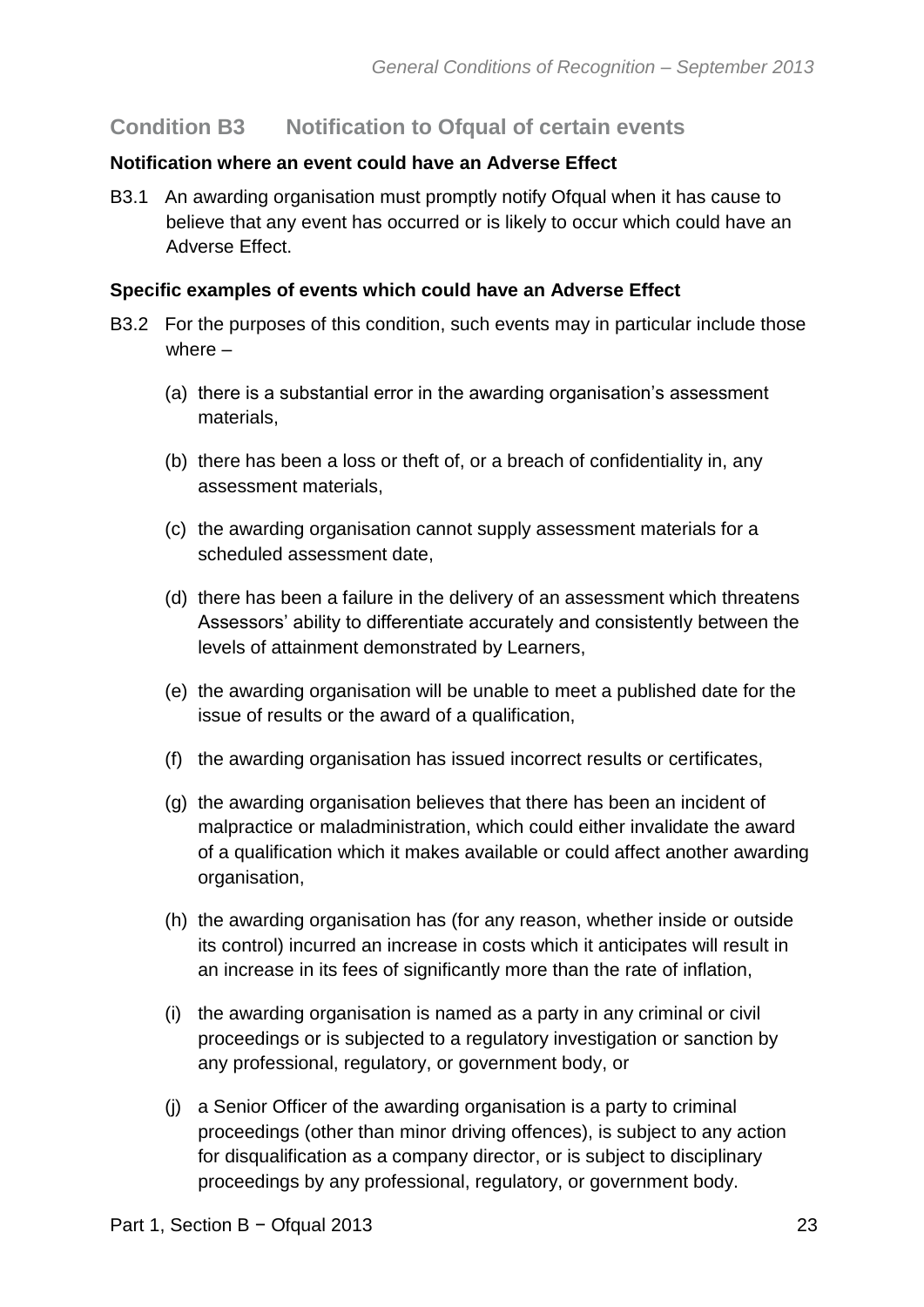#### **Notification of specified events in all cases**

- B3.3 An awarding organisation must promptly notify Ofqual if it is, or if it has cause to believe that it is likely to be, subject to  $-$ 
	- (a) a material change in its governance structure or legal status,
	- (b) a change of control,
	- (c) a merger between it and another body, or
	- (d) any insolvency or bankruptcy proceedings.
- B3.4 An awarding organisation must promptly notify Ofqual if it proposes to make available a qualification which is substantially different in type or content to any which it has previously made available.

#### **Further requirements on the timing of notifications**

- B3.5 When it notifies Ofqual of an event in accordance with this condition, or as soon as possible afterward, an awarding organisation must also notify Ofqual of any steps that it has taken or intends to take to prevent the event having an Adverse Effect or to correct or mitigate that Adverse Effect if it occurs.
- B3.6 An awarding organisation must not delay making a notification to Ofqual in accordance with this condition because relevant information is unavailable, but must notify based on all the information that it has and provide further information to Ofqual once it becomes available.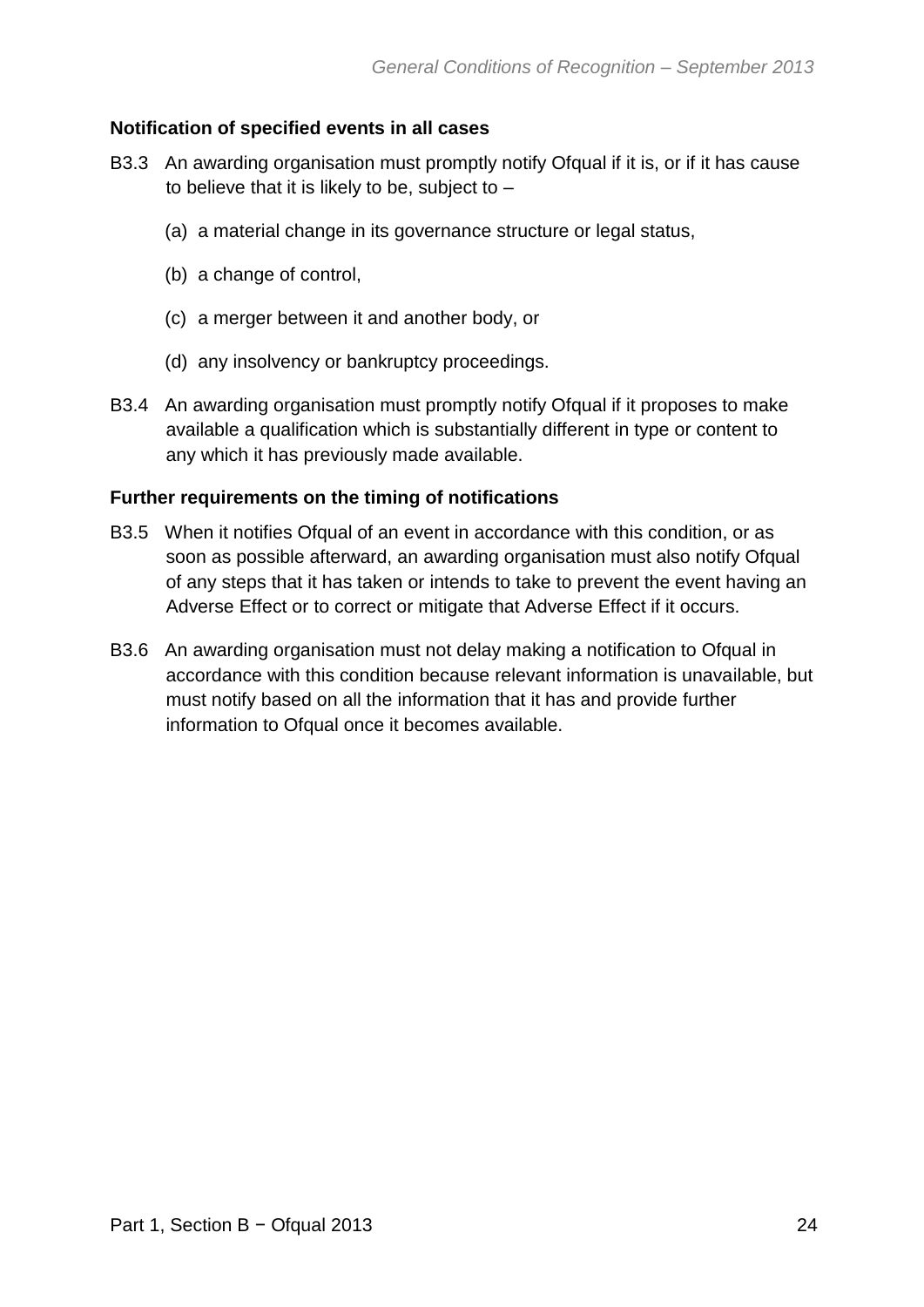<span id="page-25-0"></span>**Condition B4 Notice to provide information to Ofqual**

- B4.1 Where Ofqual serves a written notice on an awarding organisation requiring the awarding organisation to provide it with any information that it seeks for the purpose of performing its functions, the awarding organisation must comply with the terms of that notice.
- B4.2 For these purposes a notice given by Ofqual may
	- (a) specify the time within which the information is to be provided,
	- (b) specify a form in which the information is to be provided,
	- (c) require that the information is accompanied by such supporting documents or data as may be described, and
	- (d) require an awarding organisation to provide information whether that information is already in its possession or has to be created or obtained by it.
- B4.3 An awarding organisation must ensure that all information provided to Ofqual in accordance with this condition is accurate and complete.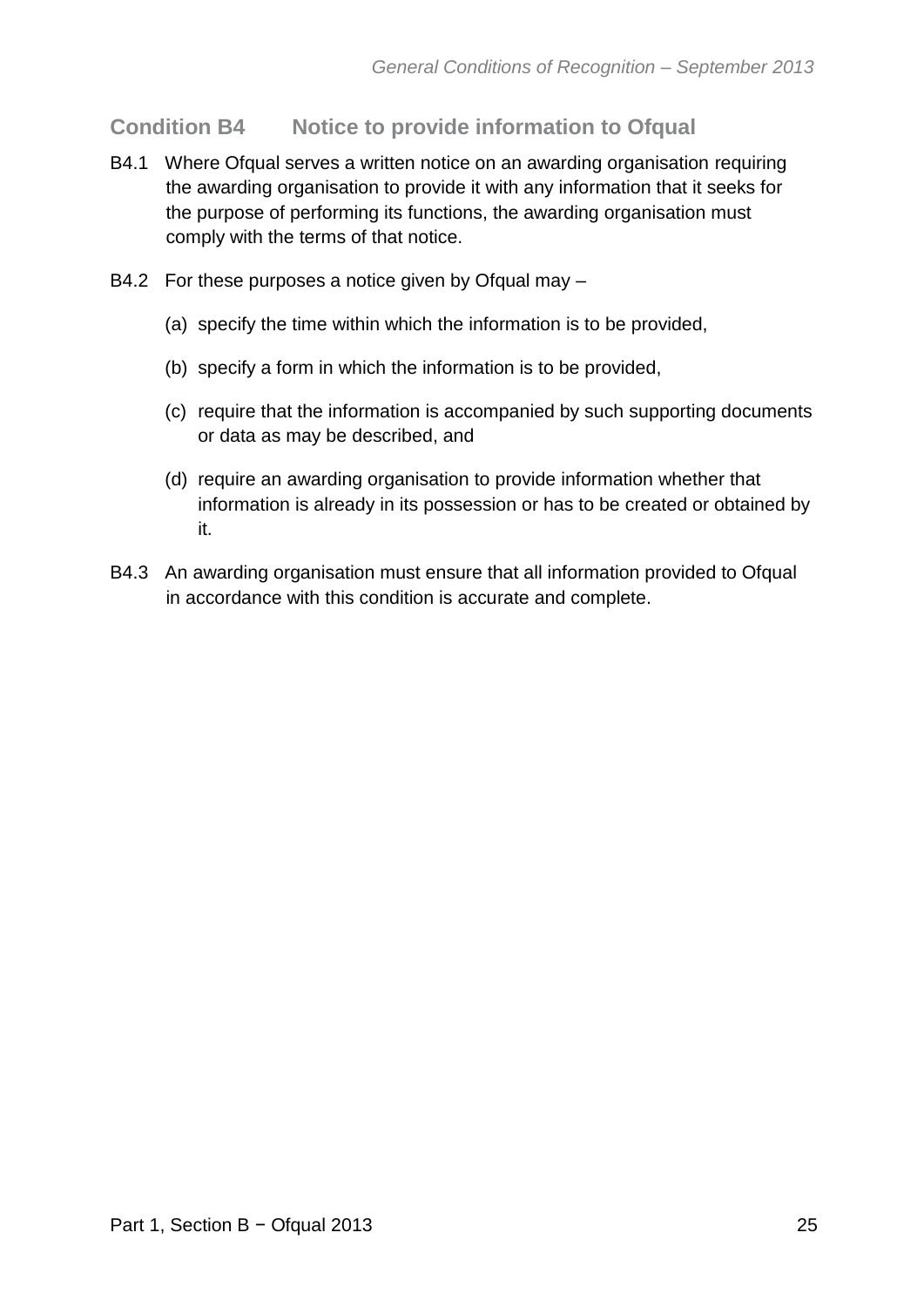#### **Condition B5 Representations regarding qualifications**

#### **Statements regarding qualifications which are not regulated qualifications**

B5.1 An awarding organisation must not (and must take all reasonable steps to ensure that any person connected with it does not) make any statement that would be likely to lead Users of qualifications to believe that a qualification it makes available is a regulated qualification when it is not a regulated qualification.

#### **Advertising and promotion of qualifications**

B5.2 An awarding organisation must not (and must take all reasonable steps to ensure that any person connected with it does not) advertise or promote its qualifications in a manner that is likely to be misleading to Users of qualifications.

#### **Use of Ofqual's Logo**

B5.3 An awarding organisation must ensure that its use of Ofqual's Logo complies with Logo Requirements and Certificate Requirements which may be published by Ofqual and revised from time to time.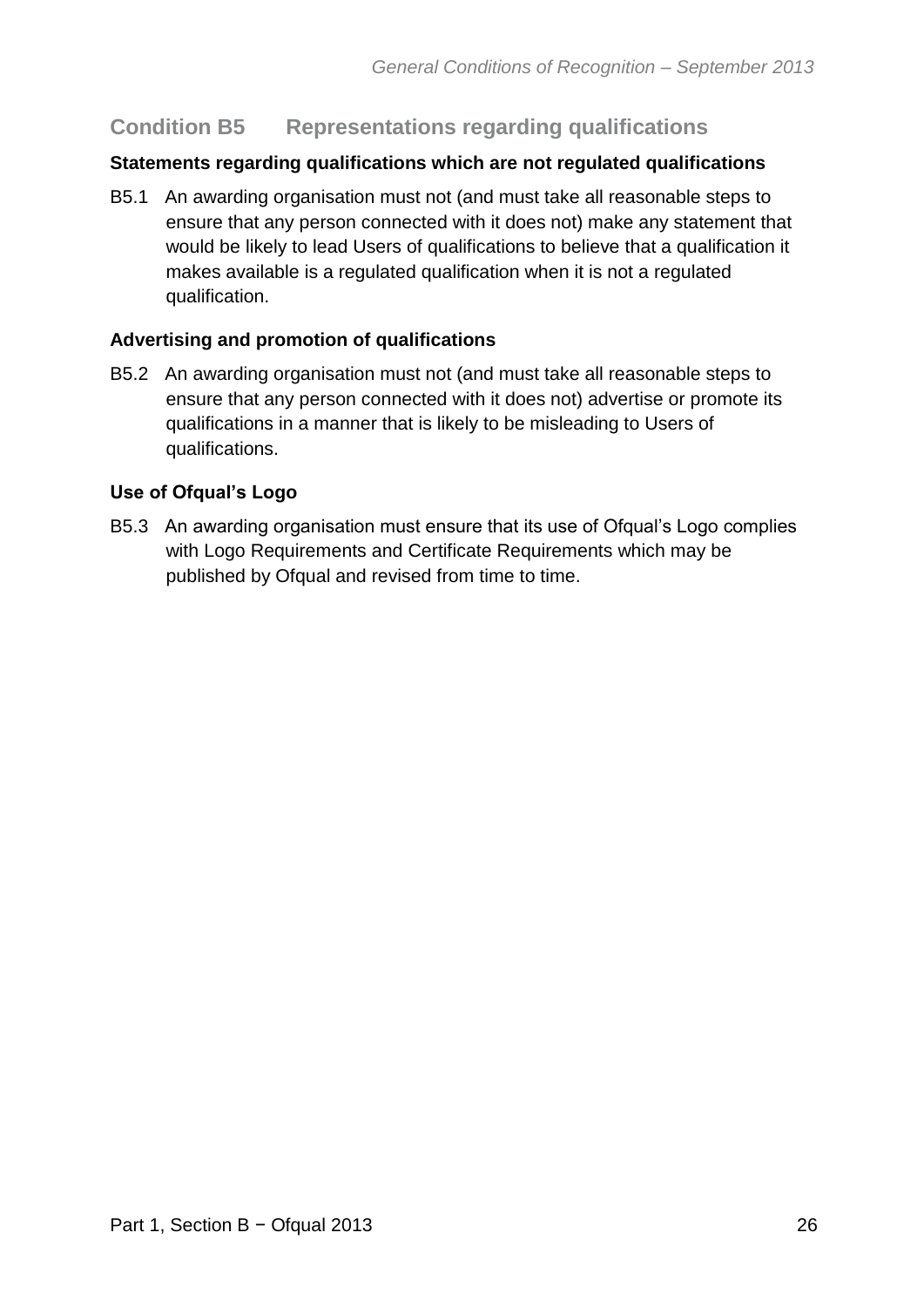#### <span id="page-27-0"></span>**Condition B6 Cooperation with Ofqual**

B6.1 An awarding organisation must provide Ofqual with all such assistance as it may request for the purpose of undertaking, in accordance with its functions, an investigation into, or other monitoring in relation to, the activities of that awarding organisation.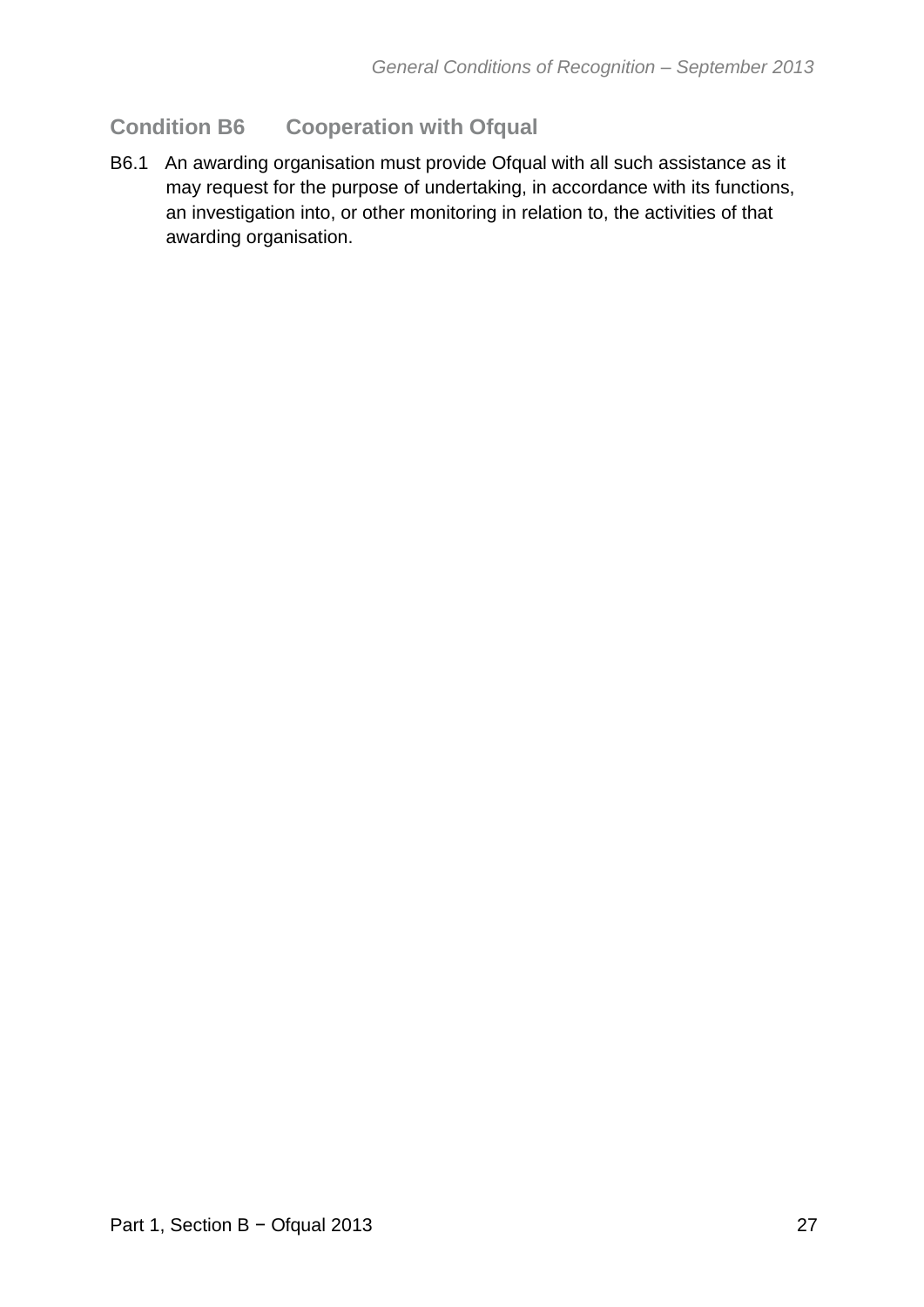#### <span id="page-28-0"></span>**Condition B7 Compliance with Regulatory Documents**

- B7.1 Where a Regulatory Document requires an awarding organisation to take or to refrain from taking any action, the awarding organisation must comply with that requirement.
- B7.2 Where a Regulatory Document sets out guidelines or principles of good practice in relation to any behaviour on the part of an awarding organisation, the awarding organisation must have regard to those guidelines or principles before it engages in that behaviour.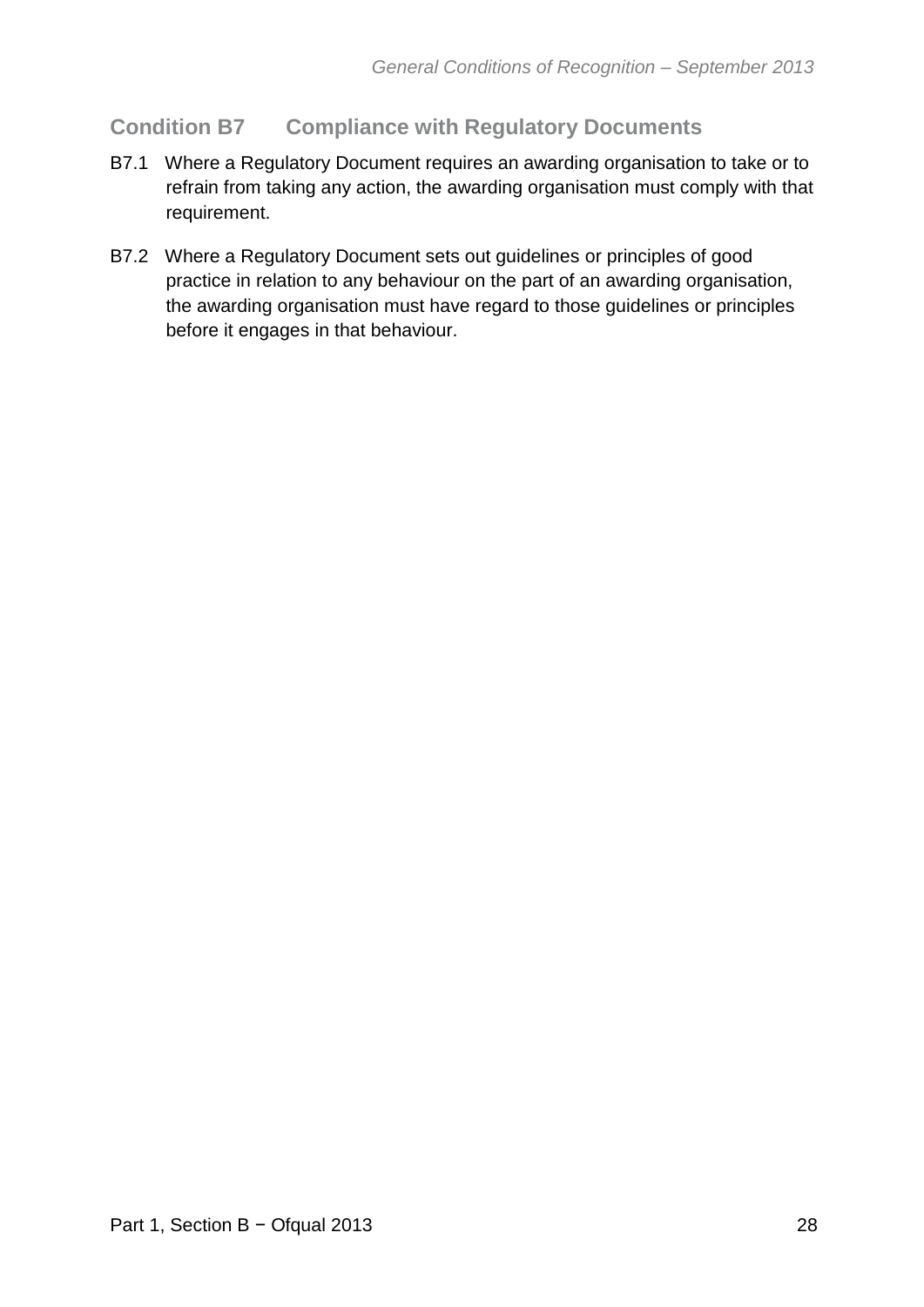<span id="page-29-0"></span>**Condition B8 Compliance with undertakings given to Ofqual**

- B8.1 An awarding organisation must comply with the requirements of any relevant undertaking.
- B8.2 For the purposes of this condition, a relevant undertaking is an undertaking which –
	- (a) has been given to Ofqual by the awarding organisation,
	- (b) is in writing, and
	- (c) states that it is an undertaking given in accordance with this condition.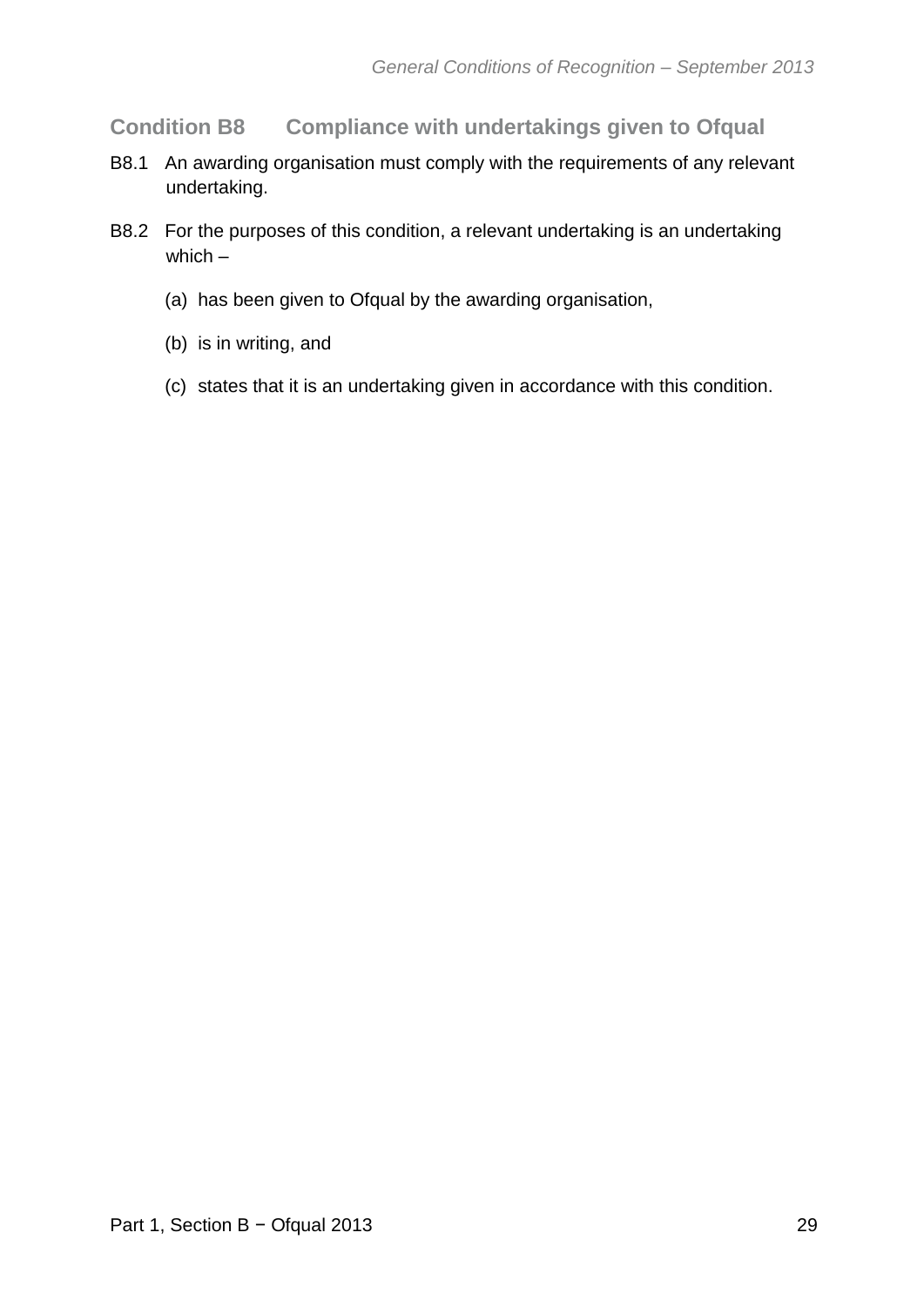## <span id="page-30-0"></span>**Section C Third parties**

#### <span id="page-30-1"></span>**Condition C1 Arrangements with third parties**

- C1.1 Where an awarding organisation arranges for a third party to undertake, on its behalf, any part of the development, delivery or award of qualifications which the awarding organisation makes available, or proposes to make available, the awarding organisation must –
	- (a) ensure that the arrangements which it establishes with that third party enable the awarding organisation to develop, deliver and award qualifications in accordance with its Conditions of Recognition, and
	- (b) monitor and, where appropriate, enforce such arrangements so as to ensure that it is able to develop, deliver and award qualifications in accordance with its Conditions of Recognition.
- C1.2 An awarding organisation must take all reasonable steps to ensure that, in making any such arrangements, it does not impose unnecessary or unduly burdensome requirements on third parties.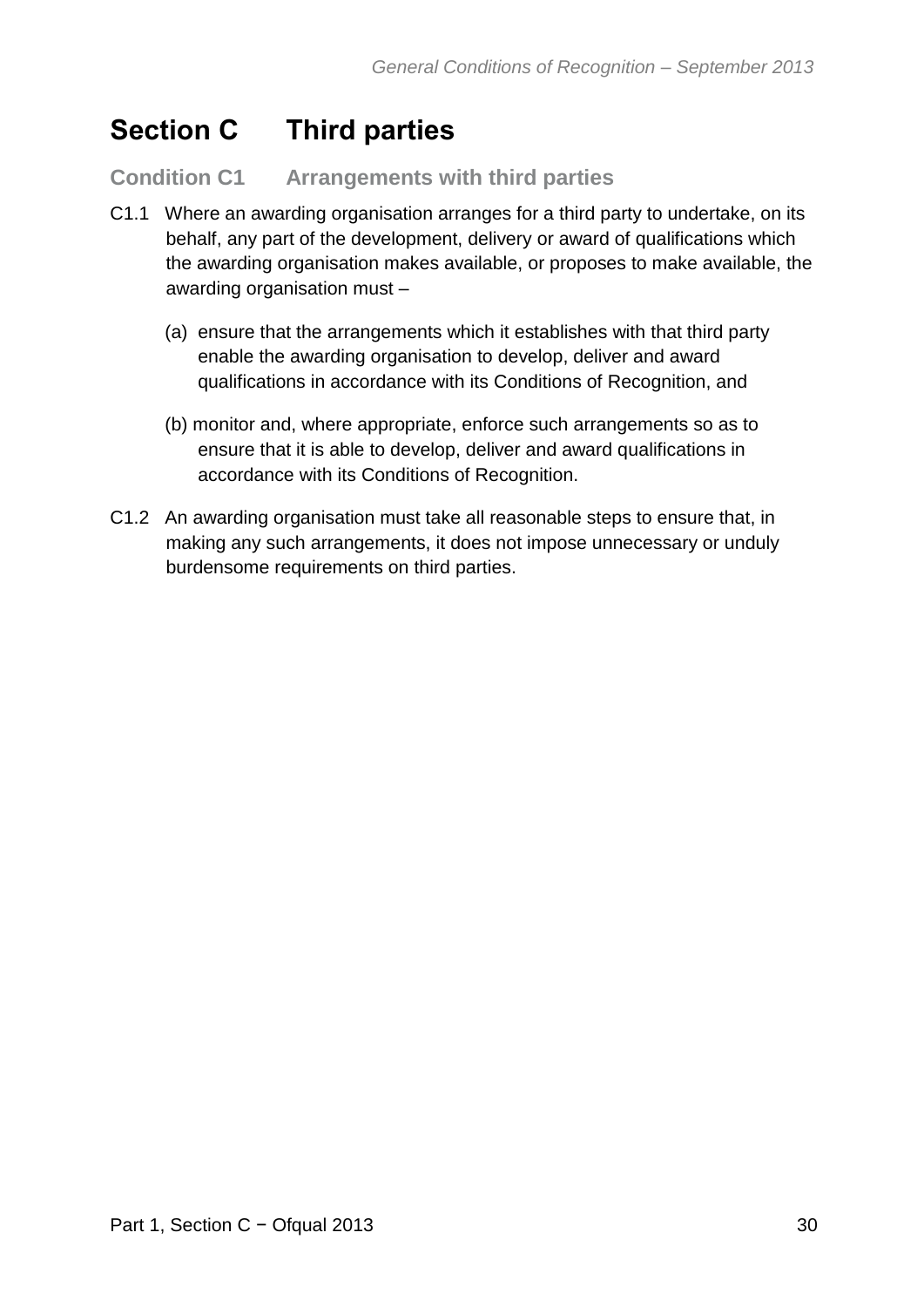#### <span id="page-31-0"></span>**Condition C2 Arrangements with Centres**

- C2.1 Where a Centre undertakes any part of the delivery of a qualification on behalf of an awarding organisation, this condition applies in addition to the requirements in Condition C1.
- C2.2 Where this condition applies, an awarding organisation must ensure that arrangements between it and the Centre include a written and enforceable agreement.
- C2.3 That agreement must in particular include provisions which
	- (a) require the Centre to take all reasonable steps to ensure that the awarding organisation is able to comply with its Conditions of Recognition,
	- (b) require the Centre to take all reasonable steps to comply with requests for information or documents made by the awarding organisation or Ofqual as soon as practicable,
	- (c) require the Centre to assist the awarding organisation in carrying out any reasonable monitoring activities and to assist Ofqual in any investigations made for the purposes of performing its functions,
	- (d) set out all the requirements with which the Centre must comply in order to continue to deliver the qualification,
	- (e) establish a sanctions policy to be applied in the event that the Centre fails to comply with these requirements,
	- (f) require the Centre to retain a Workforce of appropriate size and competence to undertake the delivery of the qualification as required by the awarding organisation,
	- (g) require the Centre to have available sufficient managerial and other resources to enable it effectively and efficiently to undertake the delivery of the qualification as required by the awarding organisation,
	- (h) require the Centre to undertake the delivery of the qualification required by the awarding organisation in accordance with Equalities Law,
	- (i) require the Centre to operate a complaints handling procedure or appeals process for the benefit of Learners,
	- (j) set out any Moderation processes that the awarding organisation will undertake or that will be undertaken on its behalf,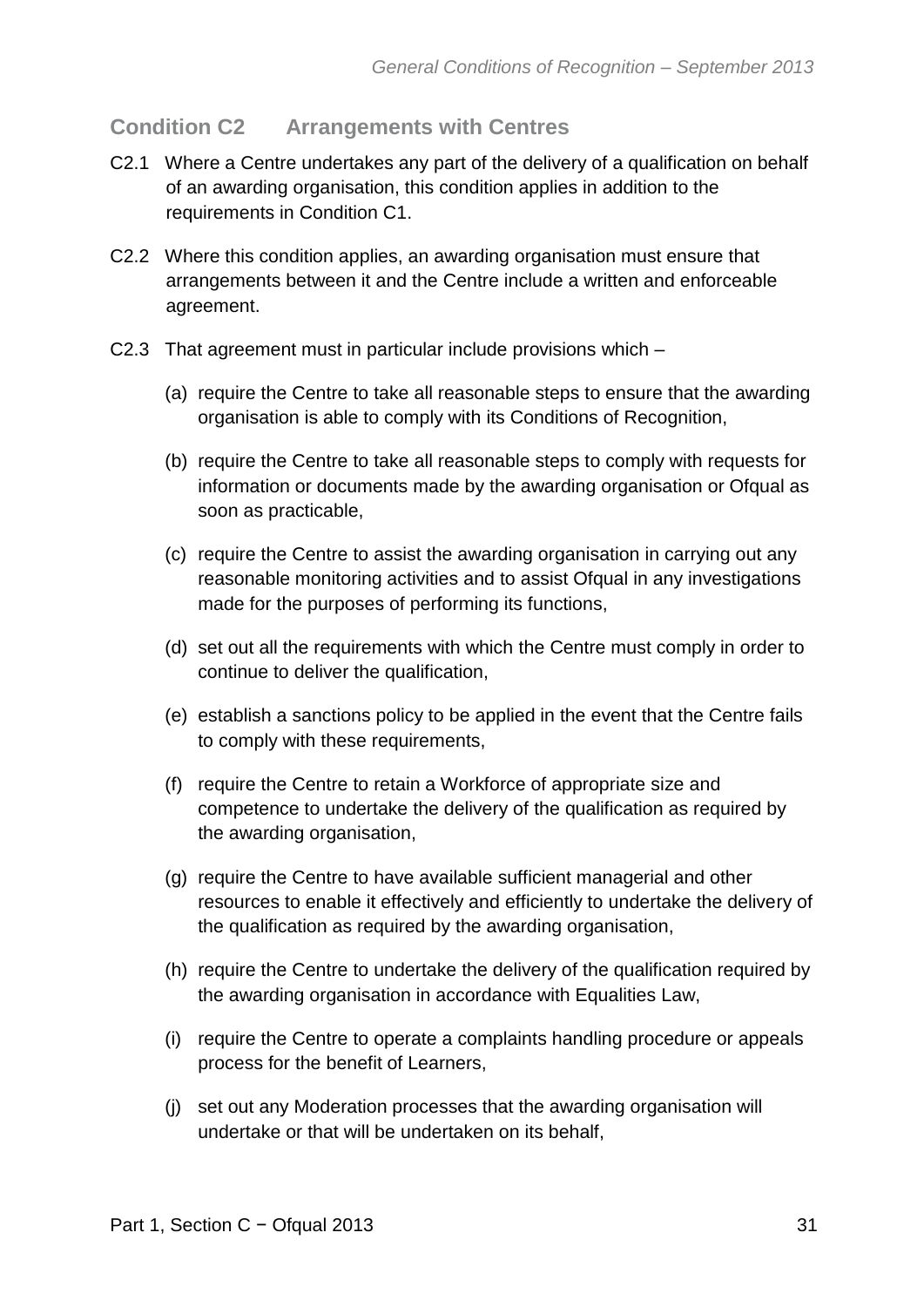- (k) specify a process to be followed in any withdrawal of the Centre (whether voluntary or not) from its role in delivering a qualification, and
- (l) require the Centre to take all reasonable steps to protect the interests of Learners in the case of such a withdrawal.
- C2.4 In the event that the Centre withdraws from its role in delivering a qualification, the awarding organisation must take all reasonable steps to protect the interests of Learners.
- C2.5 The awarding organisation must, in respect of the parts of the delivery of qualifications which the Centre undertakes:
	- (a) provide effective guidance to the Centre, and
	- (b) make available to the Centre any information which, for the purposes of that delivery, the Centre may reasonably require to be provided by the awarding organisation.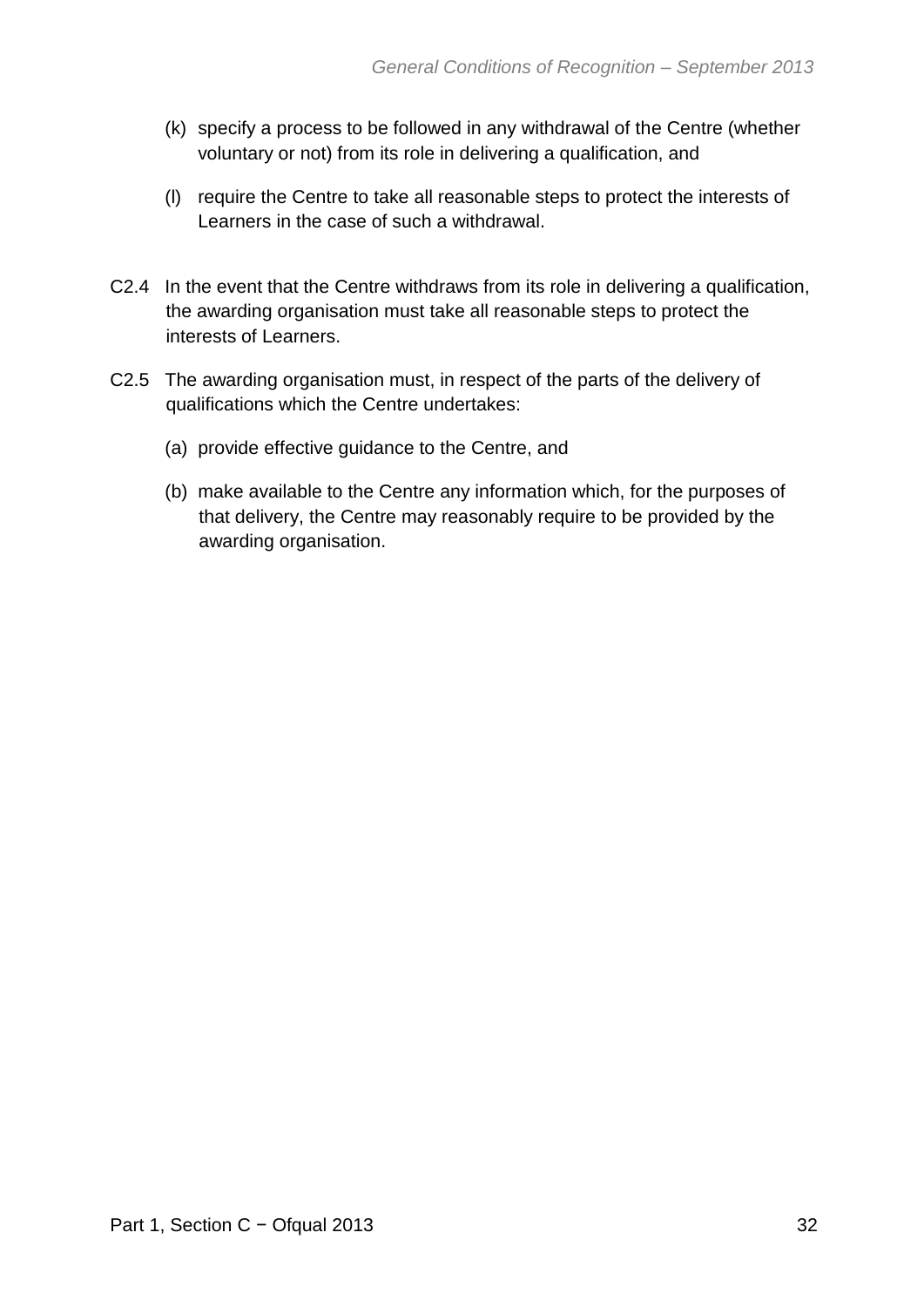# **Part 2 The regulated qualification**

\_\_\_\_\_\_\_\_\_\_\_\_\_\_\_\_\_\_\_\_\_\_\_\_\_\_\_\_\_\_\_\_\_\_\_\_\_\_\_\_\_\_\_\_\_\_\_\_\_\_\_\_\_\_\_\_\_\_\_\_\_\_\_\_\_\_\_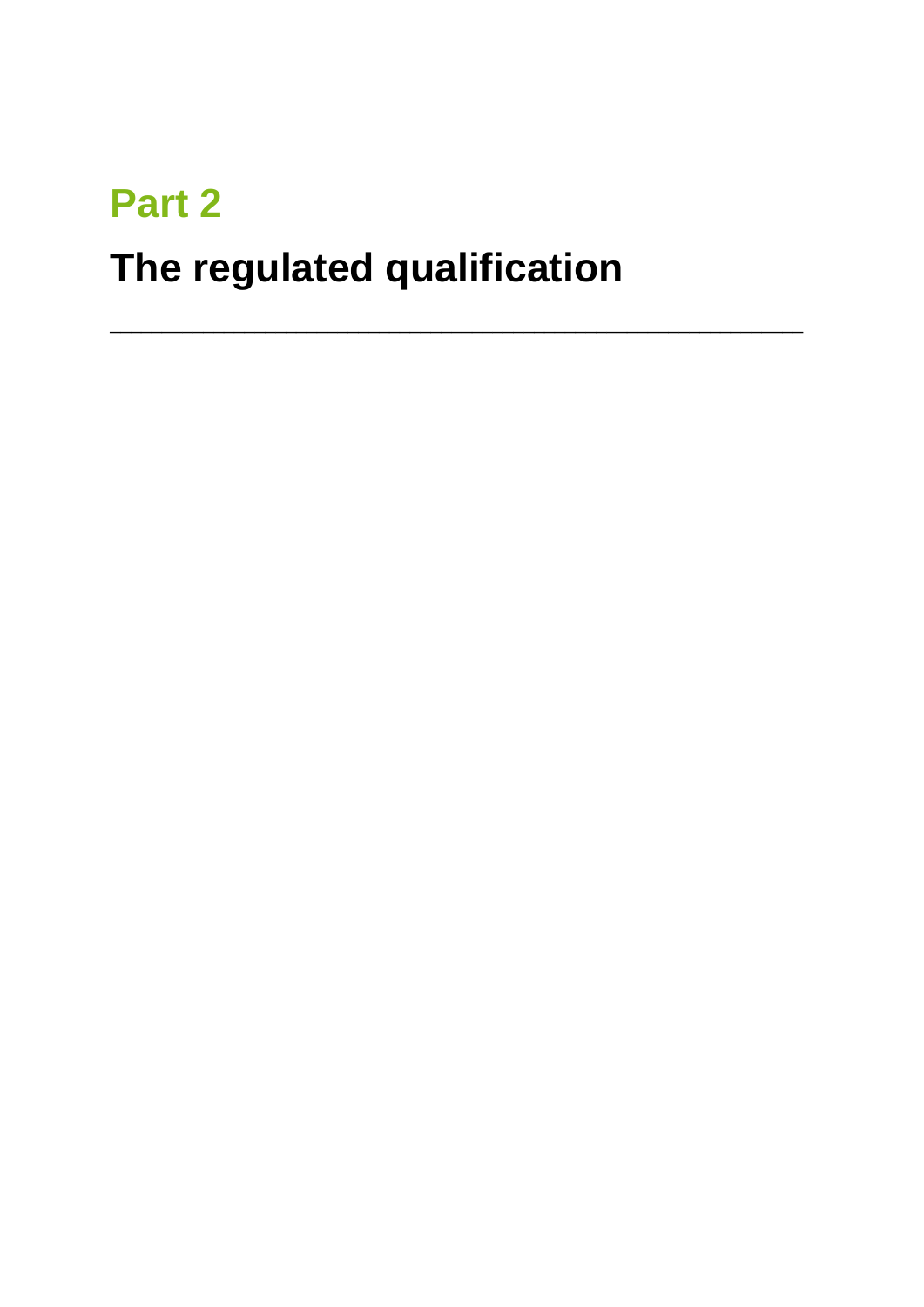### <span id="page-34-0"></span>**Section D General requirements for regulated qualifications**

<span id="page-34-1"></span>**Condition D1 Fitness for purpose of qualifications** 

- D1.1 An awarding organisation must ensure that each qualification which it makes available is fit for purpose.
- D1.2 A qualification will only be fit for purpose if that qualification, as far as possible, secures the requirements of –
	- (a) Validity,
	- (b) Reliability,
	- (c) Comparability,
	- (d) Manageability, and
	- (e) Minimising Bias.
- D1.3 In any case where there is a conflict between two or more of these requirements, an awarding organisation must secure that it achieves a balance between those requirements that –
	- (a) ensures its compliance with its Conditions of Recognition, and
	- (b) is objectively the optimum balance in relation to the particular qualification.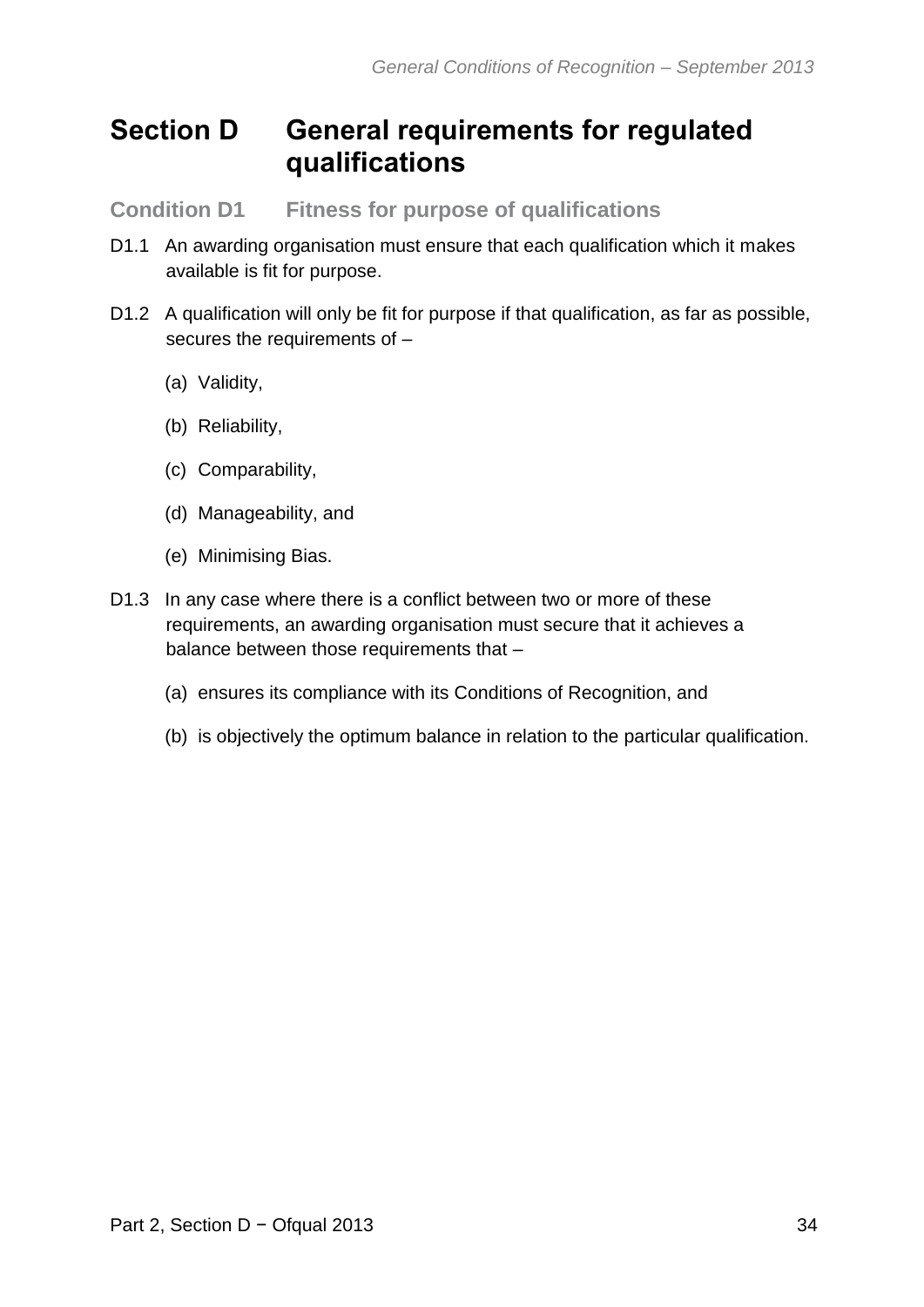#### <span id="page-35-0"></span>**Condition D2 Accessibility of qualifications**

- D2.1 An awarding organisation must ensure that it complies with the requirements of Equalities Law in relation to each of the qualifications which it makes available.
- D2.2 An awarding organisation must monitor qualifications which it makes available for any feature which could disadvantage a group of Learners who share a particular Characteristic.
- D2.3 Where an awarding organisation has identified such a feature, it must
	- (a) remove any disadvantage which is unjustifiable, and
	- (b) maintain a record of any disadvantage which it believes to be justifiable, setting out the reasons why in its opinion the disadvantage is justifiable.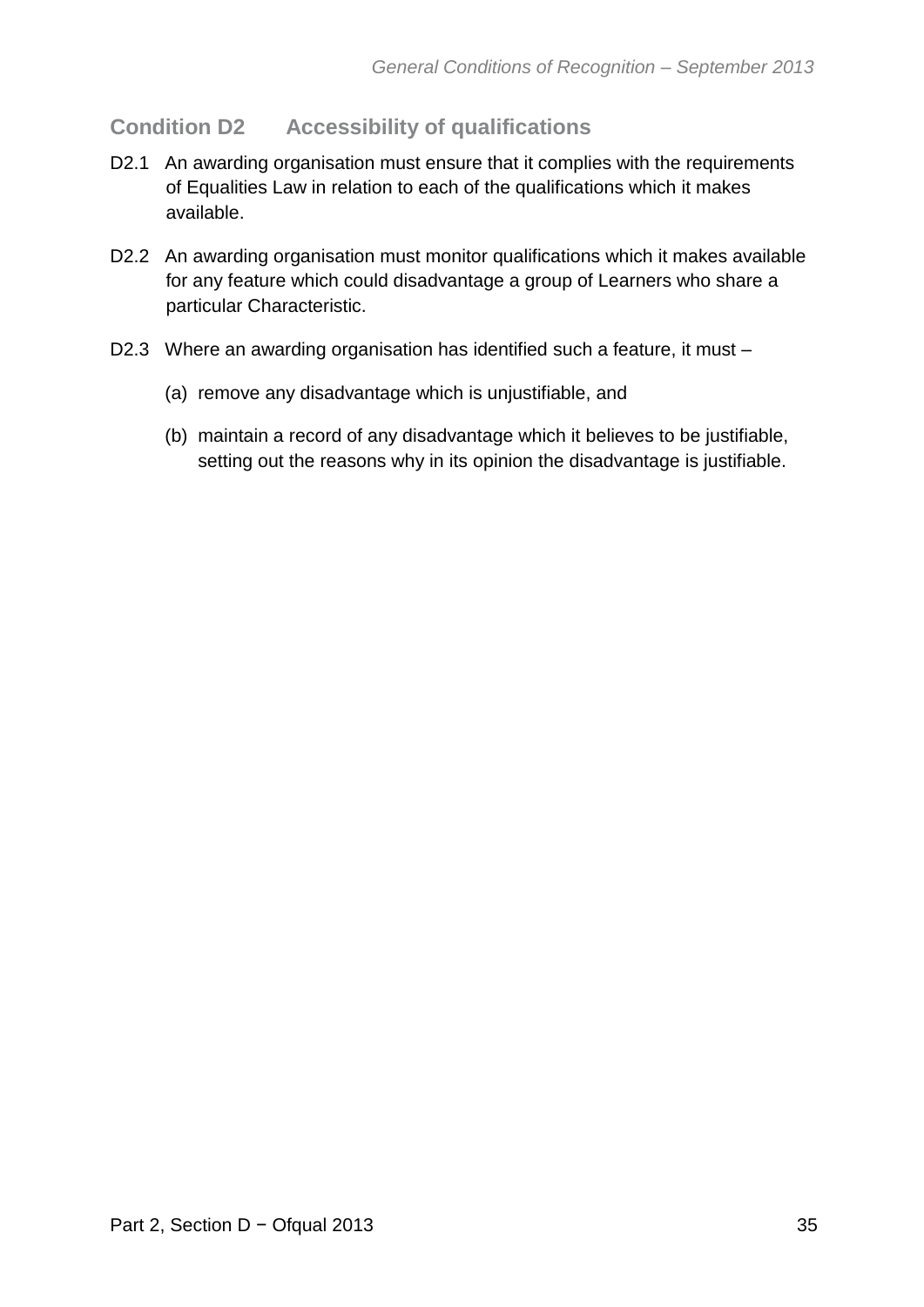## **Condition D3 Reviewing approach**

#### **Review of approach**

D3.1 An awarding organisation must keep under review, and must enhance where necessary, its approach to the development, delivery and award of qualifications, so as to assure itself that its approach remains at all times appropriate.

#### **Evidence to inform approach**

- D3.2 An awarding organisation must
	- (a) have due regard to all information, comments and complaints received from Users of qualifications in relation to the development, delivery and award of qualifications, and
	- (b) identify and give due regard to any credible evidence which suggests that a change in its approach to the development, delivery and award of qualifications is required in order to ensure that the approach remains appropriate.
- D3.3 Where an event relating to an awarding organisation (or an event, of which it is or should be aware, relating to any other awarding organisation) has had an Adverse Effect, the awarding organisation must review and revise where necessary its approach to the development, delivery and award of qualifications to ensure that its approach remains appropriate.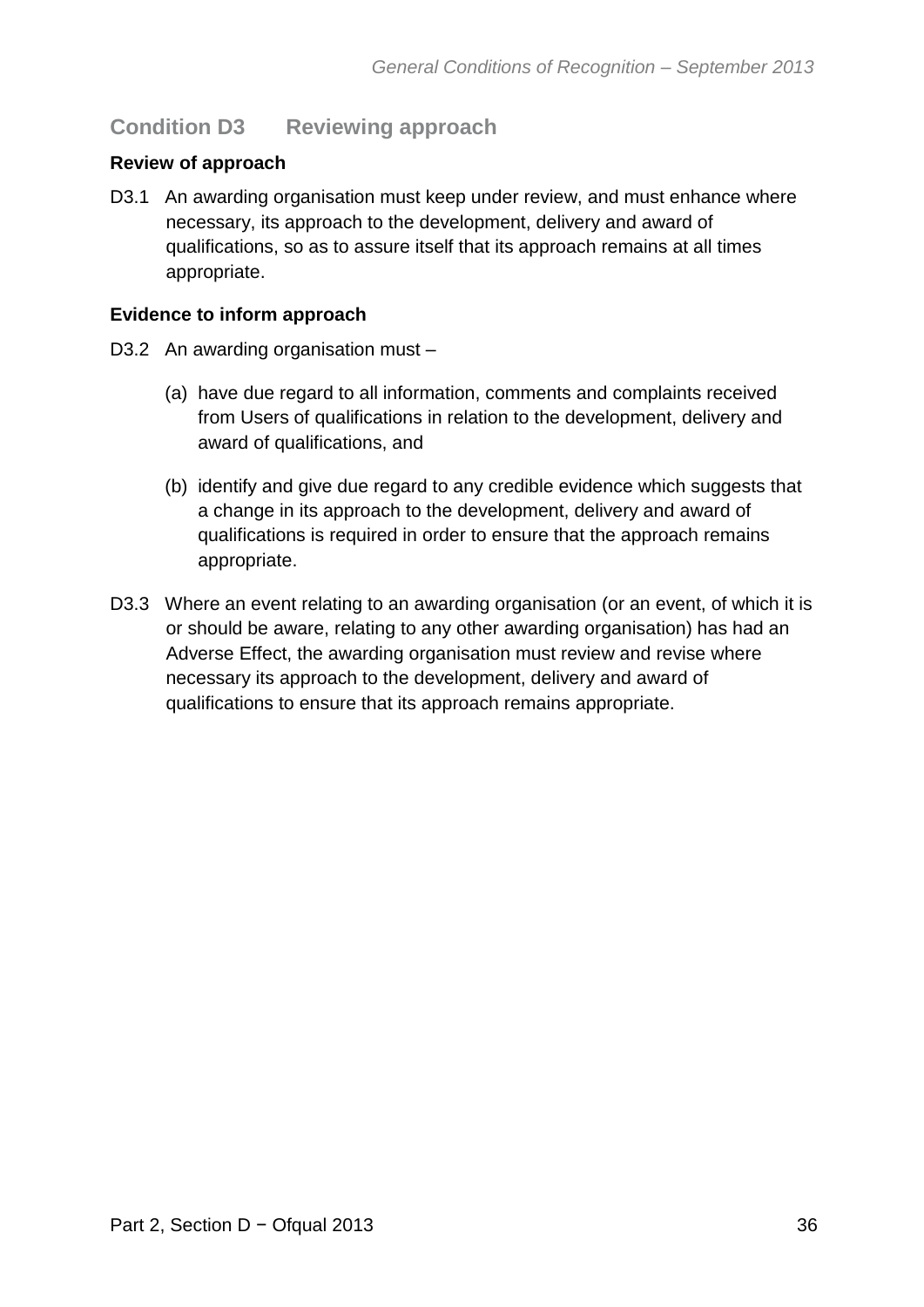### **Condition D4 Responding to enquiries and complaints procedures**

#### **Responding to enquiries from Users of qualifications**

- D4.1 An awarding organisation must answer accurately, fully and within a reasonable time any reasonable enquiries received by it from Users of qualifications.
- D4.2 Nothing in this condition obliges an awarding organisation to disclose information if to do so would breach a duty of confidentiality or any other legal duty.

#### **Complaints procedures**

- D4.3 An awarding organisation must establish, maintain, publish and at all times comply with a written complaints procedure.
- D4.4 The complaints procedure must in particular include procedures and timescales for –
	- (a) responding to complaints, and
	- (b) dealing with the subject matter of complaints.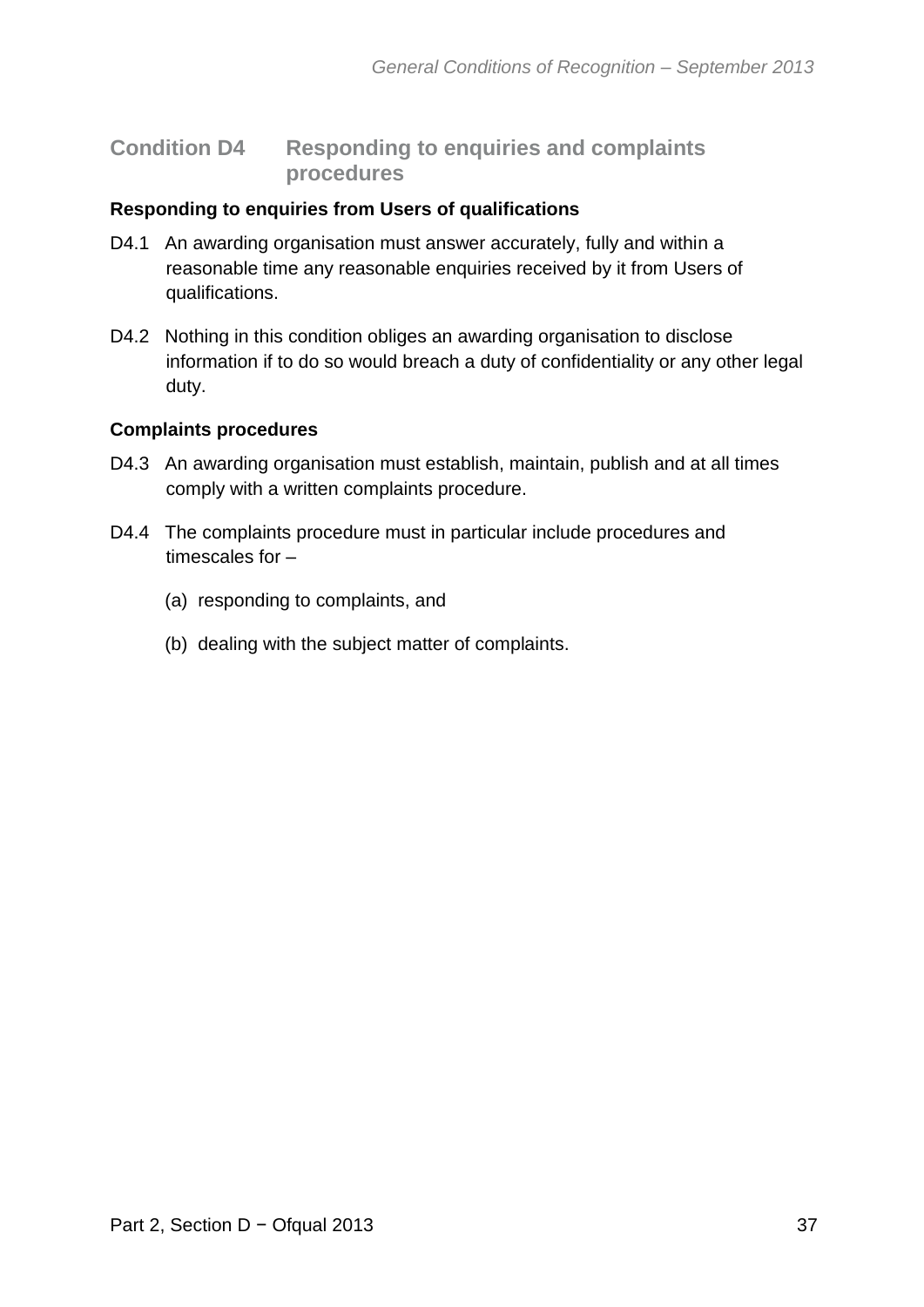## **Condition D5 Compliance of qualifications with Regulatory Documents**

- D5.1 An awarding organisation must ensure that any qualification which it makes available, or proposes to make available, complies with any requirement relating to that qualification which is set out in a Regulatory Document.
- D5.2 An awarding organisation must ensure that in the development, delivery and award of any qualification which it makes available, or proposes to make available, it has regard to any guidelines and principles of good practice relating to that qualification which are set out in a Regulatory Document.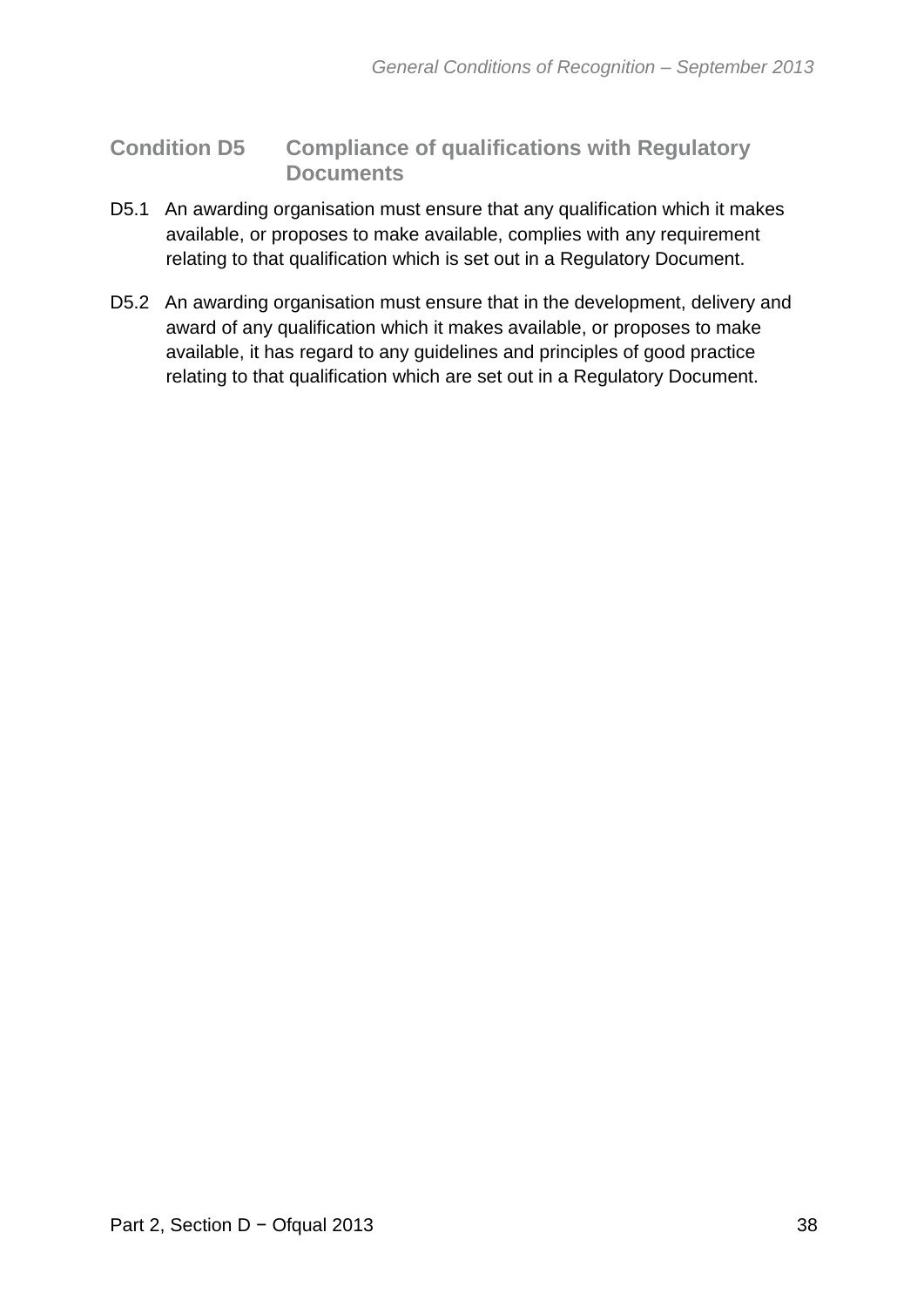## **Condition D6 Compliance of units developed by others with Regulatory Documents**

- D6.1 An awarding organisation may only make available a qualification which uses a unit or Rule of Combination developed by another person where it reasonably believes that –
	- (a) the unit or Rule of Combination complies with the requirements relating to it that are set out in any Regulatory Document, and
	- (b) in the development of the unit or Rule of Combination, due regard has been had to the guidelines and principles of good practice set out in any Regulatory Document.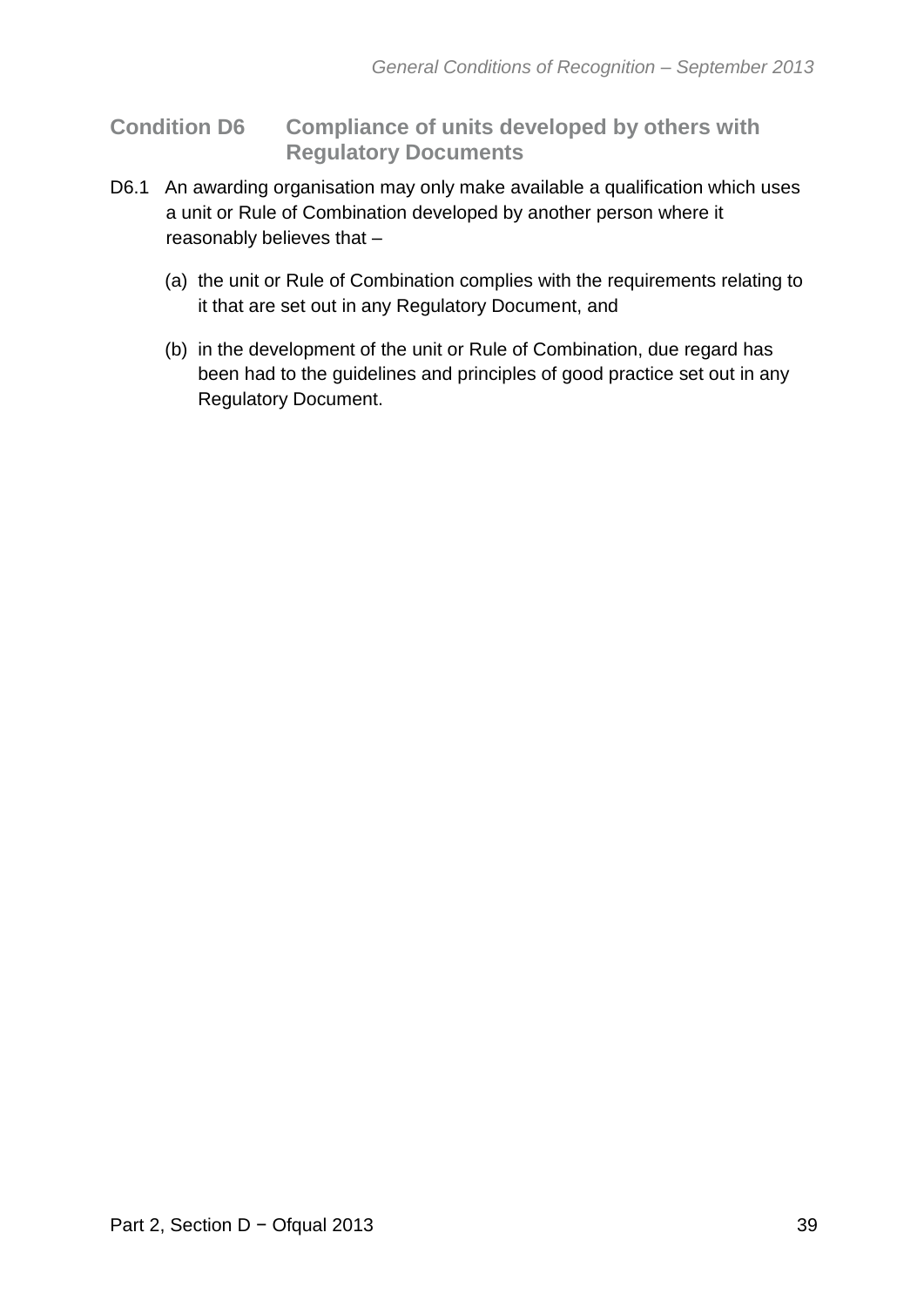**Condition D7 Management of the withdrawal of qualifications** 

- D7.1 For the purposes of this condition, an awarding organisation withdraws a qualification at the point in time when it first –
	- (a) ceases to register Learners for the qualification,
	- (b) ceases to deliver or award that qualification to Learners,
	- (c) surrenders its recognition in respect of that qualification, or
	- (d) has its recognition withdrawn by Ofqual in respect of that qualification.
- D7.2 Where an awarding organisation intends to withdraw, otherwise believes it to be likely that it will withdraw, or is obliged to withdraw, a qualification, it must take all reasonable steps to protect the interests of Learners in relation to that qualification.
- D7.3 An awarding organisation must give to Ofqual reasonable notice of its anticipated withdrawal of a qualification, and must do so prior to the time at which it provides that information to any Learners, Centres, or purchasers of qualifications.
- D7.4 Where an awarding organisation intends to withdraw, or is obliged to withdraw, a qualification, it must –
	- (a) promptly prepare, maintain, and comply with a written withdrawal plan, which must specify how the interests of Learners in relation to that qualification will be protected, and
	- (b) provide clear and accurate information about the withdrawal to Learners, Centres, and purchasers of qualifications who are likely to be affected by the withdrawal.
- D7.5 An awarding organisation must ensure that any withdrawal plan which it prepares complies with any requirements which Ofqual has communicated to it in writing.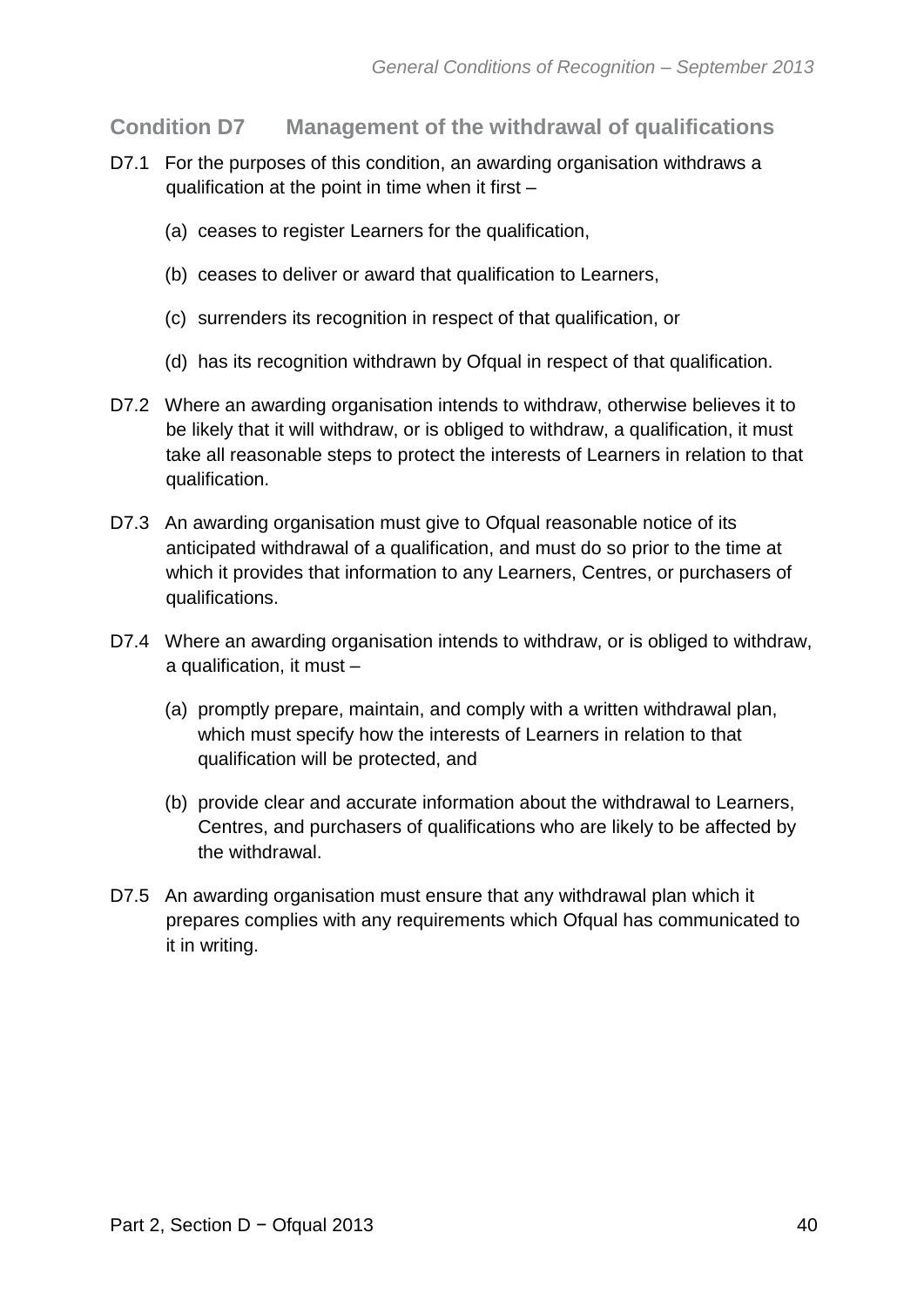## **Condition D8 Making available information to help meet Teachers' needs**

D8.1 In respect of each qualification which it makes available, an awarding organisation must ensure that there is available to each Teacher any information which, for the purpose of preparing Learners and persons likely to become Learners for assessments for that qualification, the Teacher may reasonably require to be provided by the awarding organisation.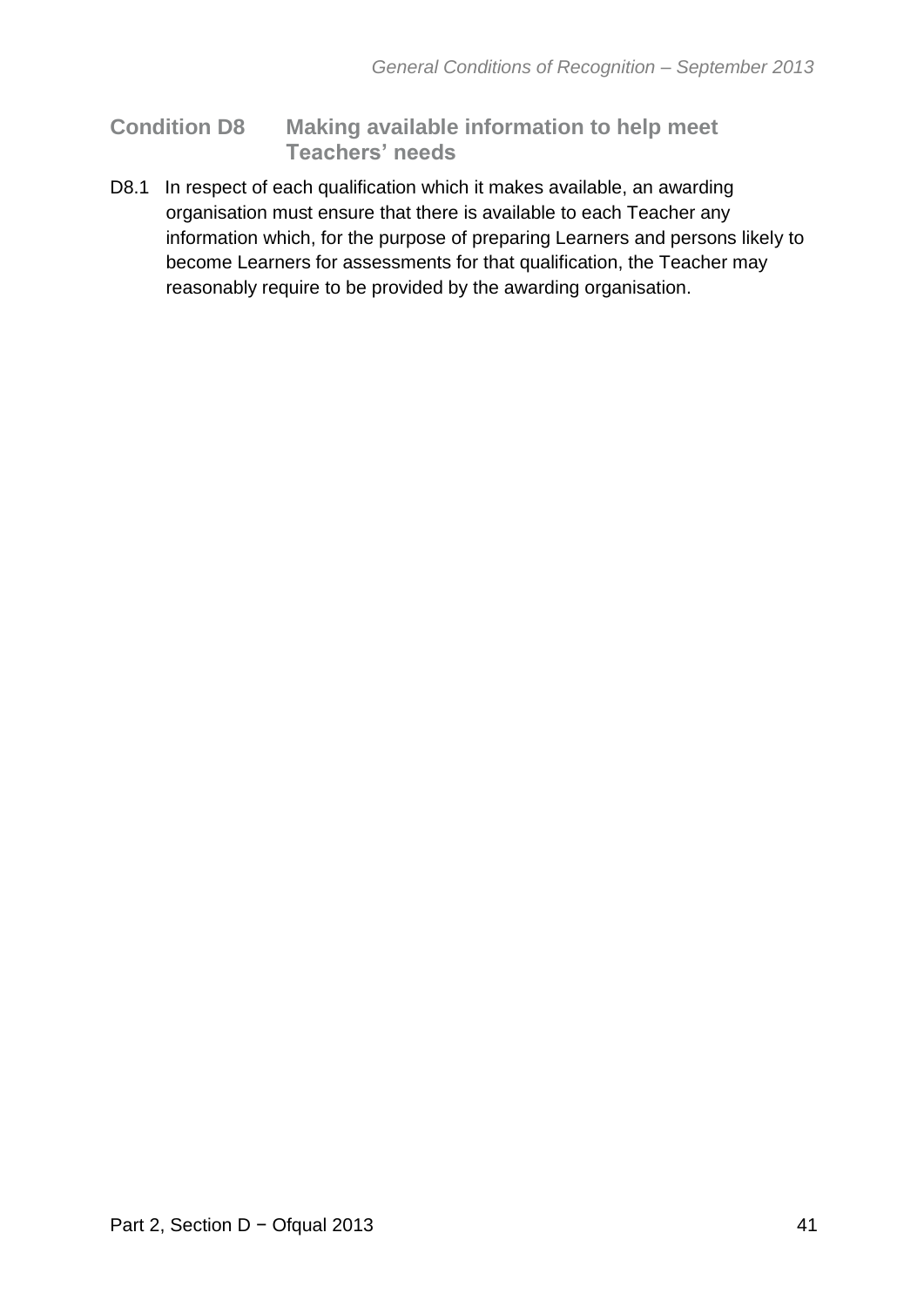## **Section E Design and development of qualifications**

**Condition E1 Qualifications having an objective and support** 

#### **Qualifications to have an objective**

- E1.1 An awarding organisation must ensure that each qualification which it makes available or proposes to make available –
	- (a) has a clear objective in accordance with this condition, and
	- (b) meets that objective.
- E1.2 The objective of a qualification must be such as to lead to a benefit for Learners who have reached a specified level of attainment, and may include –
	- (a) preparing Learners to progress to a qualification in the same subject area but at a higher level or requiring more specific knowledge, skills and understanding,
	- (b) preparing Learners to progress to a qualification in another subject area,
	- (c) meeting relevant programmes of learning,
	- (d) preparing Learners for employment,
	- (e) supporting a role in the workplace, or
	- (f) giving Learners personal growth and engagement in learning.

## **Qualifications to have support**

- E1.3 Where an awarding organisation proposes to make available any new qualification, it –
	- (a) must first consult Users of qualifications to ascertain whether there is support for the qualification, and
	- (b) may only make available the qualification where it has evidence of sufficient support from Users of qualifications.
- E1.4 For these purposes, the following considerations will in particular be relevant in determining what constitutes sufficient support –
	- (a) the objective of the new qualification,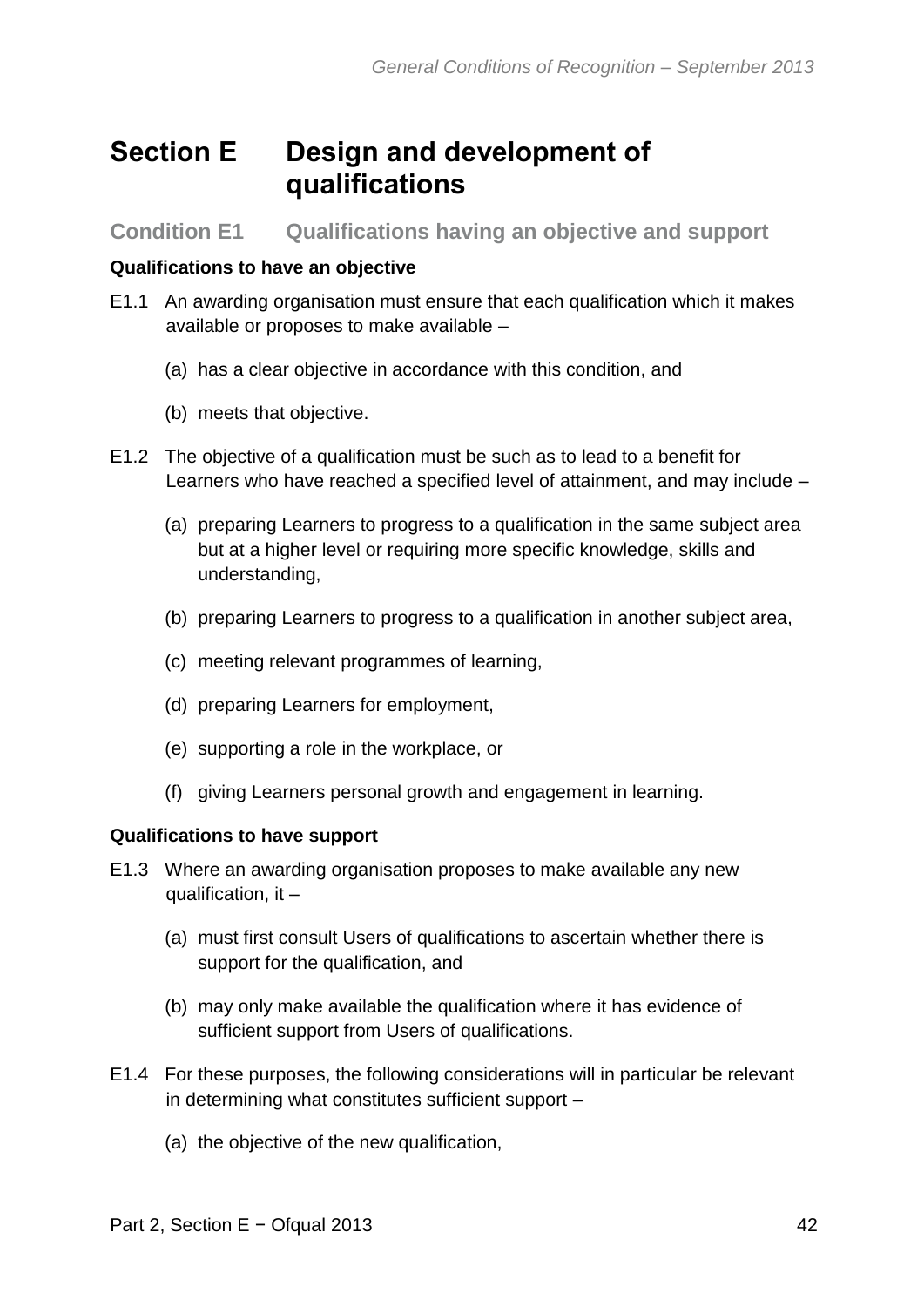- (b) whether the new qualification is intended to facilitate a particular route of progression for Learners, and
- (c) the number of Learners that the awarding organisation reasonably estimates is likely to take the new qualification.
- E1.5 For the purposes of this condition, Users of qualifications will be deemed to support a new qualification if the prevailing view of those Users of qualifications is that the qualification would provide a benefit to Learners.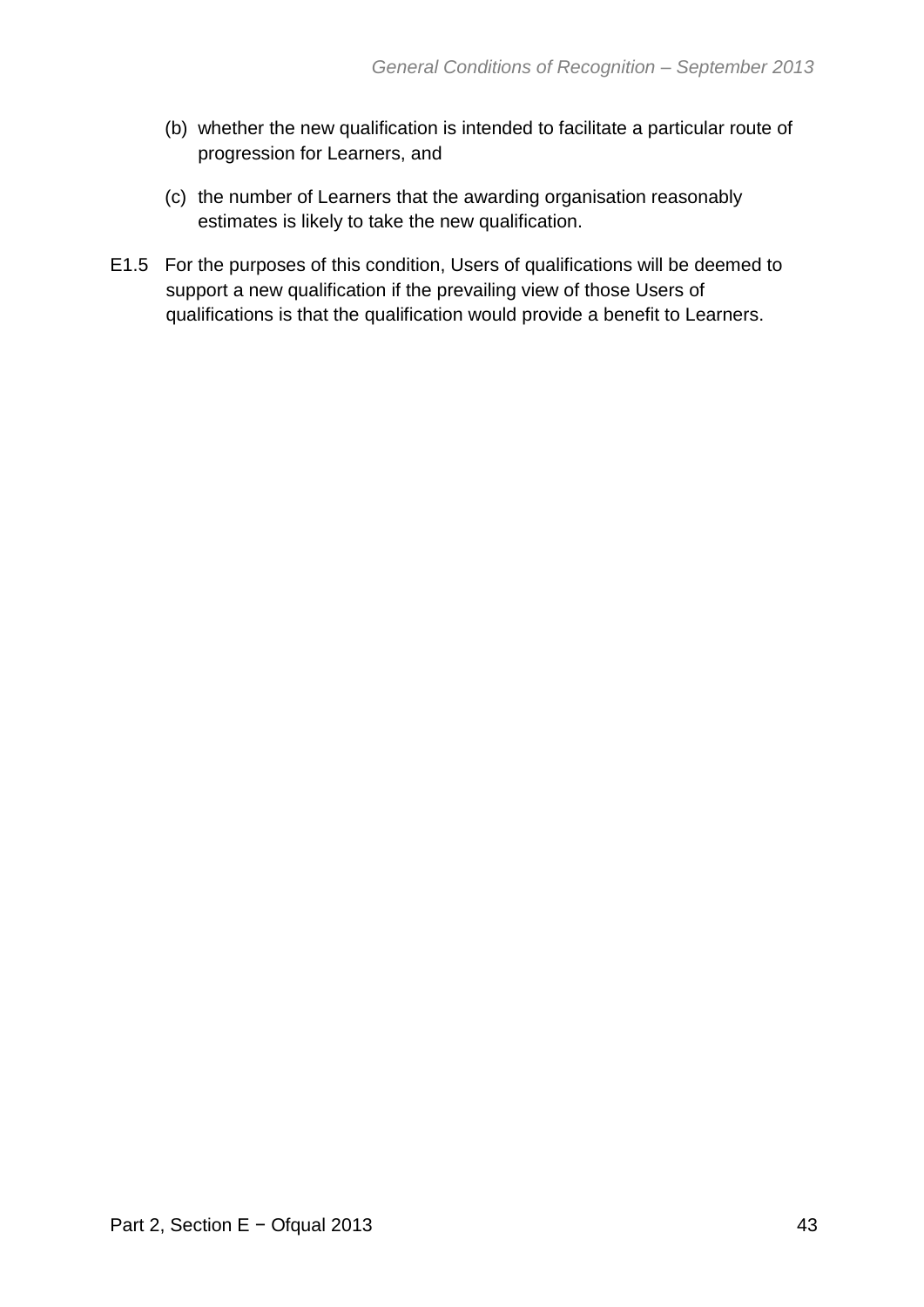## **Condition E2 Requirements on qualification titling**

- E2.1 An awarding organisation must ensure that the title on the Register of any qualification which it makes available includes the following information –
	- (a) the name of the awarding organisation,
	- (b) the level of the qualification,
	- (c) the type of qualification (where the qualification has a type),
	- (d) a concise indication of the content of the qualification, and
	- (e) any Endorsement known at the time the qualification is submitted to the Register.
- E2.2 An awarding organisation must, in addition
	- (a) ensure that the title on the Register reflects the knowledge, skills and understanding which will be assessed as part of the qualification, and
	- (b) take all reasonable steps to ensure that the title allows Users of qualifications to identify similar units or qualifications which it makes available or are made available by other awarding organisations.
- E2.3 An awarding organisation must ensure that each qualification which it makes available, or proposes to make available, has a title which it uses consistently in its advertising and in its communications with Users of qualifications.
- E2.4 An awarding organisation must ensure that the titles of qualifications which it makes available, or proposes to make available, are not misleading to Users of qualifications.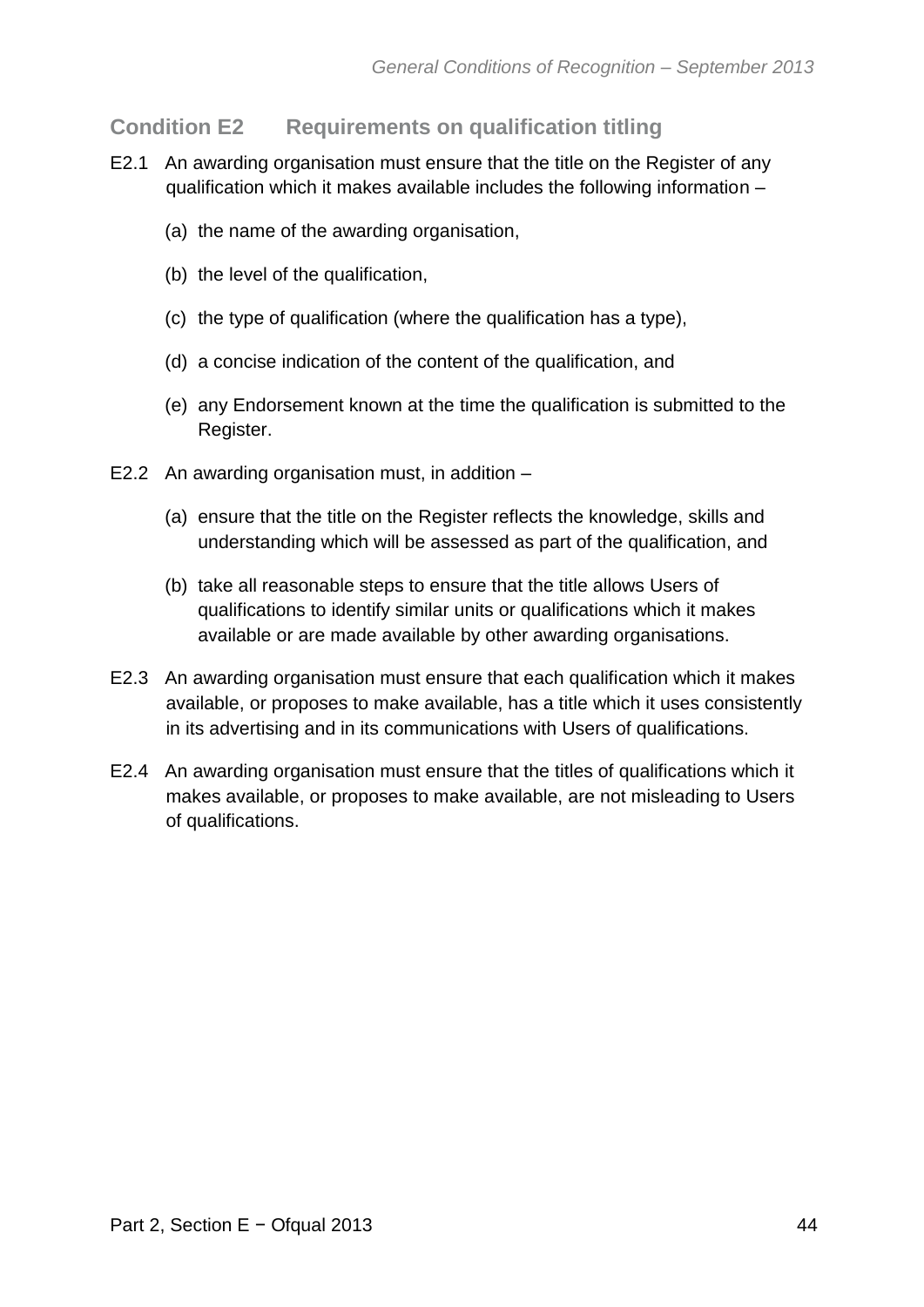## **Condition E3 Publication of a qualification specification**

- E3.1 An awarding organisation must, before first making available a particular qualification, publish a specification for that qualification.
- E3.2 An awarding organisation must ensure that the specification for a qualification sets out –
	- (a) the qualification's objective,
	- (b) any other qualification which a Learner must have completed before taking the qualification,
	- (c) any prior knowledge, skills or understanding which the Learner is required to have before taking the qualification,
	- (d) units which a Learner must have completed before the qualification will be awarded and any optional routes,
	- (e) any other requirements which a Learner must have satisfied before the Learner will be assessed or before the qualification will be awarded,
	- (f) the knowledge, skills and understanding which will be assessed as part of the qualification (giving a clear indication of their coverage and depth),
	- (g) the method of any assessment and any associated requirements relating to it,
	- (h) the criteria against which Learners' levels of attainment will be measured (such as assessment criteria or exemplars),
	- (i) any specimen assessment materials, and
	- (j) any specified levels of attainment.
- E3.3 An awarding organisation must ensure that the specification for a qualification is clear, accurate and communicates, to the reasonable and informed person –
	- (a) what the qualification requires of the Learner in respect of each of the details that is applicable to the qualification, and
	- (b) how the qualification is fit for purpose.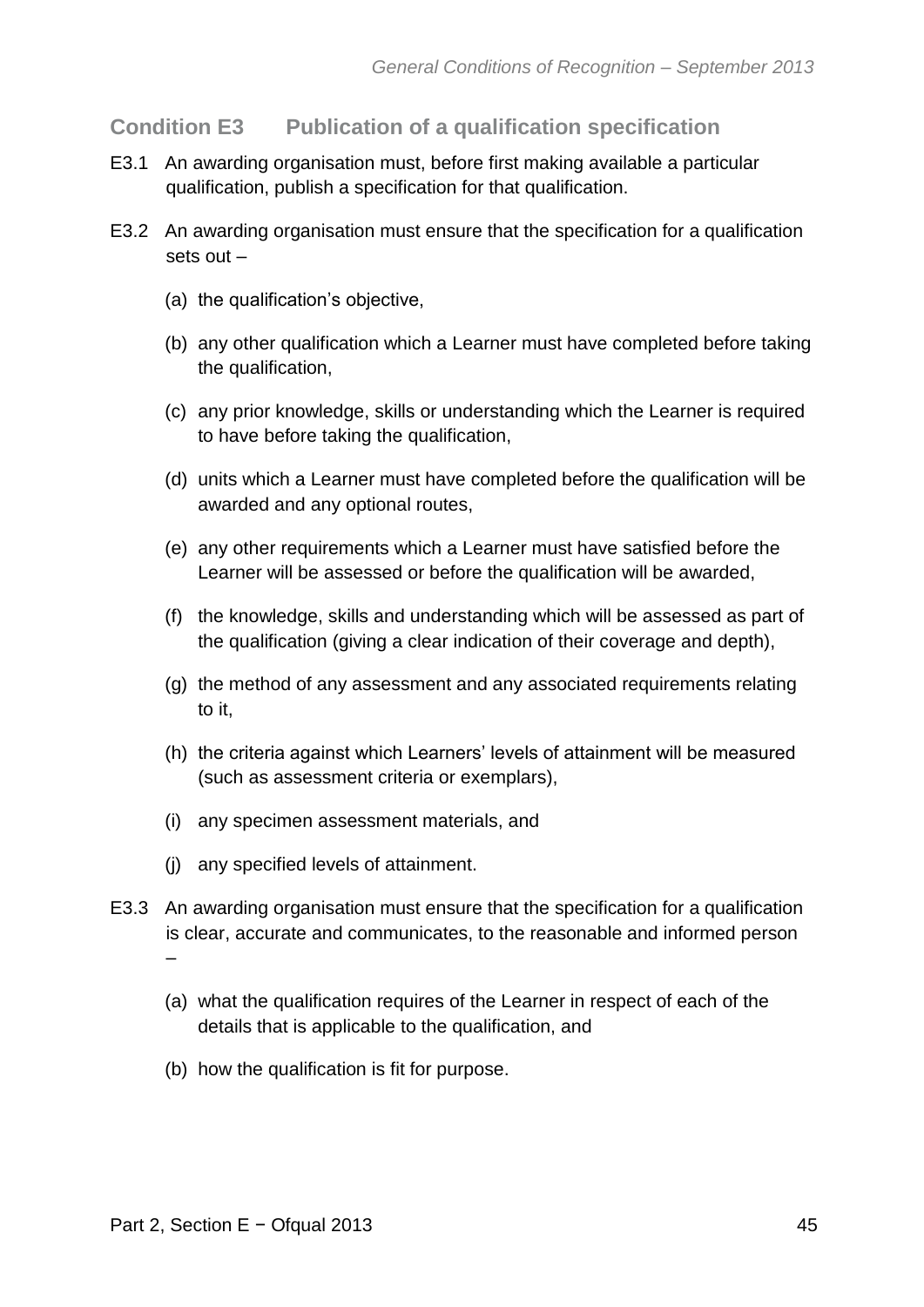- **Condition E4 Ensuring an assessment is fit for purpose and can be delivered**
- E4.1 In designing an assessment for a qualification which it makes available, or proposes to make available, an awarding organisation must ensure that it has or obtains adequate resources to enable the assessment to be delivered effectively and efficiently.
- E4.2 In designing such an assessment, an awarding organisation must in addition ensure that the assessment –
	- (a) is fit for purpose,
	- (b) can be delivered efficiently,
	- (c) allows Centres to develop cost effective arrangements for its delivery, using only the resources which would be reasonably expected to be required or which are provided by the awarding organisation,
	- (d) permits Reasonable Adjustments to be made, while minimising the need for them,
	- (e) allows each Learner to generate evidence which can be Authenticated,
	- (f) allows each specified level of attainment detailed in the specification to be reached by a Learner who has attained the required level of knowledge, skills and understanding, and
	- (g) allows Assessors to be able to differentiate accurately and consistently between a range of attainments by Learners.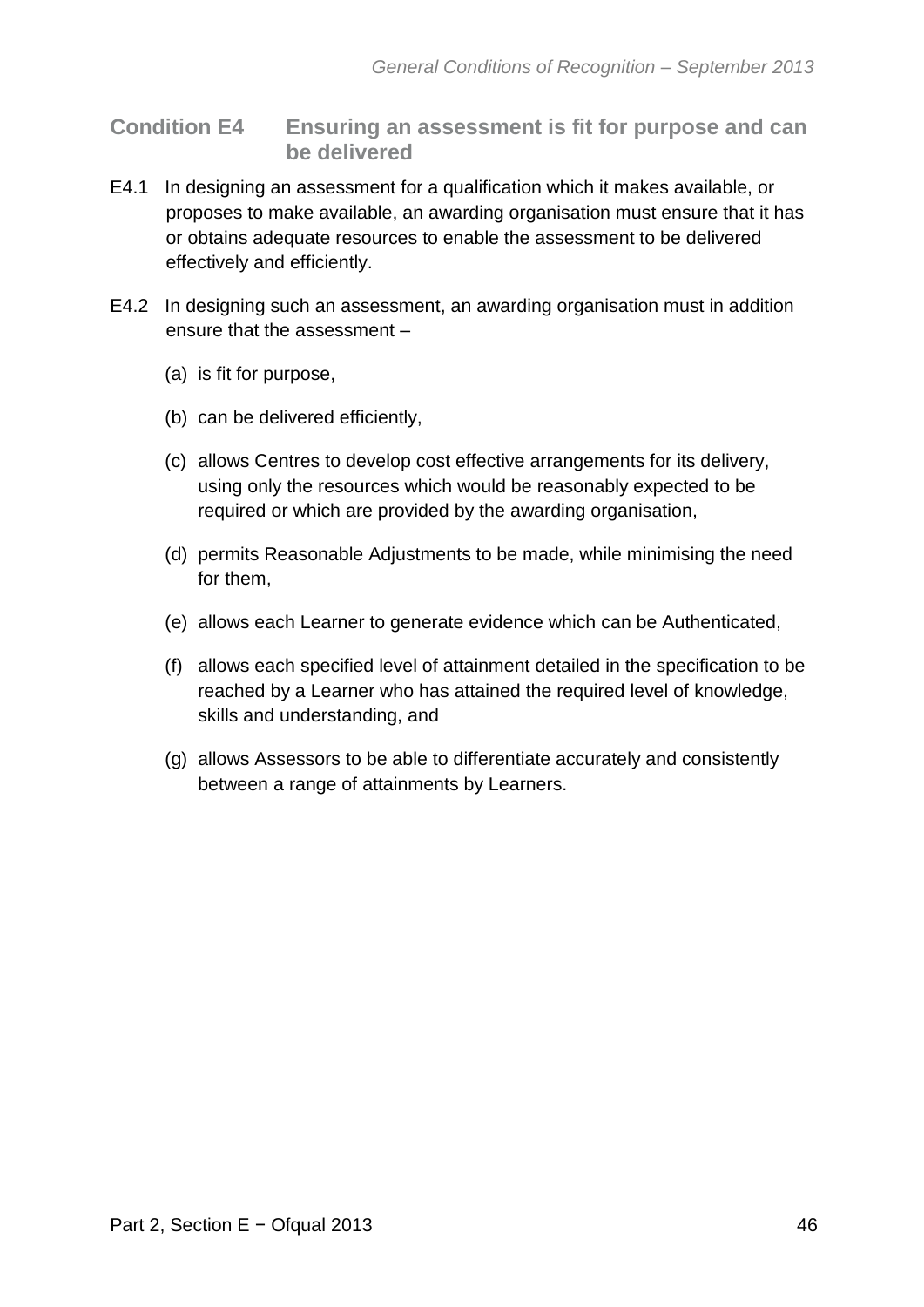## **Condition E5 Assurance that qualifications comply with the conditions**

- E5.1 Before submitting a qualification to the Register or for accreditation, an awarding organisation must –
	- (a) review that qualification, and
	- (b) assure itself that the qualification complies with the requirements of its Conditions of Recognition, making any changes to the qualification which are necessary for that purpose.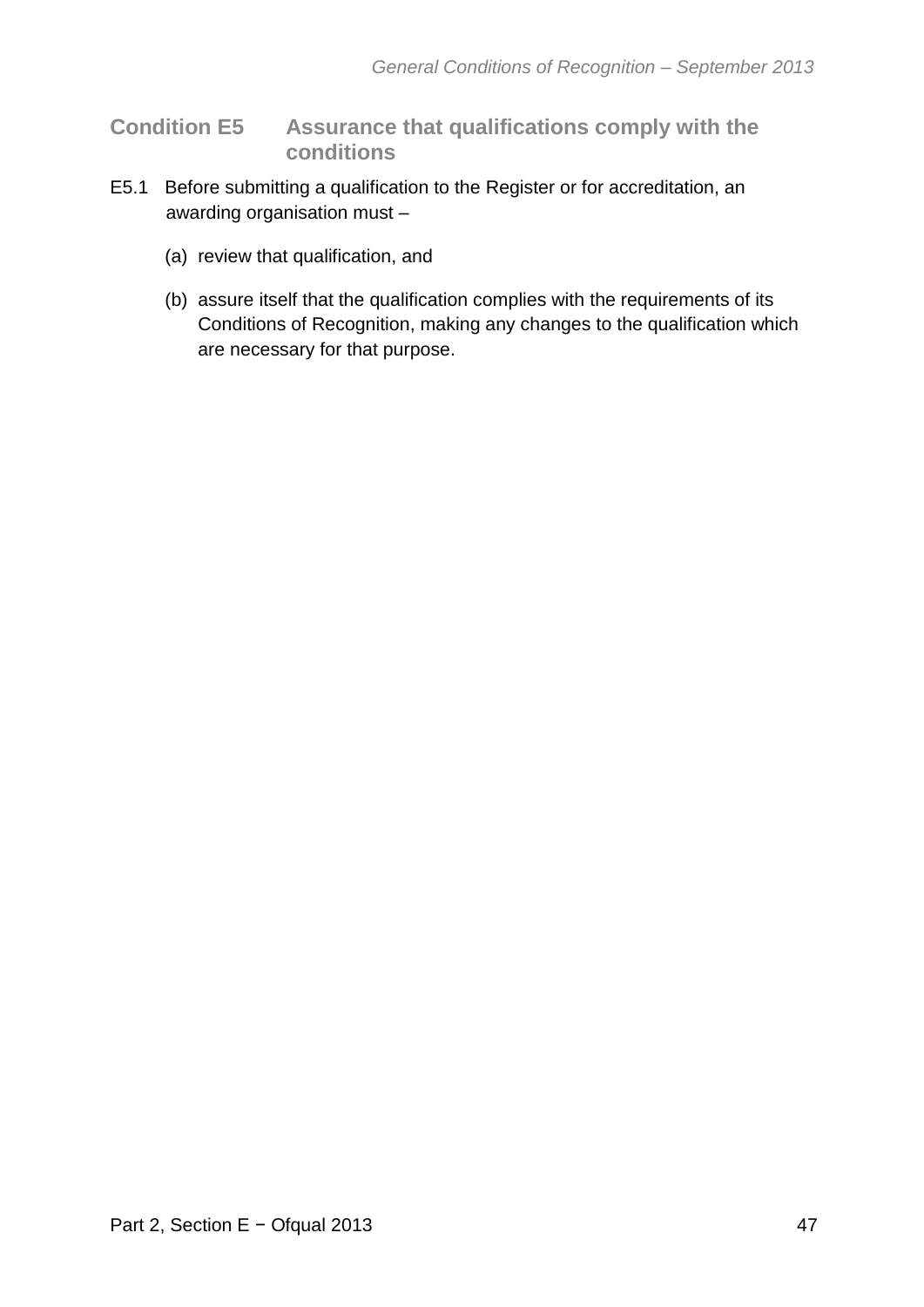# **Section F Providing qualifications to purchasers**

**Condition F1 Information on fees and features of a qualification**

#### **Making fee information available**

- F1.1 Where an awarding organisation produces a list of standard fees for the qualifications which it makes available and for any associated services, it must ensure that the list is accessible to potential purchasers, at least by means  $of -$ 
	- (a) making the list available on the internet, in particular by means of a hyperlink to it that is placed on the Register, or
	- (b) providing potential purchasers with a copy of the list.
- F1.2 Where an awarding organisation does not produce such a list, it must, on request, provide to a potential purchaser –
	- (a) information as to its fees for those qualifications and services, or
	- (b) if it is not possible to determine those fees exactly, a statement of the method by which its fees are calculated or a reasonably detailed estimate of the price that he or she would have to pay.
- F1.3 An awarding organisation must ensure that in each case it has in place pricing structures that would be clear to the reasonable purchaser.
- F1.4 Where an awarding organisation provides or makes available any information as to its fees or the method by which they are calculated, it must at the same time provide or make available information as to the main features of the qualifications and associated services to which the fees relate, unless this is already clear from the context.

## **Making fee information available to satisfy the planning requirements of purchasers**

- F1.5 Where an awarding organisation provides or makes available any information as to its fees or the method by which they are calculated, it must take all reasonable steps to do so sufficiently far in advance of the time at which the qualifications to which those fees relate will be made available to Learners as to satisfy the reasonable planning requirements of potential purchasers.
- F1.6 Where such information cannot be provided or made available to this timescale, the awarding organisation must instead provide or make available to potential purchasers information that is sufficient to give a reasonable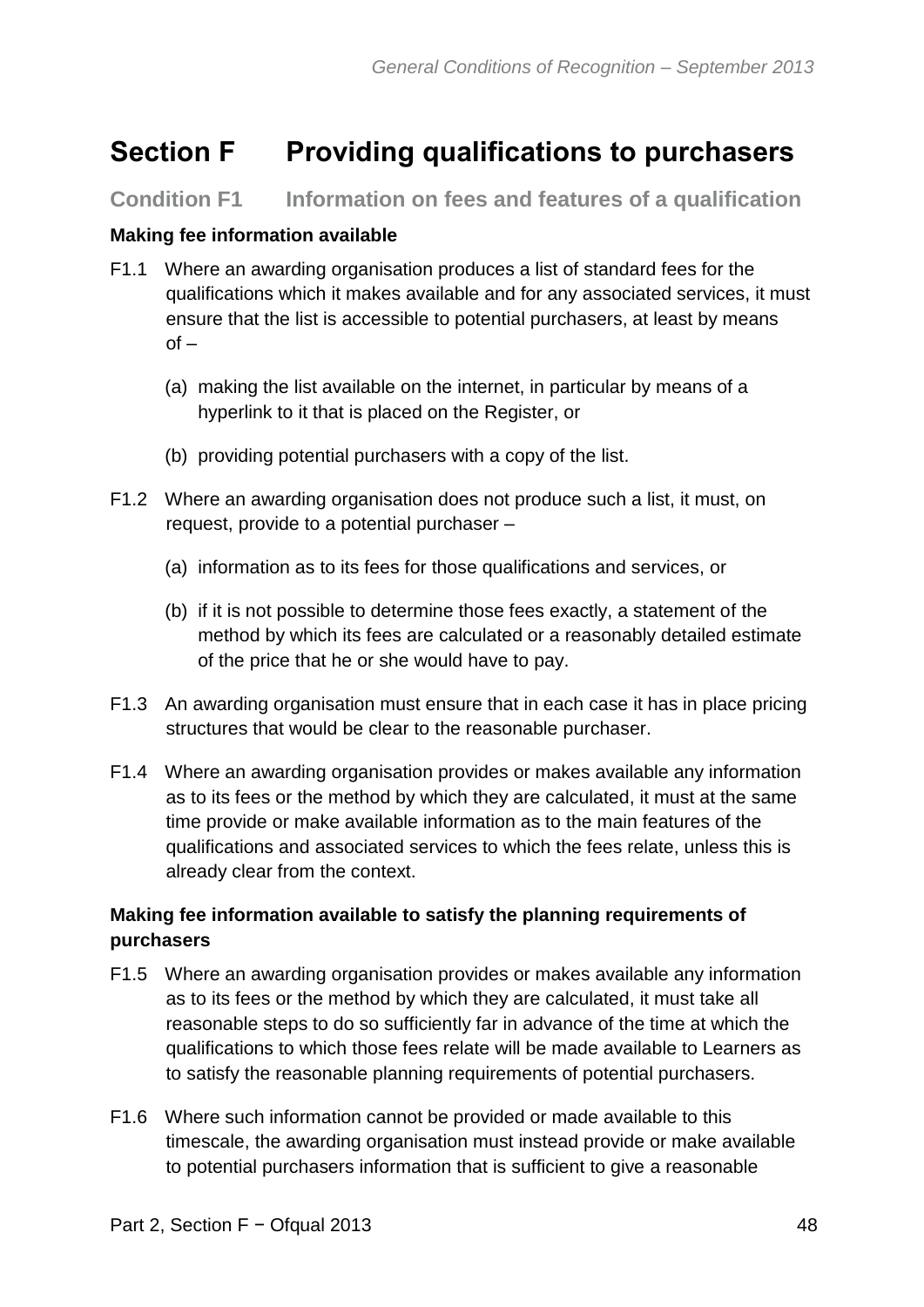indication of its likely fees, together with a clear statement to make potential purchasers aware that this information is only indicative.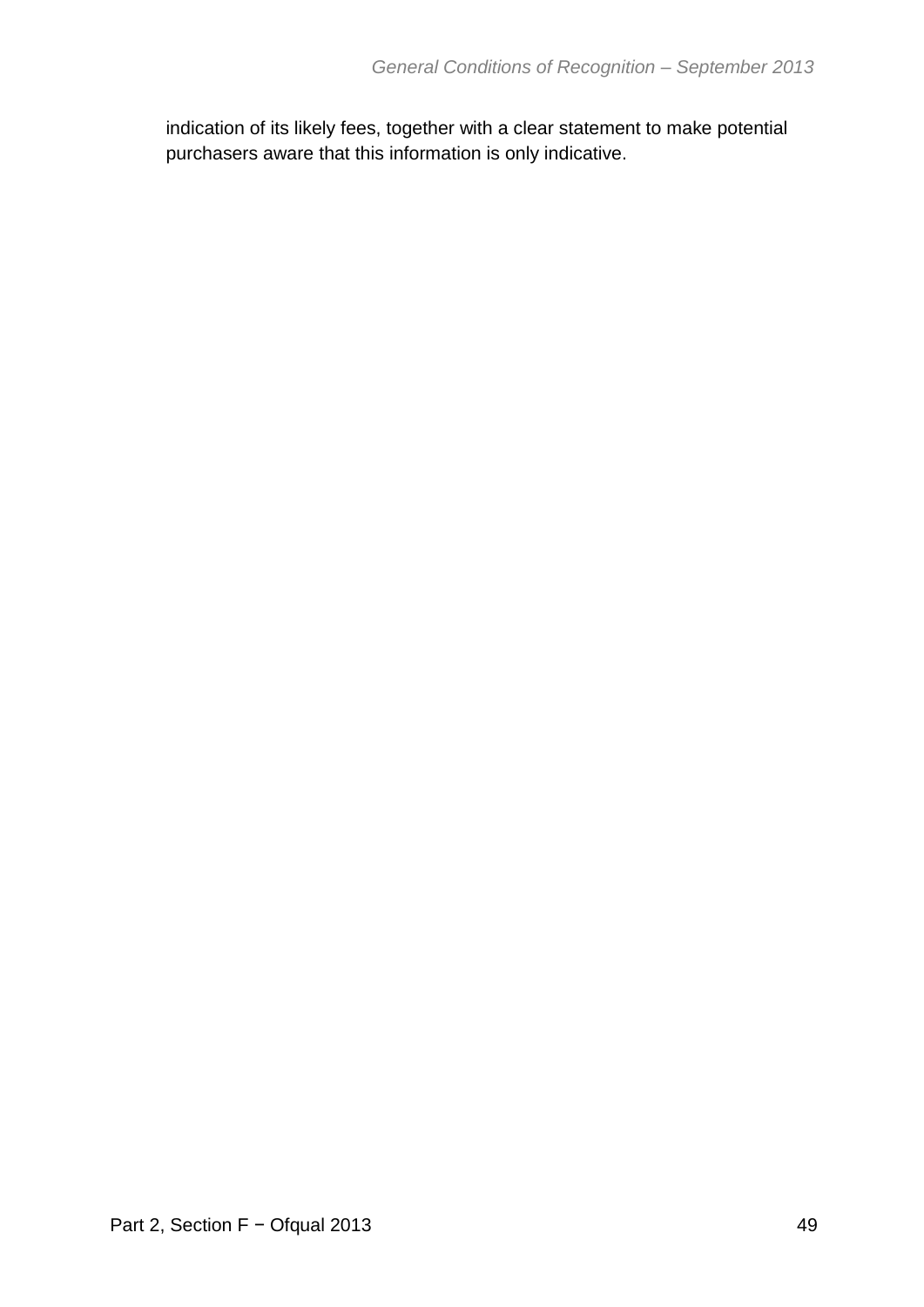#### **Condition F2 Packaging qualifications with other products or services**

#### **Packages offered as an option**

F2.1 Where an awarding organisation makes available a qualification both in a package with other products or services and separately from those other products or services, it must inform purchasers prior to the time of purchase that the qualification may be purchased separately or in a package.

#### **Packages offered without alternative options**

- F2.2 An awarding organisation must not make available a qualification in a package together with other products or services unless it also makes available that qualification without other products or services, except where it –
	- (a) from time to time seeks comments from purchasers on whether the packaging of the qualification with the particular products or services is appropriate, and
	- (b) reasonably concludes that continuing to make available the package is appropriate.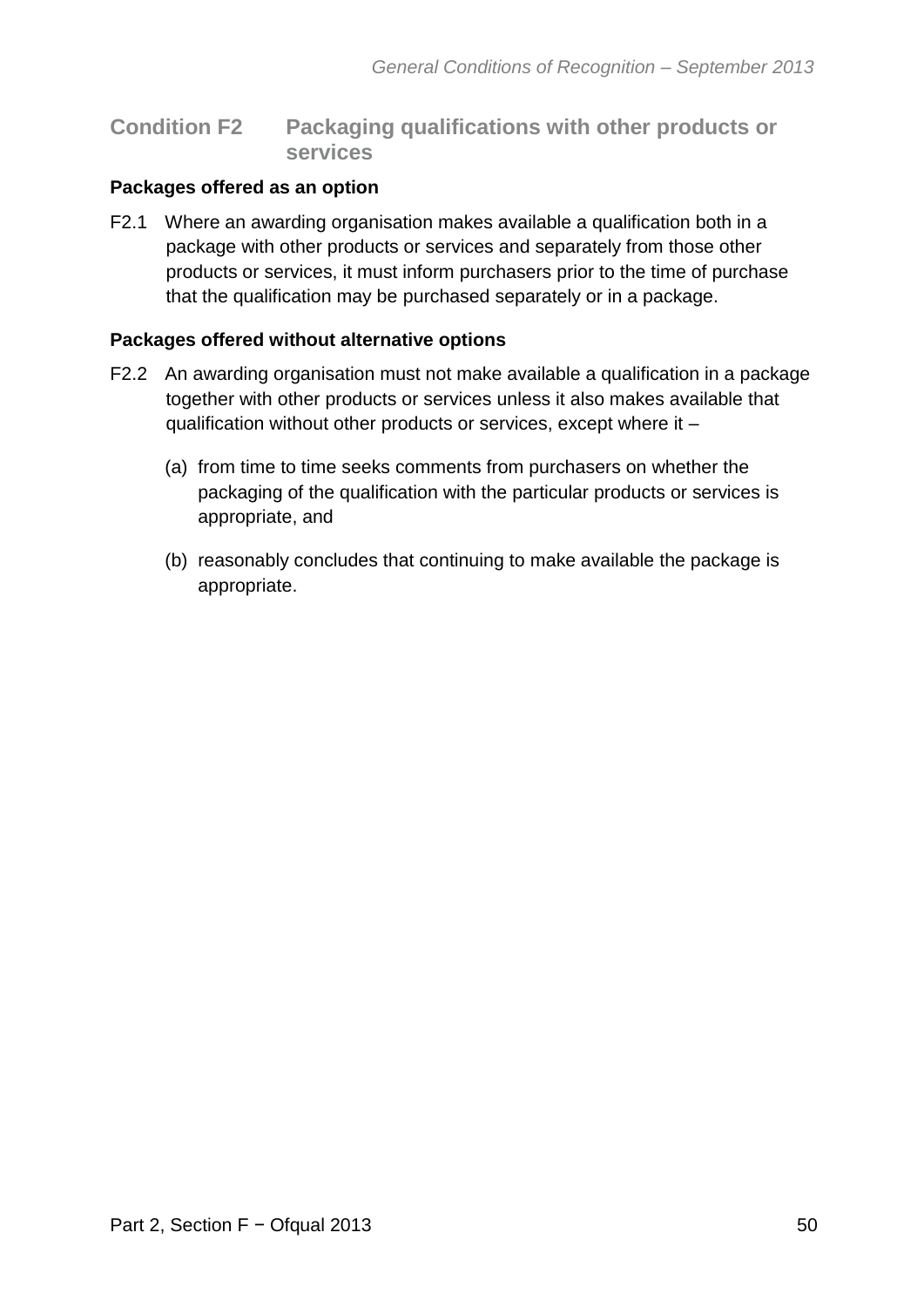## **Condition F3 Invoicing**

#### **Invoicing purchasers**

F3.1 An awarding organisation must –

- (a) ensure that its invoices in relation to the provision of qualifications are issued in a timely manner, and
- (b) provide a breakdown of its fees to a reasonable level of detail following a request from a purchaser.

#### **The written invoicing policy**

- F3.2 An awarding organisation must establish, maintain, publish and comply with a written policy on invoicing.
- F3.3 The policy must specify the processes to be followed by the awarding organisation in relation to the issue, payment and retention of invoices and the content of invoices.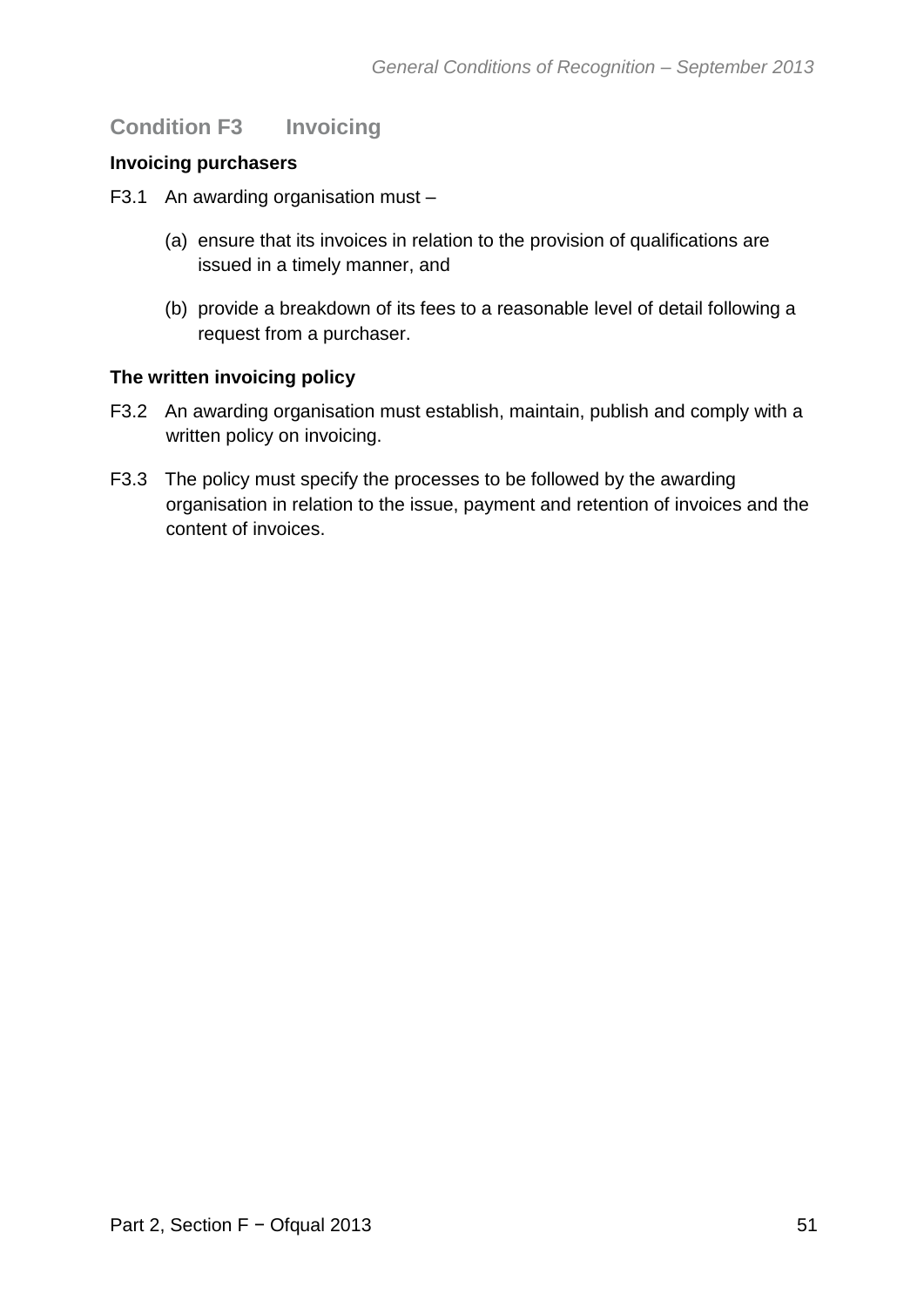## **Section G Setting and delivering the assessment**

**Condition G1 Setting the assessment**

- G1.1 In setting an assessment for a qualification which it makes available, an awarding organisation must ensure that the content of the assessment is –
	- (a) fit for purpose,
	- (b) appropriate for the method of assessment chosen, and
	- (c) consistent with the specification for that qualification.
- G1.2 An awarding organisation must take all reasonable steps to ensure that the Level of Demand of an assessment for a qualification which it makes available is consistent –
	- (a) across all options as to tasks which may be completed by a Learner for the purposes of the assessment,
	- (b) with the Level of Demand of any other assessment which may be completed by a Learner, as an alternative to the assessment, for the purpose of the qualification, and
	- (c) with the Level of Demand of previous assessments and of any specimen assessment materials which the awarding organisation has published in relation to the qualification.
- G1.3 An awarding organisation must produce a written document in relation to an assessment which sets out clear and unambiguous criteria against which Learners' levels of attainment will be differentiated.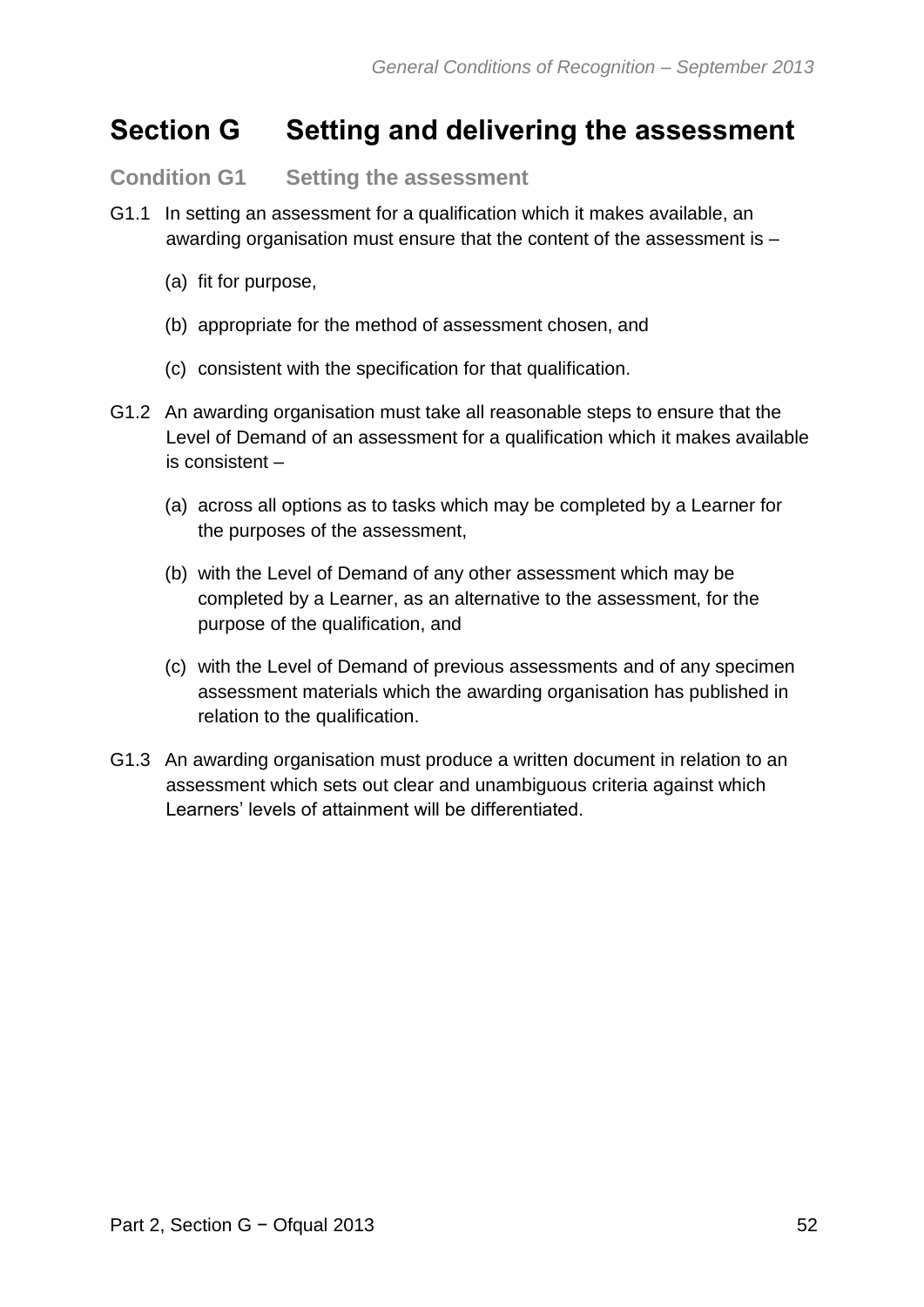#### **Condition G2 Language of the assessment**

- G2.1 An awarding organisation must ensure that all Learners taking its qualifications are assessed in –
	- (a) English in England, and
	- (b) English or Irish in Northern Ireland,

except to the extent that the use of another language is permitted by this condition.

- G2.2 A Learner taking a qualification may be assessed in British Sign Language or Irish Sign Language where it is permitted by an awarding organisation for the purpose of Reasonable Adjustment.
- G2.3 A Learner taking a qualification may be assessed in any other language where it is one of the primary objectives of the qualification –
	- (a) for the Learner to gain knowledge of, skills in, and understanding of that language, or
	- (b) to support a role in the workplace, providing that proficiency in English or Irish is not required for the role supported by the qualification.
- G2.4 Where an awarding organisation makes available a qualification in more than one language, the awarding organisation must take all reasonable steps to ensure that assessments in different languages ensure a consistent Level of Demand for Learners.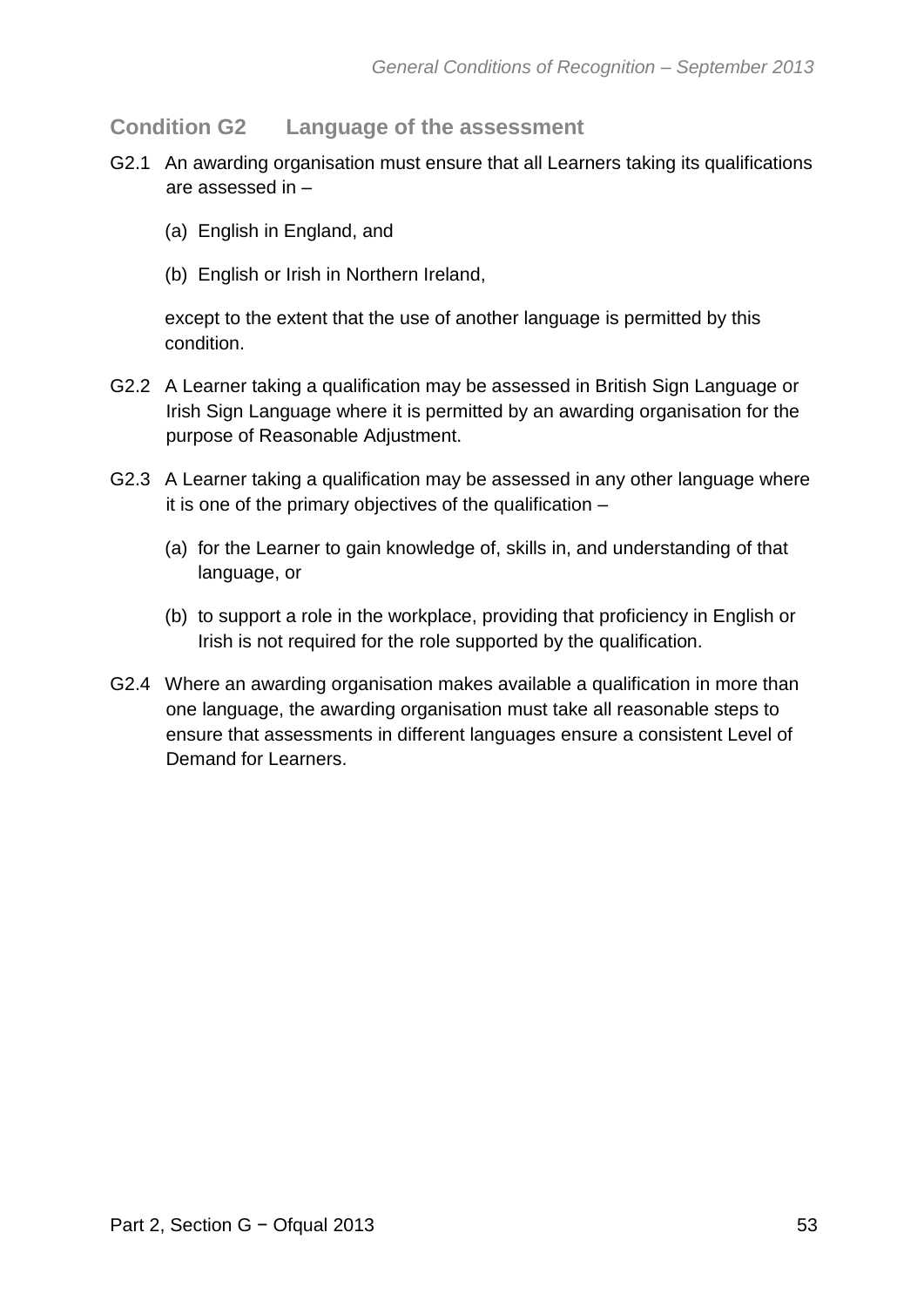## **Condition G3 Use of language and Stimulus Materials**

- G3.1 An awarding organisation must ensure that assessments for qualifications which it makes available use only appropriate language and Stimulus Materials.
- G3.2 Language and Stimulus Materials are only appropriate if they
	- (a) enable Learners to demonstrate their level of attainment,
	- (b) require knowledge, skills and understanding which are required for the qualification,
	- (c) are clear and unambiguous (unless ambiguity forms part of the assessment), and
	- (d) are not likely to cause unnecessary offence to Learners.
- G3.3 In considering whether language and Stimulus Materials for an assessment are appropriate, an awarding organisation must take into account in particular –
	- (a) the age of Learners who may reasonably be expected to take the qualification,
	- (b) the level of the qualification,
	- (c) the objective of the qualification, and
	- (d) the knowledge, skills and understanding assessed for the qualification.
- G3.4 An awarding organisation must take all reasonable steps to ensure that no assessment for a qualification which it makes available contains language or Stimulus Materials which could lead a group of Learners who share a common attribute or circumstance to experience – because of that attribute or circumstance – an unreasonable disadvantage in the level of attainment that they are able to demonstrate in the assessment.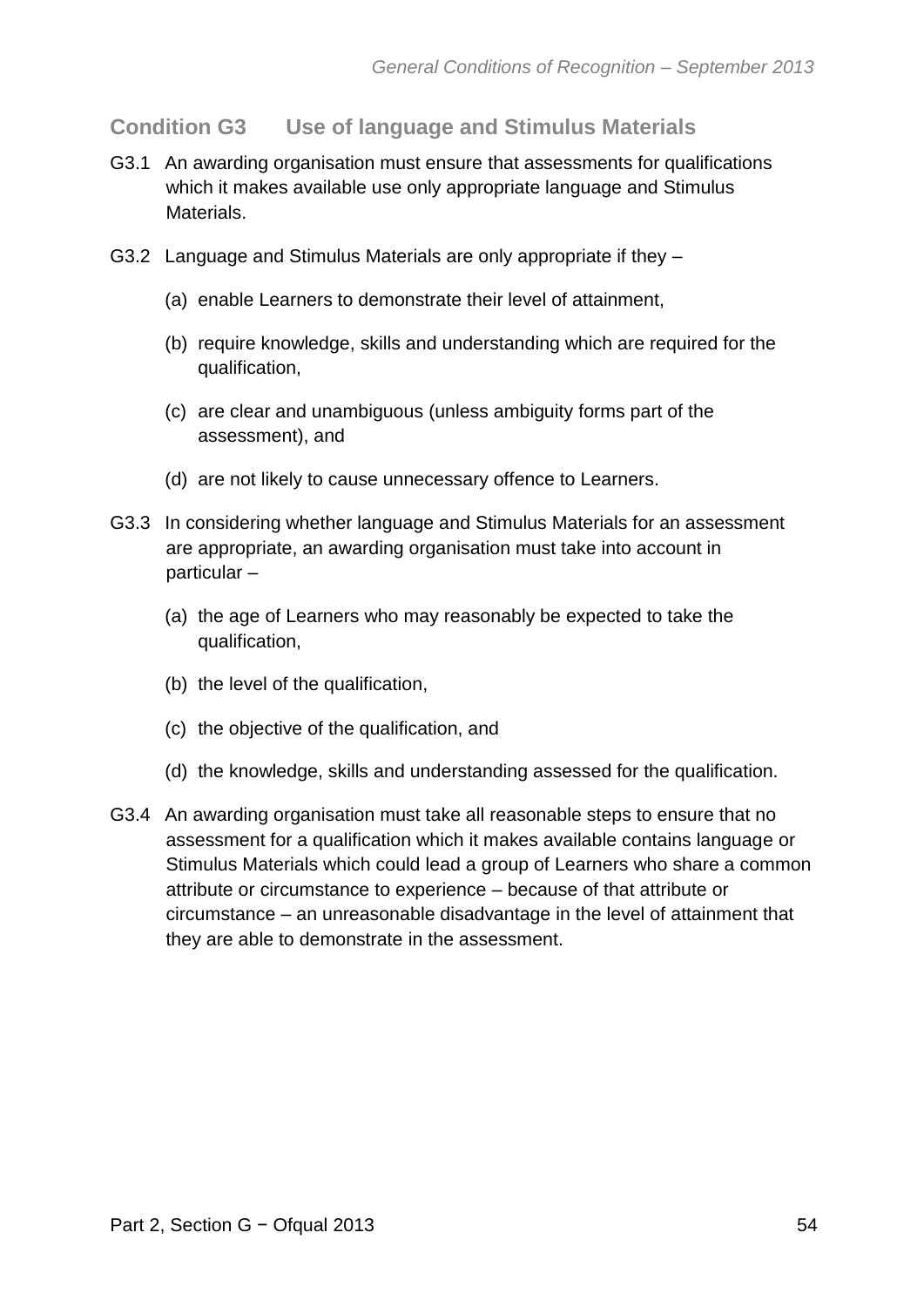- **Condition G4 Maintaining confidentiality of assessment materials, including the conduct of specified training events**
- G4.1 Where confidentiality in
	- (a) the contents of assessment materials, or
	- (b) information about the assessment,

is required in order to ensure that a qualification which an awarding organisation makes available, or proposes to make available, reflects an accurate measure of attainment, the awarding organisation must take all reasonable steps to ensure that such confidentiality is maintained.

- G4.2 In particular, an awarding organisation
	- (a) must take all reasonable steps to ensure that such confidentiality is maintained where it (or any person connected or previously connected to it) provides training or training materials in relation to such a qualification,
	- (b) must not provide or endorse any prohibited training, and
	- (c) must take all reasonable steps to ensure that any person connected or previously connected to it does not provide or endorse any prohibited training.
- G4.3 For the purposes of this Condition, 'prohibited training' is training:
	- (a) provided to Teachers in relation to such a qualification,
	- (b) at which a number of persons are present (whether physically or remotely by means of simultaneous electronic communication),
	- (c) where any one of those persons holds information in relation to the content of assessment materials or information about the assessment for that qualification, and
	- (d) where disclosure of the information to Teachers would breach such confidentiality.
- G4.4 An awarding organisation must, in respect of any training it provides to Teachers in relation to such a qualification (and, in relation to any such training provided by any person connected to it, must take all reasonable steps to) –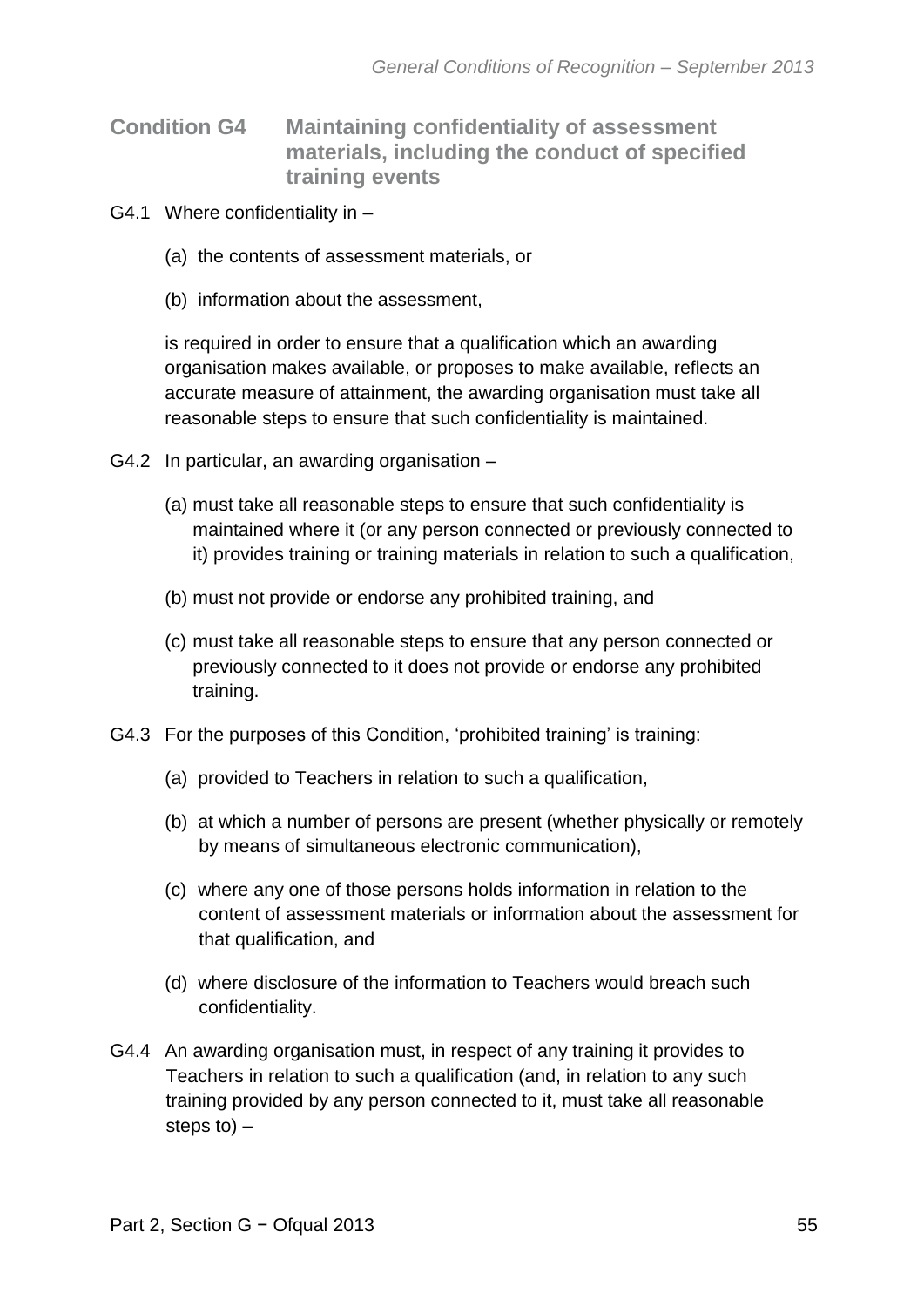- (a) ensure that the training is reasonably available to all Teachers preparing Learners, or persons likely to become Learners, for assessments for that qualification,
- (b) advertise to Teachers the availability of the training, including in particular by publishing details of the training, and
- (c) publish the content of any training materials which have been provided to Teachers in connection with the training, as soon as reasonably practicable after the training has been held.
- G4.5 An awarding organisation must take all reasonable steps to ensure that no person connected to it, or previously connected to it, offers to disclose information about any assessment or the content of any assessment materials where that information is (or is said or implied to be) confidential.
- G4.6 Where any breach of such confidentiality (including through the loss or theft of confidential assessment materials) is either suspected by an awarding organisation or alleged by any other person and where there are reasonable grounds for that suspicion or allegation, the awarding organisation must:
	- (a) investigate that breach,
	- (b) ensure that such an investigation is carried out rigorously, effectively, and by persons of appropriate competence who have no personal interest in its outcome, and
	- (c) so far as possible, establish whether or not a breach of such confidentiality has occurred.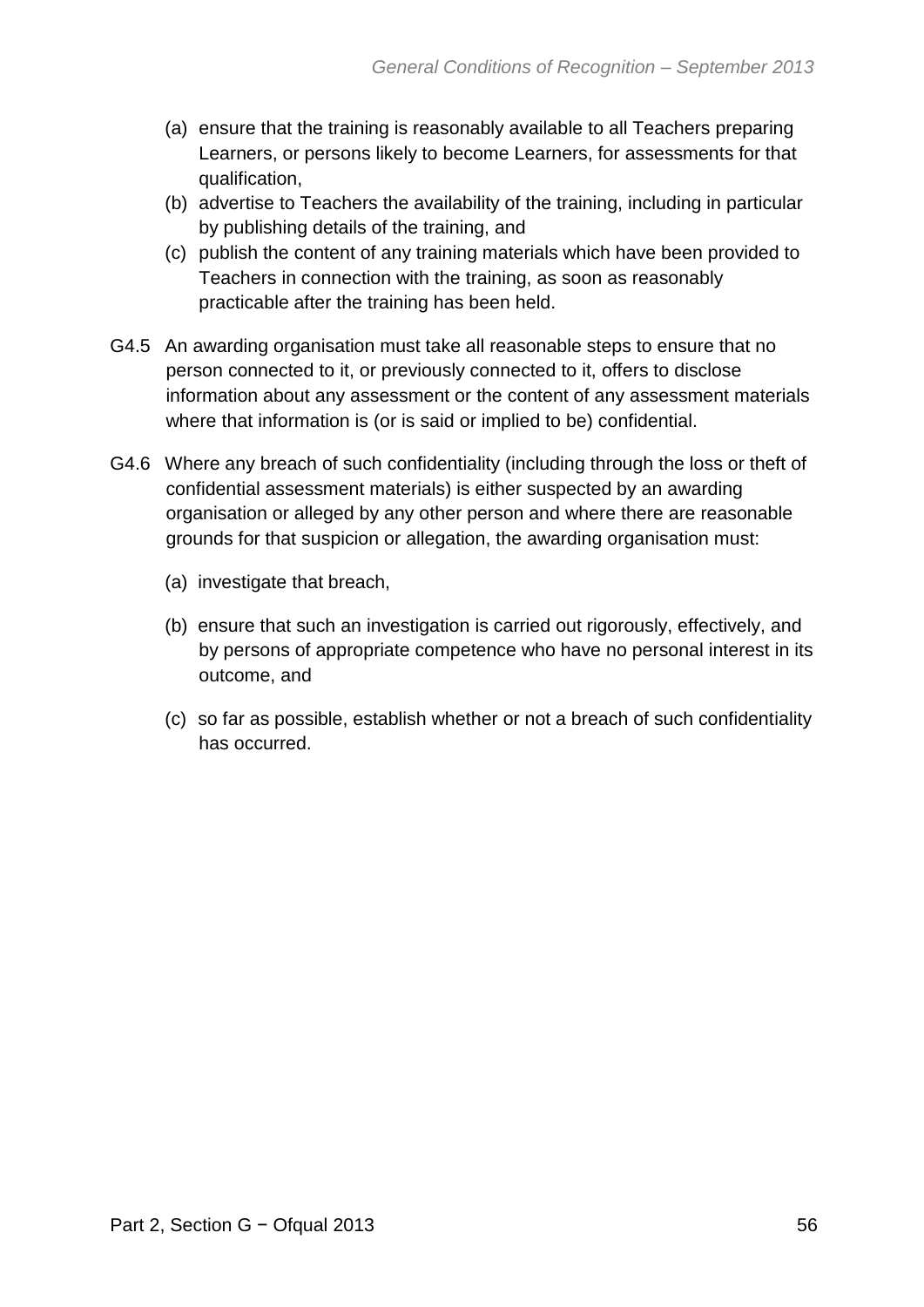## **Condition G5 Registration of Learners**

- G5.1 An awarding organisation must take all reasonable steps to ensure that
	- (a) each Learner taking a qualification which the awarding organisation makes available is registered in a way that permits the Learner to be clearly and uniquely identified, and
	- (b) where the identity of a Learner has not previously been confirmed to the awarding organisation, or the Centre at which the assessment will take place, arrangements are in place to confirm the Learner's identity.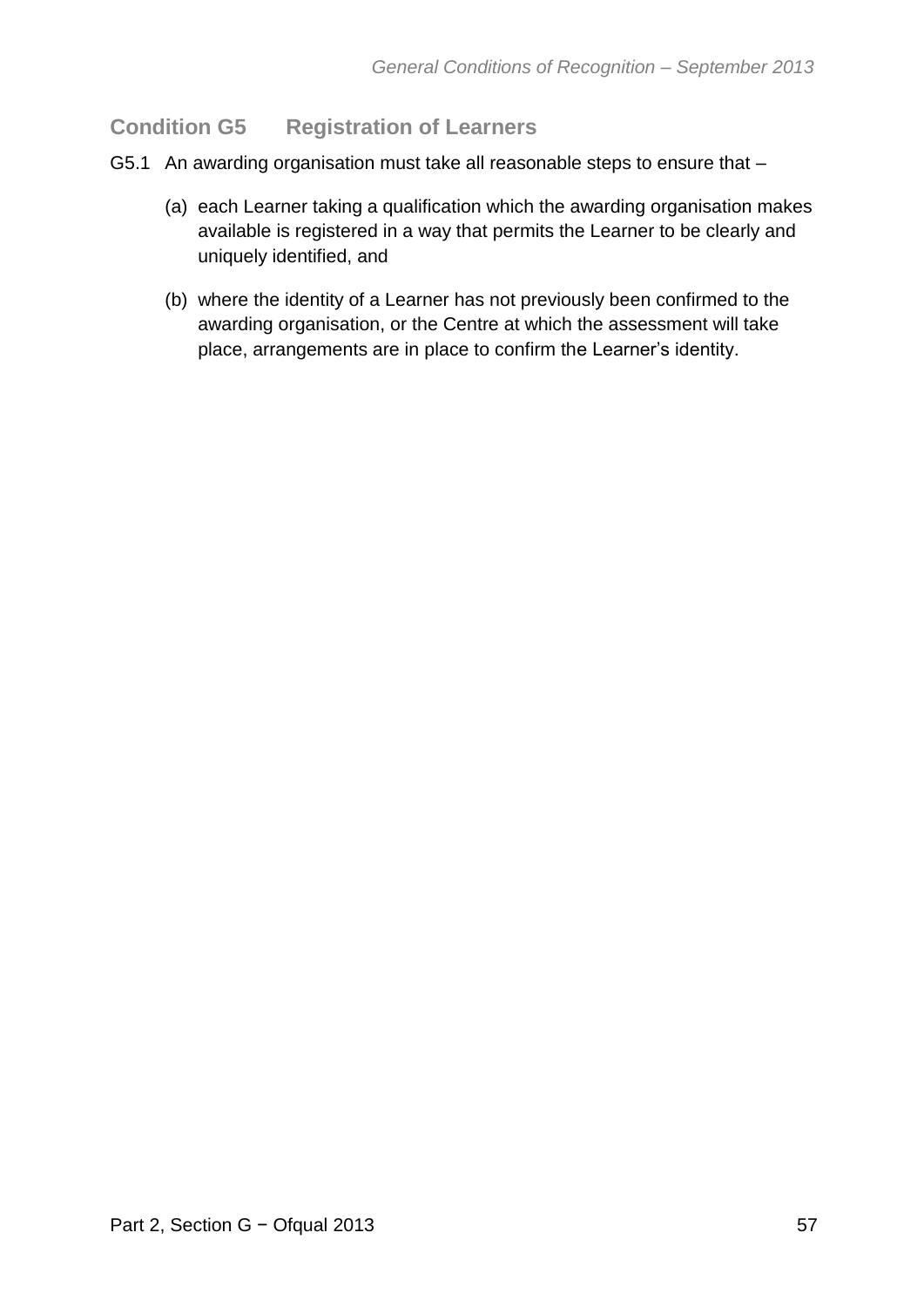## **Condition G6 Arrangements for Reasonable Adjustments**

- G6.1 For the purposes of this condition, Reasonable Adjustments are adjustments made to an assessment for a qualification so as to enable a disabled Learner to demonstrate his or her knowledge, skills and understanding to the levels of attainment required by the specification for that qualification.
- G6.2 An awarding organisation must, in accordance with Equalities Law, have in place clear arrangements for making Reasonable Adjustments in relation to qualifications which it makes available.
- G6.3 An awarding organisation must publish details of its arrangements for making Reasonable Adjustments, which must include details as to –
	- (a) how a Learner qualifies for a Reasonable Adjustment, and
	- (b) what Reasonable Adjustment will be made.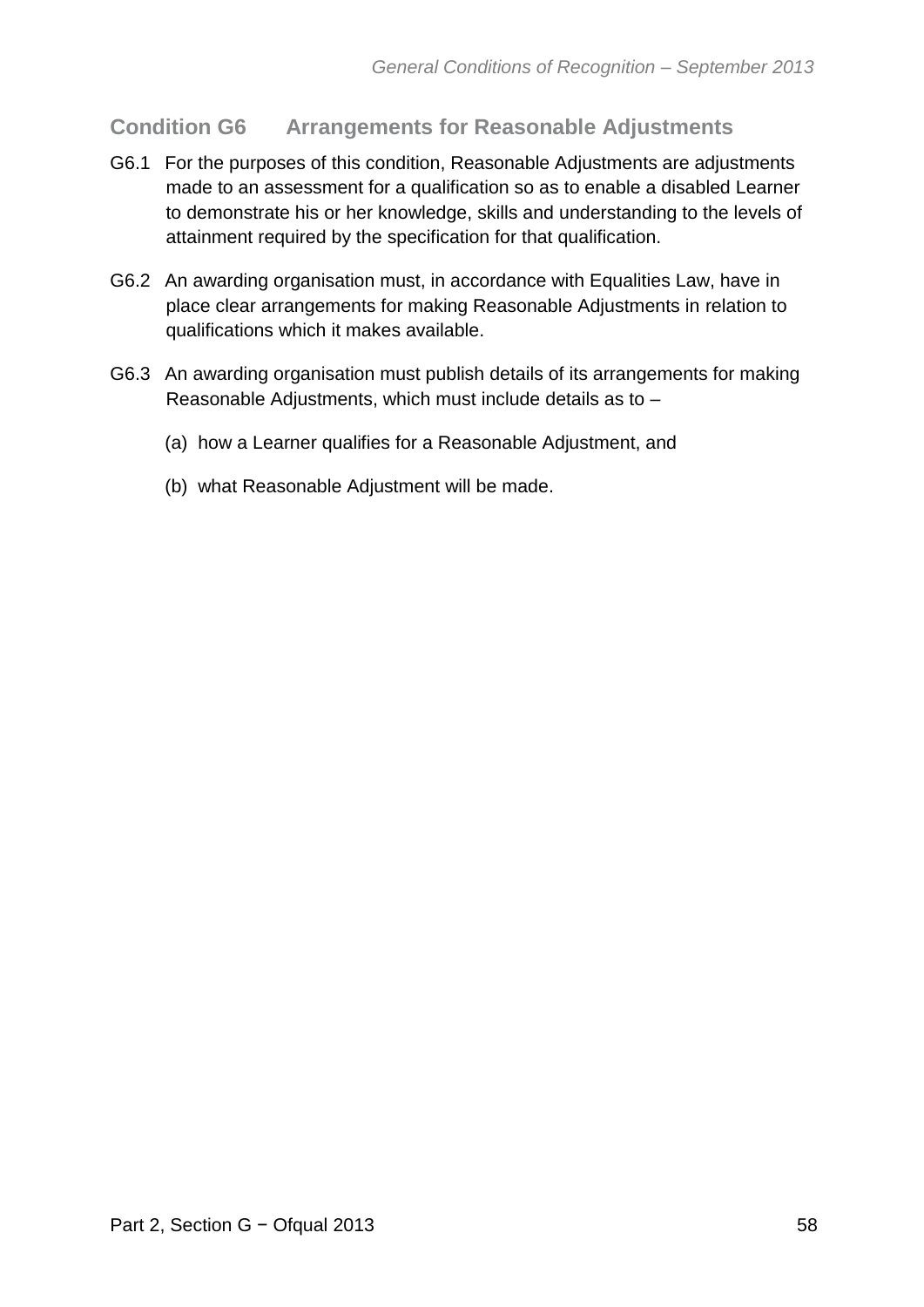## **Condition G7 Arrangements for Special Consideration**

- G7.1 For the purposes of this condition, Special Consideration is consideration to be given to a Learner who has temporarily experienced –
	- (a) an illness or injury, or
	- (b) some other event outside of the Learner's control,

which has had, or is reasonably likely to have had, a material effect on that Learner's ability to take an assessment or demonstrate his or her level of attainment in an assessment.

- G7.2 An awarding organisation must have in place clear arrangements for Special Consideration to be given to Learners in relation to qualifications which it makes available.
- G7.3 An awarding organisation must publish details of its arrangements for giving Special Consideration, which must include details as to –
	- (a) how a Learner qualifies for Special Consideration, and
	- (b) what Special Consideration will be given.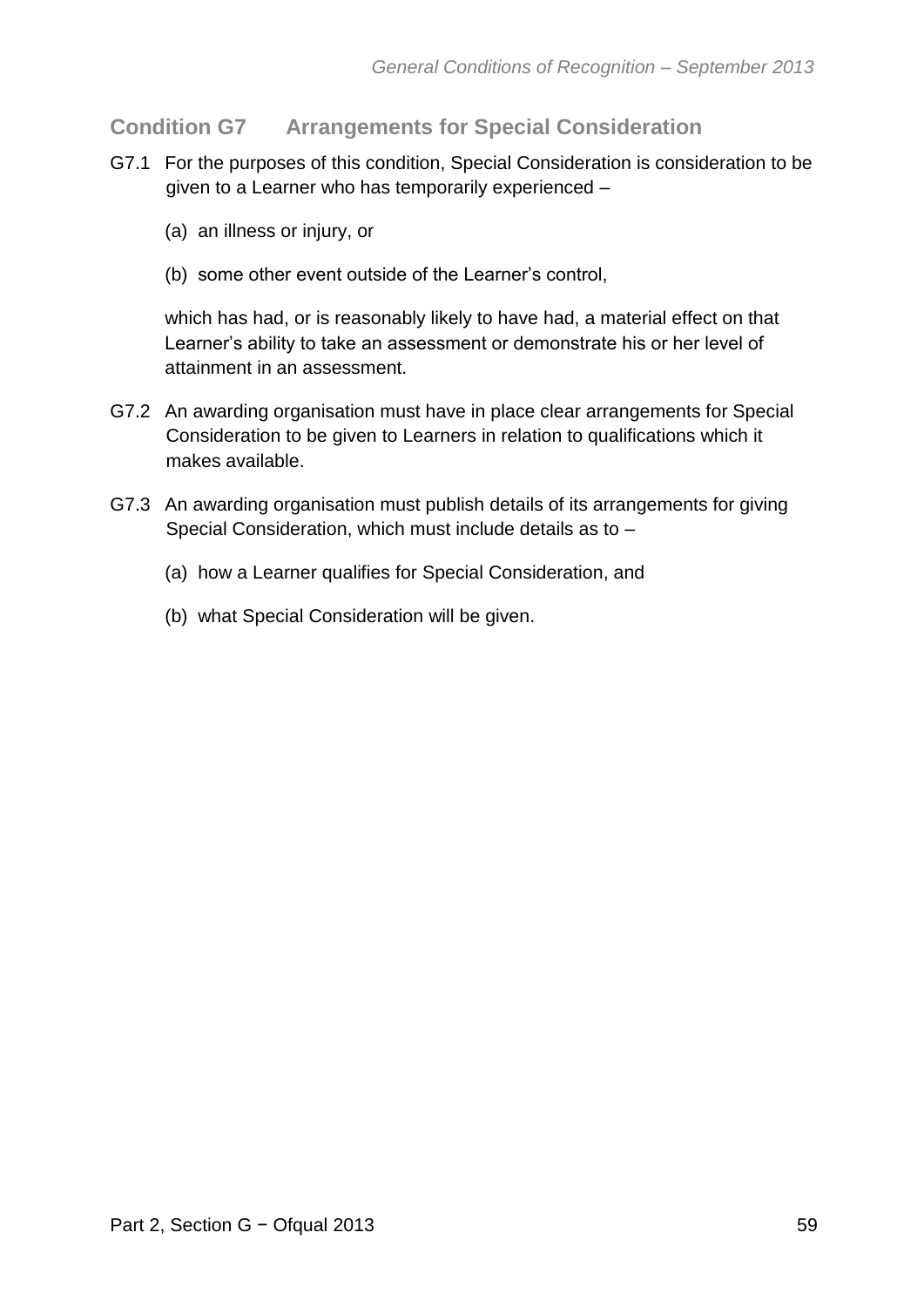**Condition G8 Completion of the assessment under the required conditions** 

- G8.1 An awarding organisation must take all reasonable steps to ensure that, in relation to qualifications which it makes available –
	- (a) evidence generated by a Learner in an assessment is generated by that Learner (or includes evidence generated by that Learner as a contribution to group work), and
	- (b) where an assessment is required to be completed under specified conditions, Learners complete the assessment under those conditions (other than where any Reasonable Adjustments or Special Consideration require alternative conditions).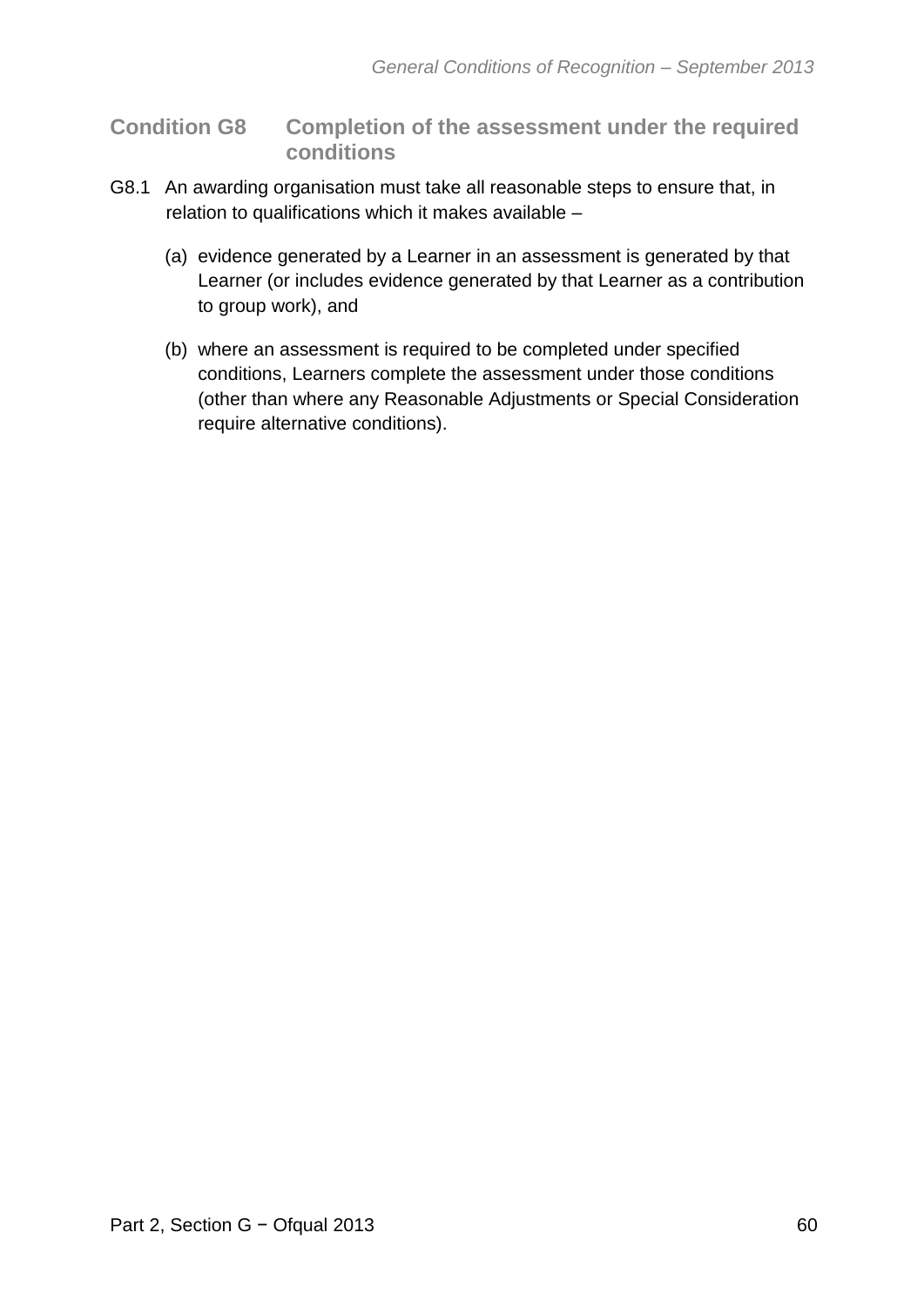### **Condition G9 Delivering the assessment**

- G9.1 An awarding organisation must ensure that every assessment for a qualification that it makes available is delivered effectively and efficiently.
- G9.2 An awarding organisation must ensure that, on delivery of every assessment for a qualification that it makes available, the assessment:
	- (a) is fit for purpose,
	- (b) permits Reasonable Adjustments to be made, while minimising the need for them,
	- (c) allows each Learner to generate evidence which can be authenticated,
	- (d) allows each specified level of attainment detailed in the specification to be reached by a Learner who has attained the required level of knowledge, skills and understanding, and
	- (e) allows Assessors to be able to differentiate accurately and consistently between a range of attainments by Learners.
- G9.3 An awarding organisation must ensure that, on delivery of every assessment for a qualification that it makes available, the content of the assessment:
	- (a) is fit for purpose,
	- (b) is appropriate for the method of assessment chosen, and
	- (c) is consistent with the specification for that qualification.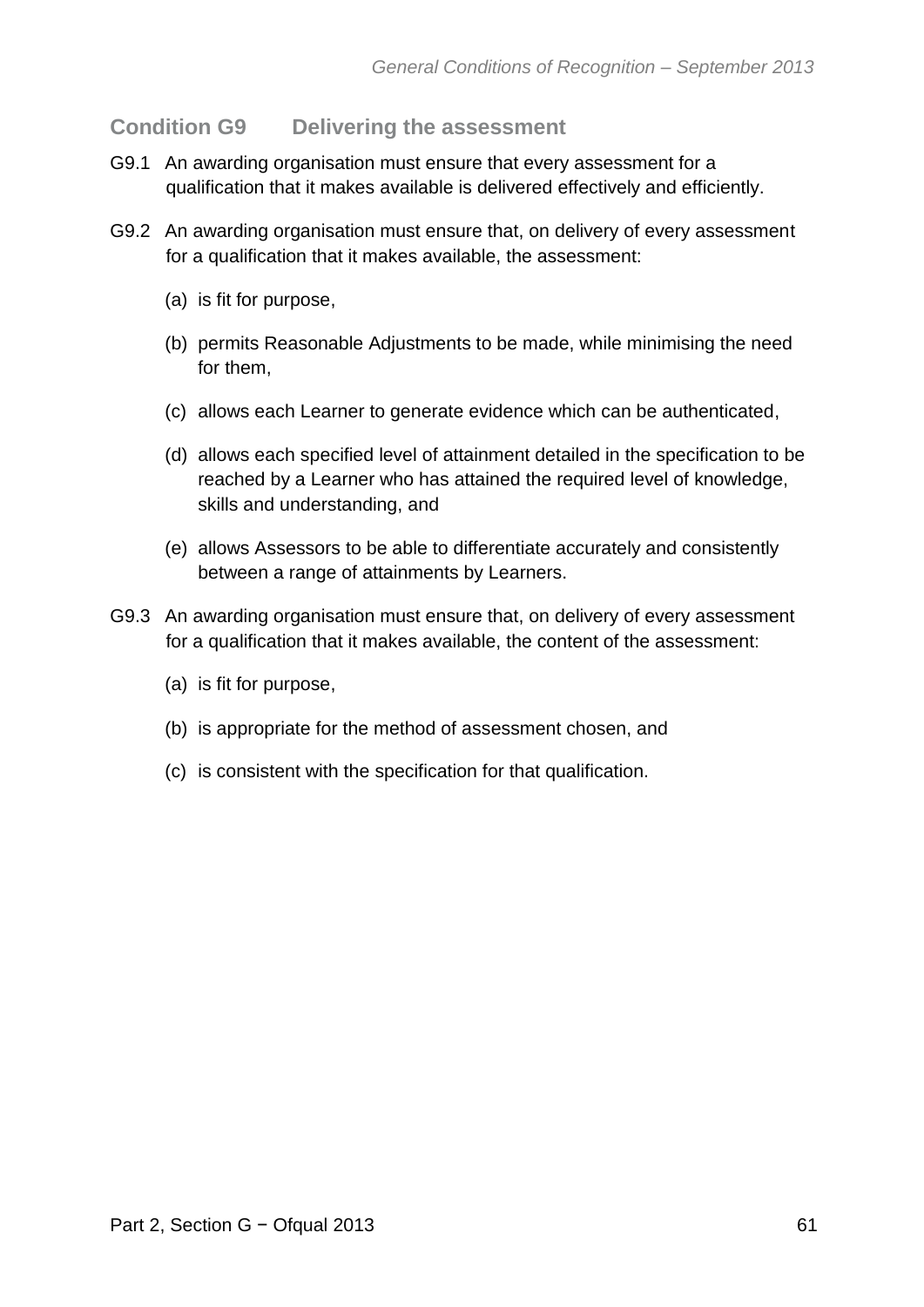# **Section H From marking to issuing results**

**Condition H1 Marking the assessment**

## **Marking**

- H1.1 For each qualification which it makes available, an awarding organisation must have in place effective arrangements to ensure that, as far as possible, the criteria against which Learners' performance will be differentiated are –
	- (a) understood by Assessors and accurately applied, and
	- (b) applied consistently by Assessors, regardless of the identity of the Assessor, Learner or Centre.

#### **Marking options**

- H1.2 Where
	- (a) an awarding organisation offers an option as to tasks which may be completed by a Learner in an assessment or as to assessments which may be completed by the Learner (including units),
	- (b) the awarding organisation reasonably concludes that there is a material inconsistency between the Level of Demand of two optional tasks or assessments, and
	- (c) it is likely that the inconsistency will prejudice a group of Learners,

the awarding organisation must make a reasonable alteration to the criteria against which Learners' performance will be differentiated for the optional task or assessment so as to prevent that prejudice from occurring.

H1.3 Where such a reasonable alteration is made for an optional task or assessment, an awarding organisation must ensure that the alteration is applied uniformly in the marking of every task or assessment in relation to which a Learner has taken that option.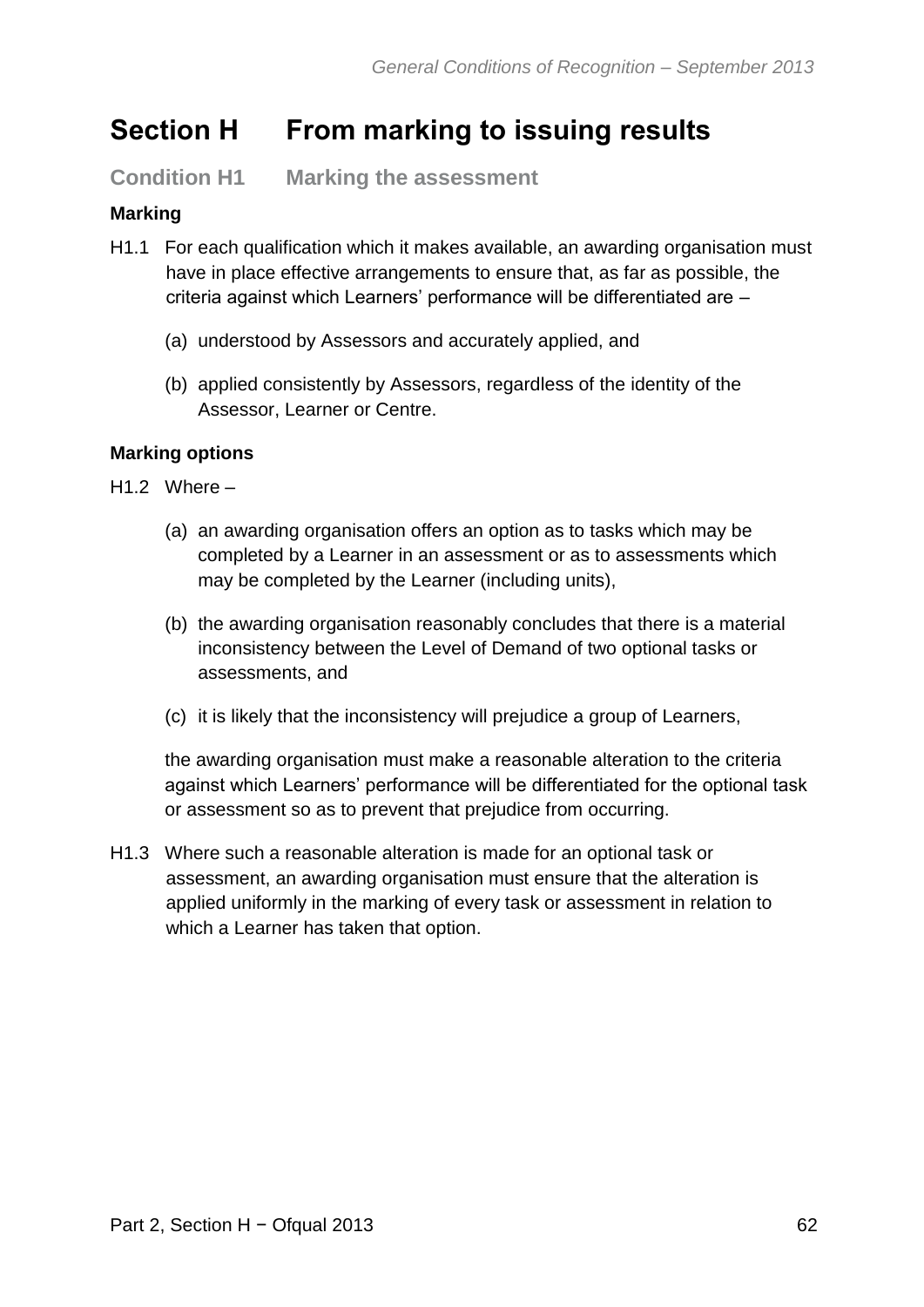**Condition H2 Moderation where an assessment is marked by a Centre**

- H2.1 Where evidence generated by a Learner in an assessment for a qualification made available by an awarding organisation is marked by a Centre, the awarding organisation must have in place clear and effective arrangements to undertake Moderation of the assessment.
- H2.2 An awarding organisation must ensure that any such Moderation which it undertakes allows it effectively to determine whether or not –
	- (a) the assessment remains fit for purpose, and
	- (b) the criteria against which Learners' performance is differentiated are being applied accurately and consistently by Assessors in different Centres, regardless of the identity of the Assessor, Learner, or Centre.
- H2.3 An awarding organisation must
	- (a) ensure that any such Moderation which it undertakes ensures that it is able to make any necessary changes to a Centre's marking of evidence generated by a Learner in an assessment, and
	- (b) make such a change wherever it considers it necessary in order to ensure that the assessment remains fit for purpose or that the criteria against which Learners' performance is differentiated are being applied accurately and consistently.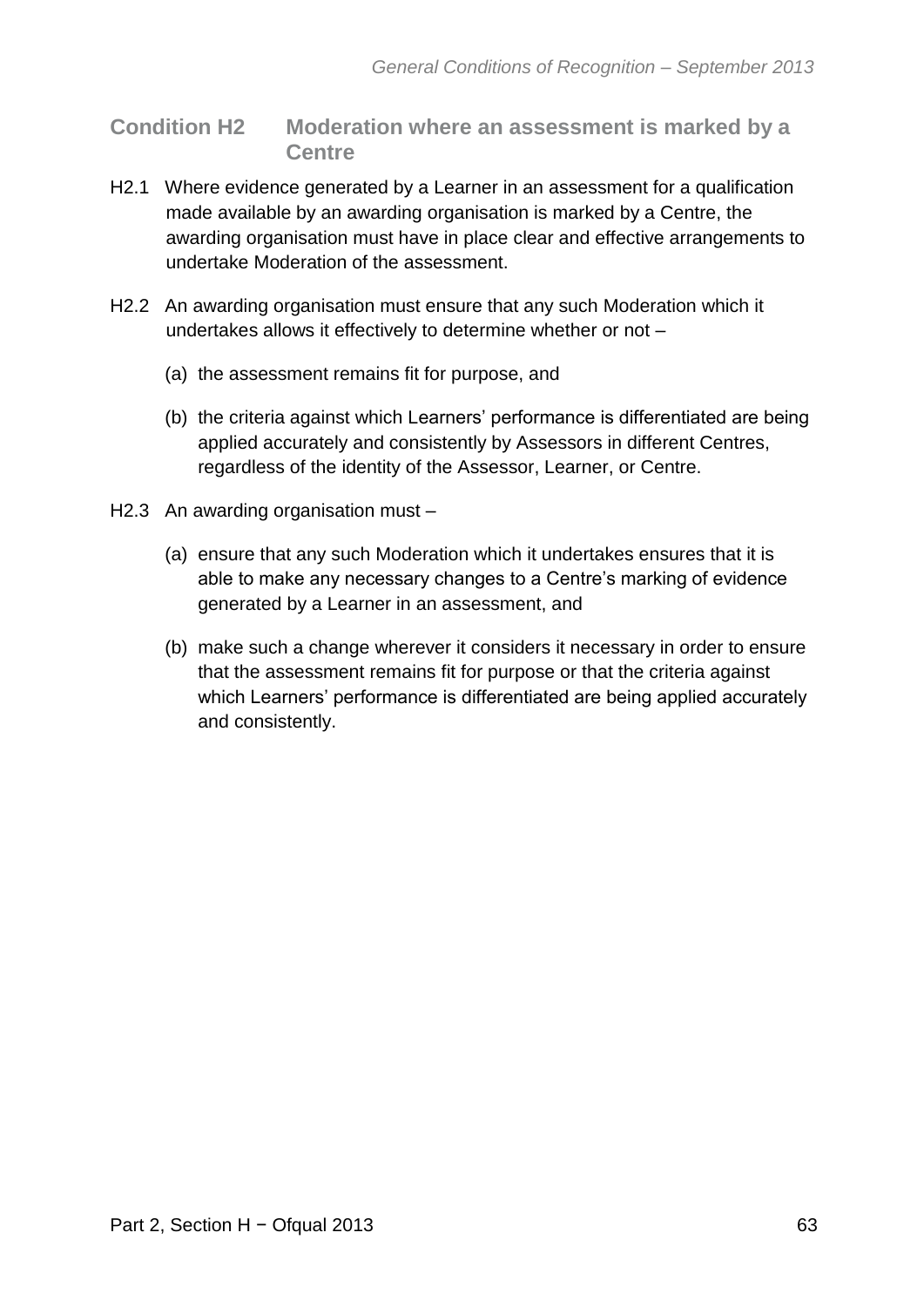## **Condition H3 Monitoring the specified levels of attainment for a qualification**

- H3.1 Before setting a specified level of attainment for a qualification which it makes available, an awarding organisation must review the specified levels of attainment set for –
	- (a) the qualification previously,
	- (b) similar qualifications it makes available, and
	- (c) similar qualifications made available by other awarding organisations,

and must use the results of this monitoring to ensure that the specified level of attainment it sets for the qualification will promote consistency in measuring the levels of attainment of Learners over time and between similar qualifications.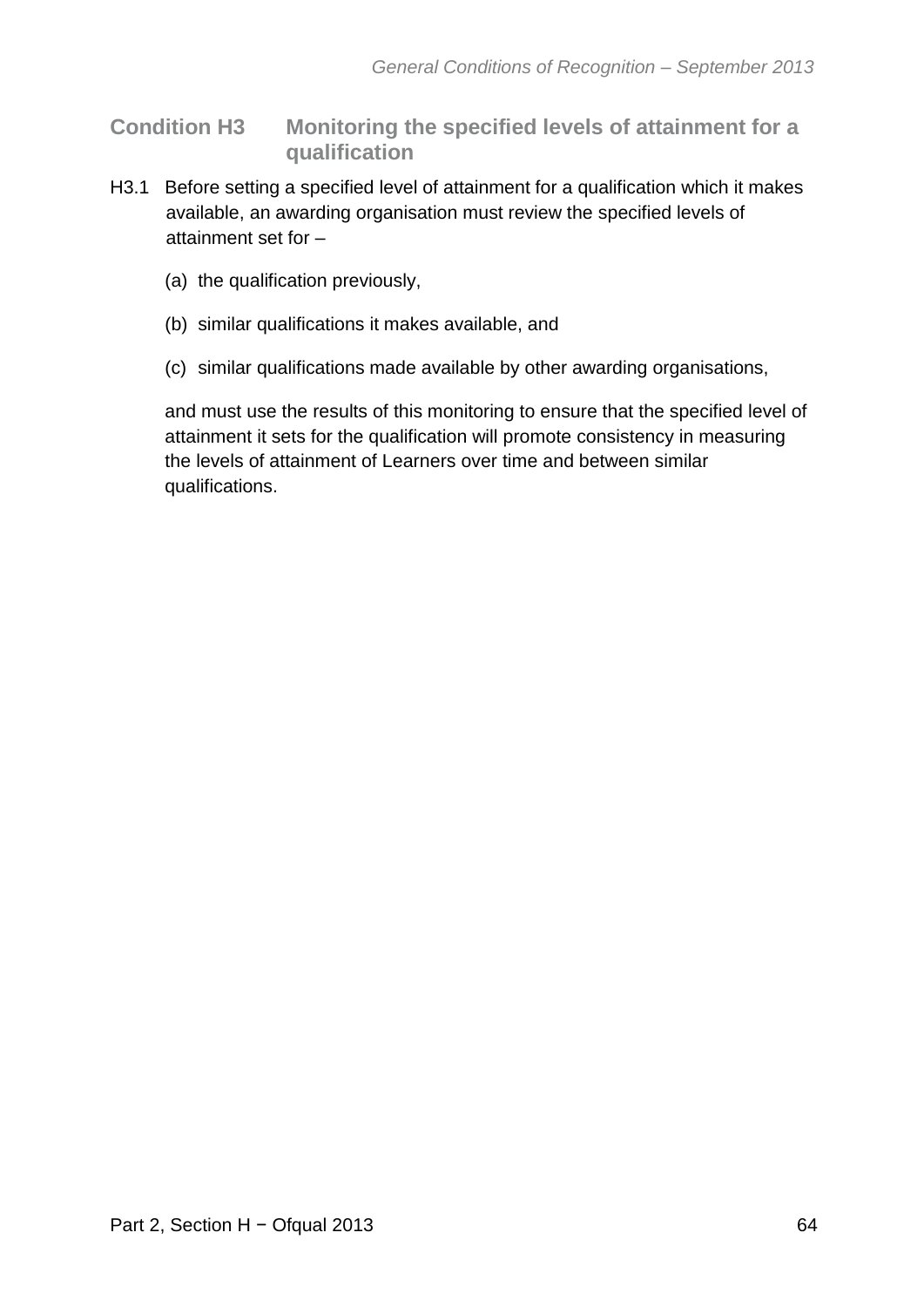## **Condition H4 Adjudication by Ofqual of specified levels of attainment for a qualification**

- $H4.1$  Where  $-$ 
	- (a) an awarding organisation makes available a qualification,
	- (b) at least one other awarding organisation makes available a qualification which is viewed by the generality of Users of qualifications as being a direct equivalent to that qualification,
	- (c) each awarding organisation sets the specified level or levels of attainment for the equivalent qualification that they respectively make available,
	- (d) Ofqual considers that a specified level of attainment set by an awarding organisation prevents the equivalent qualifications from indicating a consistent level of attainment (including, where Ofqual considers appropriate, over time), and
	- (e) Ofqual specifies to an awarding organisation, in writing, requirements in relation to a specified level of attainment for the qualification which it makes available (either for a particular assessment cycle or during a particular time period),

any awarding organisation to which Ofqual has specified such requirements must ensure that, before the qualification is awarded for that assessment cycle or during that time period, the specified level of attainment for the qualification complies with those requirements.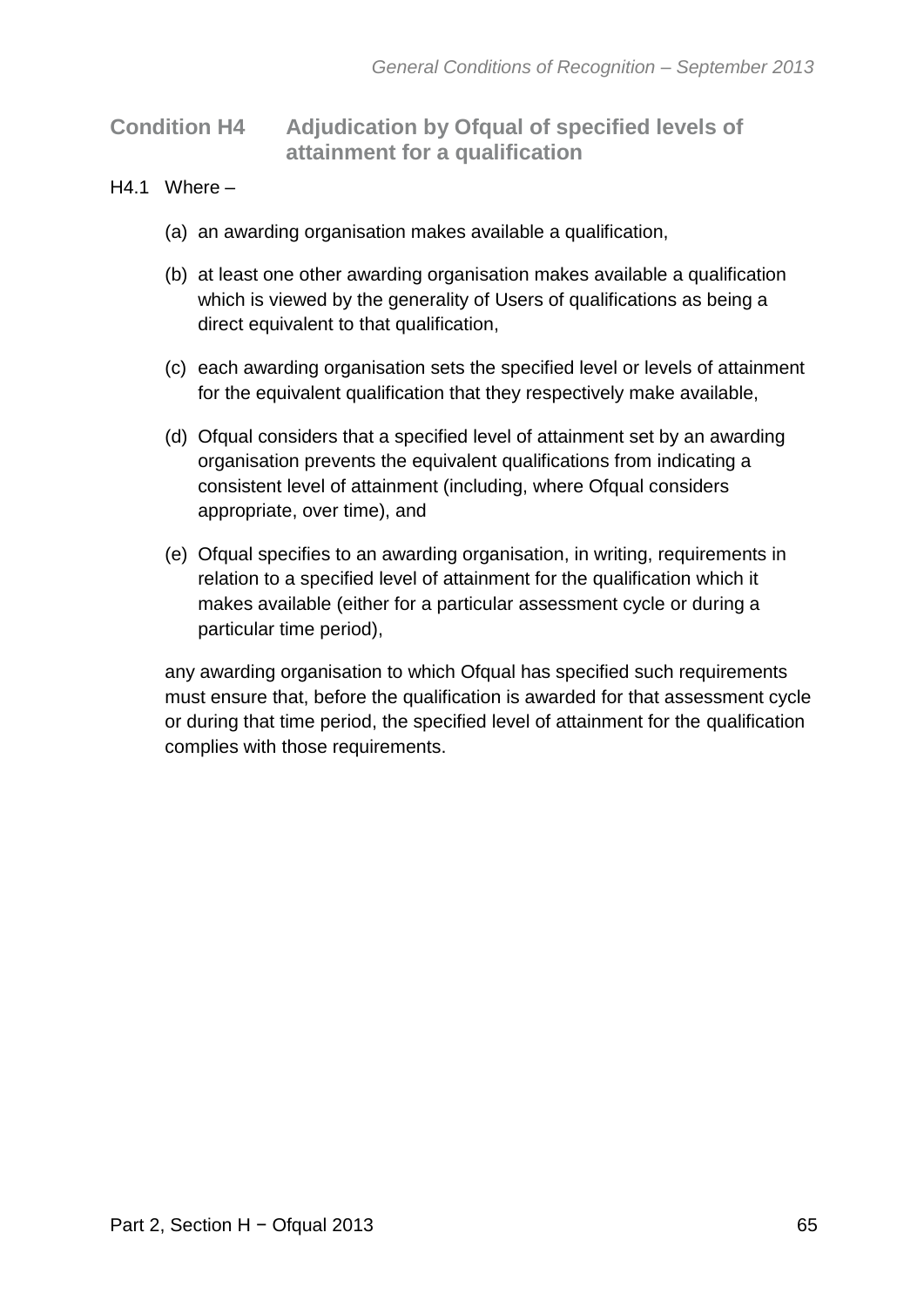### **Condition H5 Results for a qualification must be based on sufficient evidence**

- H5.1 An awarding organisation must ensure that the result of each assessment taken by a Learner in relation to a qualification which the awarding organisation makes available reflects the level of attainment demonstrated by that Learner in the assessment.
- H5.2 An awarding organisation must ensure that
	- (a) the marking of an assessment in relation to, and
	- (b) the awarding of;

a qualification which it makes available takes into account all admissible evidence generated by a Learner as part of that assessment.

- H5.3 Where an awarding organisation sets a rule as to the quantity or type of evidence generated by Learners which will be admissible in an assessment, it must ensure that –
	- (a) the assessment makes the rule clear, and
	- (b) the rule is applied to all Learners taking the assessment (other than where any Reasonable Adjustments or Special Consideration require it to be altered).
- H5.4 Where an awarding organisation sets a rule as to how the final mark for a qualification will be calculated from marks for different assessments, it must ensure that –
	- (a) the qualification makes the rule clear, and
	- (b) the rule is applied to all Learners taking the qualification (other than where any Reasonable Adjustments or Special Consideration require it to be altered).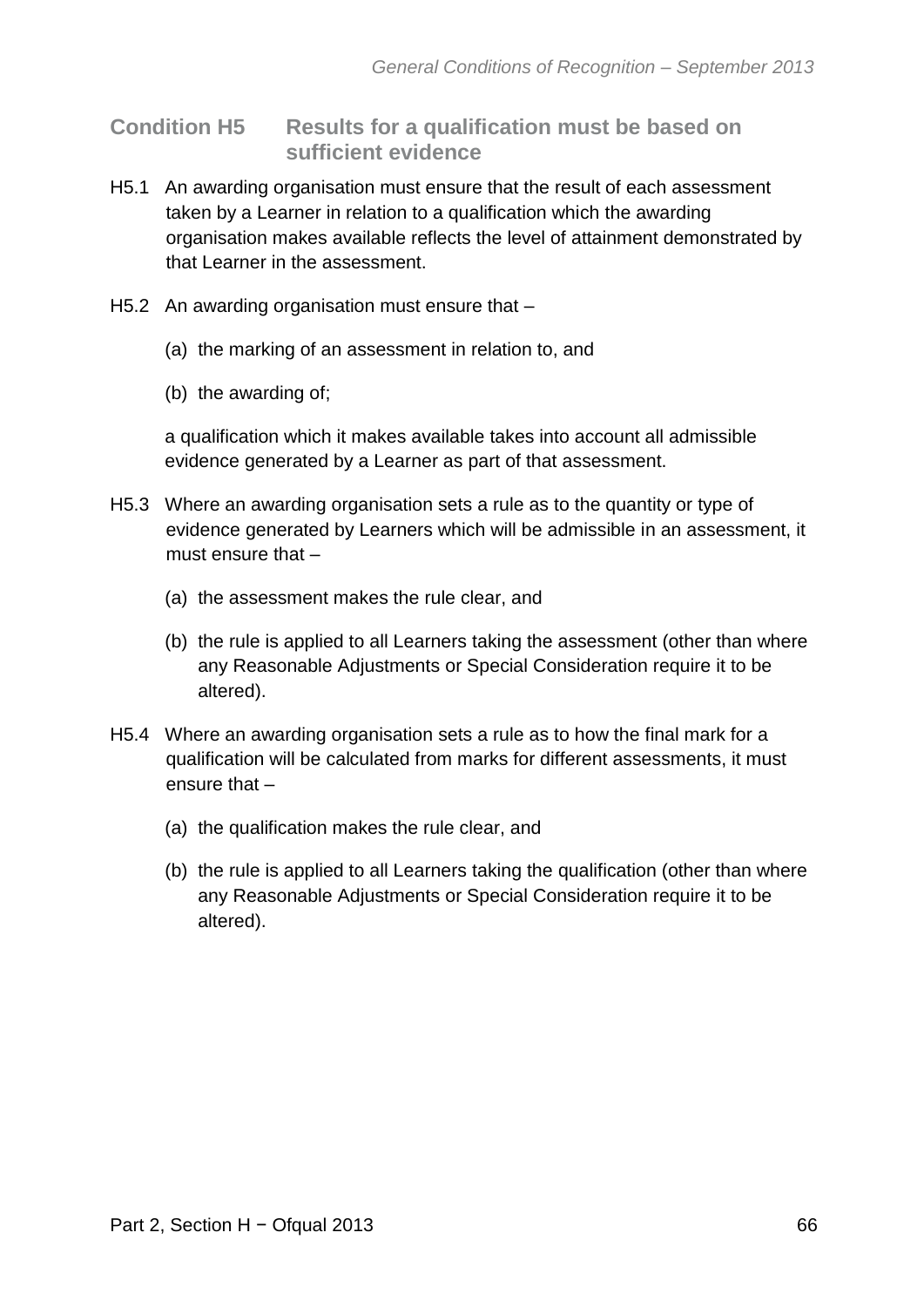## **Condition H6 Issuing results**

- H6.1 An awarding organisation must, in relation to any qualification which it makes available –
	- (a) issue results for all units and qualifications,
	- (b) publish expected dates or timescales for the issue of those results,
	- (c) issue results which are clear and readily capable of being understood by Users of qualifications,
	- (d) issue results which accurately and completely reflect the marking of assessments (including the outcome of any Moderation and other quality assurance process),
	- (e) ensure that the issue of results is timely, and
	- (f) take all reasonable steps to meet any date or timescale it has published for the issue of results.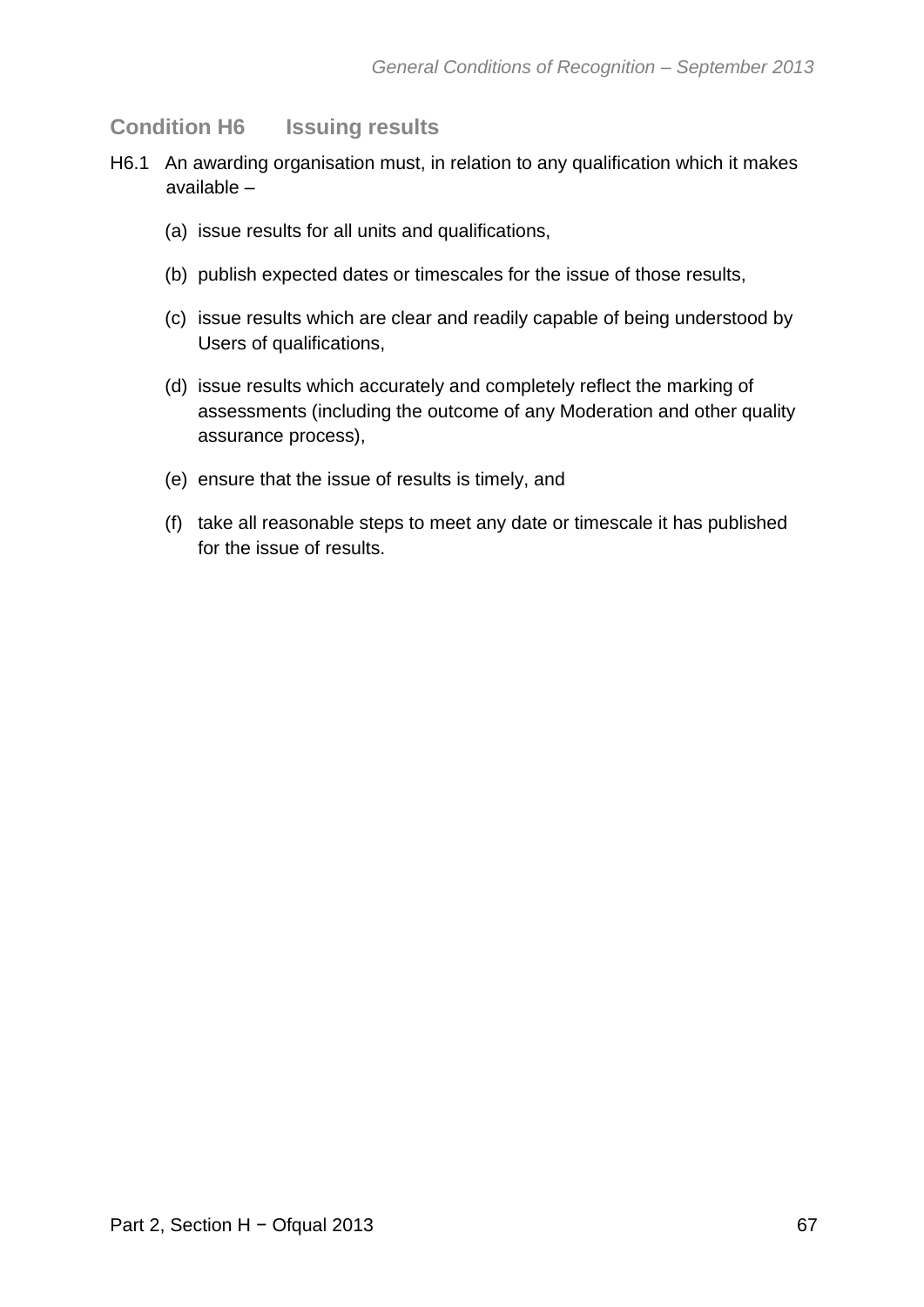# **Section I Appeals and certificates**

**Condition I1 Appeals process**

- I1.1 An awarding organisation must establish, maintain and comply with an appeals process in relation to all qualifications which it makes available, which must provide for the appeal of –
	- (a) the results of assessments,
	- (b) decisions regarding Reasonable Adjustments and Special Consideration, and
	- (c) decisions relating to any action to be taken against a Learner or a Centre following an investigation into malpractice or maladministration.
- I1.2 For these purposes, the appeals process must provide for
	- (a) the effective appeal of results on the basis that the awarding organisation did not apply procedures consistently or that procedures were not followed properly and fairly,
	- (b) all appeal decisions to be taken by individuals who have no personal interest in the decision being appealed,
	- (c) all appeal decisions to involve at least one decision maker who is not an employee of the awarding organisation, an Assessor working for it, or otherwise connected to it,
	- (d) appeal decisions to be only taken by persons who have appropriate competence, and
	- (e) timelines for the outcome of appeals.
- I1.3 An awarding organisation must publish information on its appeals process to enable the results of assessments to be appealed.
- I1.4 Where the application of an appeals process in the case of a Learner leads an awarding organisation to discover a failure in its assessment process, it must take all reasonable steps to –
	- (a) identify any other Learner who has been affected by the failure,
	- (b) correct or, where it cannot be corrected, mitigate as far as possible the effect of the failure, and
	- (c) ensure that the failure does not recur in the future.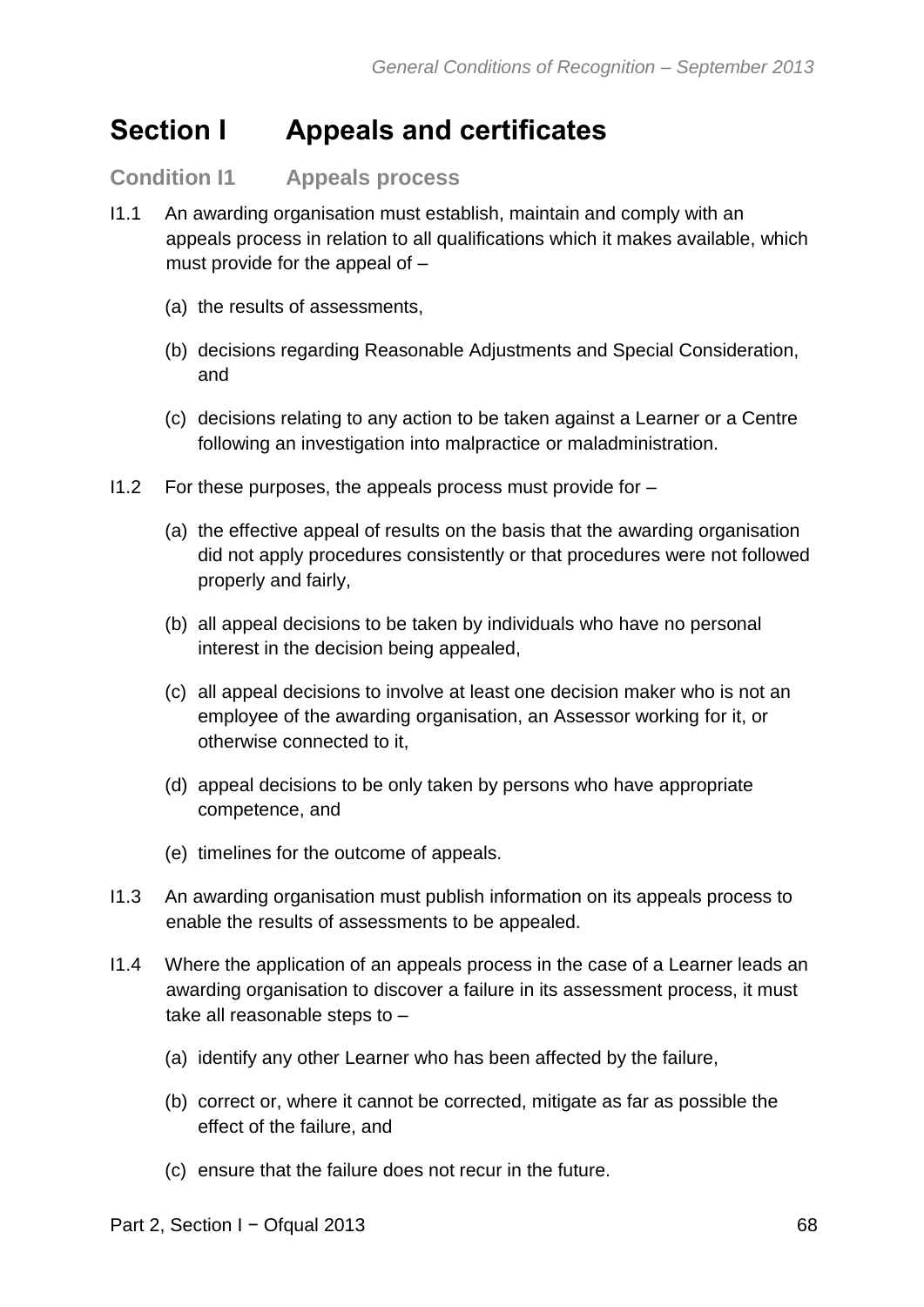**Condition I2 Compliance with Ofqual's appeals and complaints process**

- I2.1 An awarding organisation must comply with the requirements of any appeals and complaints process established by Ofqual in the form in which it may be published by Ofqual and revised from time to time.
- I2.2 An awarding organisation must give due regard to the outcome of any such appeals or complaints process in relation to a qualification which it makes available.
- I2.3 Where the application of any such appeals or complaints process in the case of a Learner leads an awarding organisation to discover a failure in its assessment process, it must take all reasonable steps to –
	- (a) identify any other Learner who has been affected by that failure,
	- (b) correct or, where it cannot be corrected, mitigate as far as possible the effect of the failure, and
	- (c) ensure that the failure does not recur in the future.
- I2.4 Where Ofqual notifies an awarding organisation of failures that have been discovered in the assessment process of another awarding organisation, the awarding organisation must review whether or not a similar failure could affect its own assessment process.
- I2.5 Where, following a review, the awarding organisation identifies such a potential failure, it must take the same action as if a failure has been discovered in relation to it by virtue of the application of Ofqual's appeals and complaints process.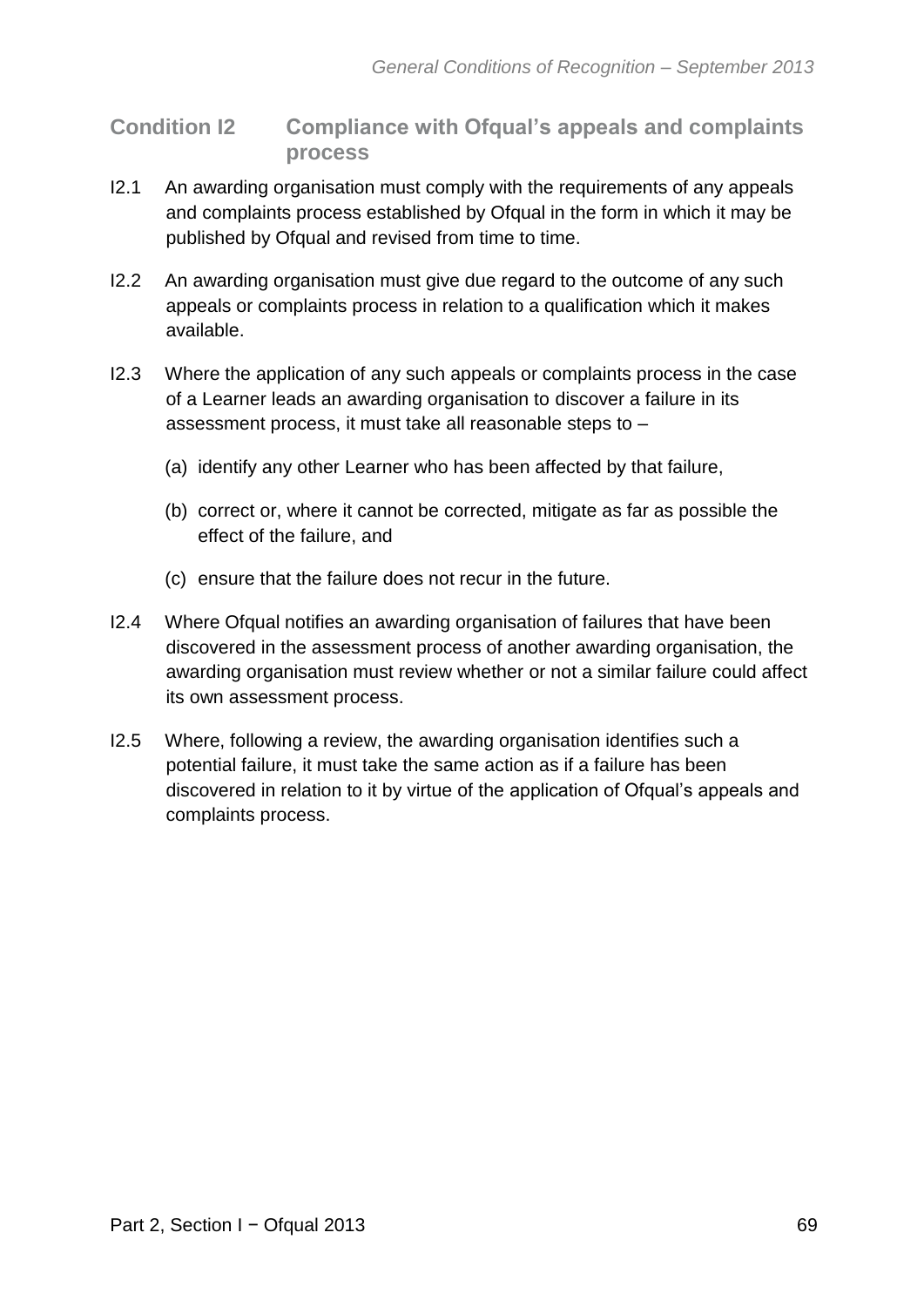## **Condition I3 The design and content of certificates**

#### **The design of certificates**

I3.1 An awarding organisation must ensure that the design of each certificate in relation to a qualification which it makes available complies with the Certificate Requirements which may be published by Ofqual and revised from time to time.

#### **The content of certificates**

- I3.2 An awarding organisation must ensure that
	- (a) all certificates which it issues clearly and uniquely identify both the Learner and the certificate itself,
	- (b) all certificates which it issues clearly display the title of the qualification as it appears on the Register (and any Endorsement known after the qualification is submitted to the Register) and do not include any other title for the qualification.
- I3.3 Where an awarding organisation issues any replacement certificate, it must ensure that the certificate is clearly identifiable as being a replacement.
- I3.4 Where an awarding organisation issues a certificate in relation to a qualification and –
	- (a) the assessment of the qualification was in a language other than English (when it took place in England or Northern Ireland) or Irish (when it took place in Northern Ireland), and
	- (b) the objective of the qualification was not for the Learner to gain skills in, or knowledge or understanding of that language,

the awarding organisation must ensure that the language of the assessment is clearly identifiable on the certificate.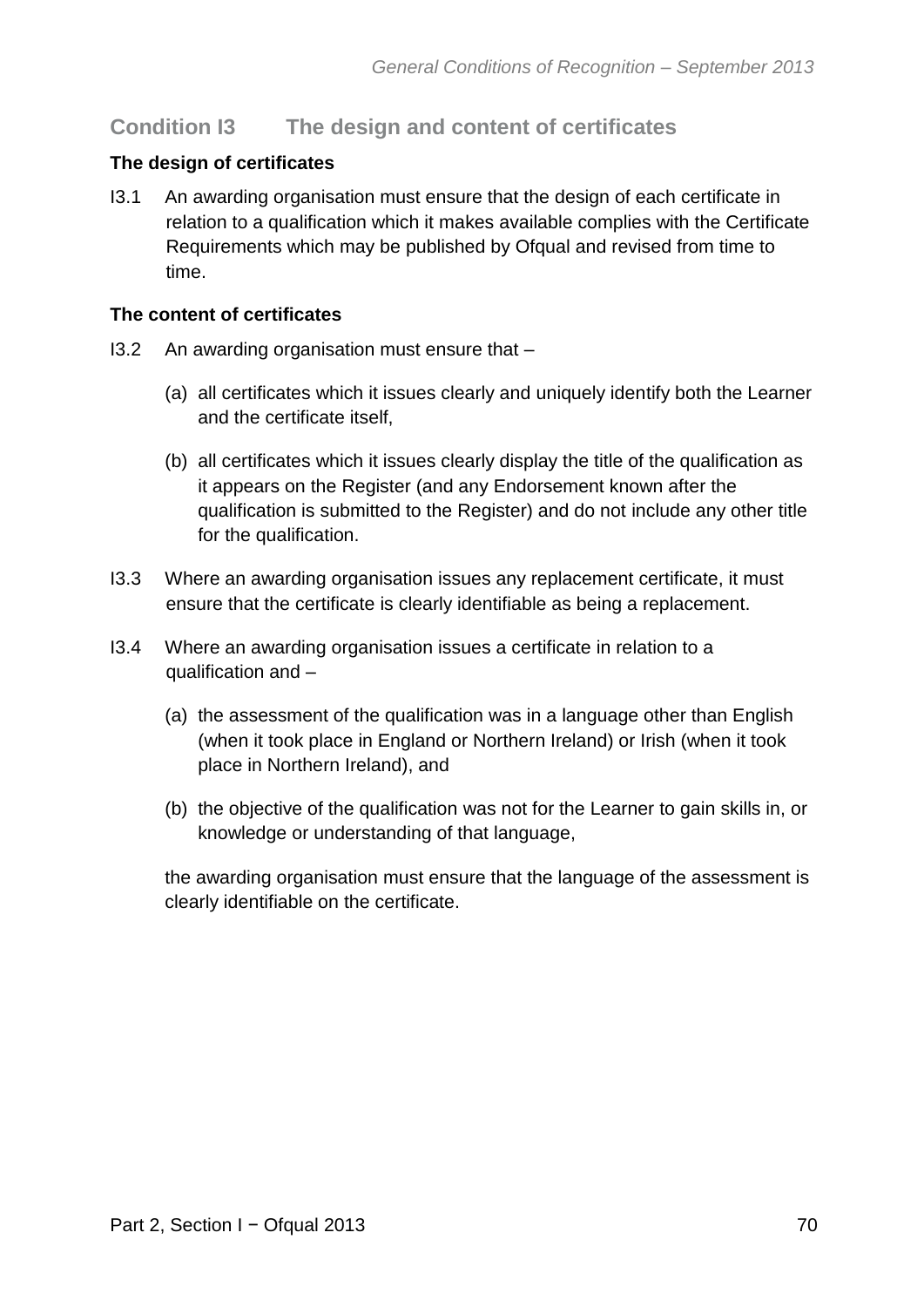**Condition I4 Issuing certificates and replacement certificates**

- I4.1 An awarding organisation must, in relation to qualifications which it makes available –
	- (a) publish the expected dates or timescales for the issue of certificates,
	- (b) ensure that the issue of certificates is timely,
	- (c) issue only certificates which are clear and readily capable of being understood by Users of qualifications,
	- (d) issue only certificates which are accurate and complete and which reflect accurate and complete results,
	- (e) maintain a record of all certificates and replacement certificates which it issues, and
	- (f) not include a qualification which is not a regulated qualification on a certificate which contains regulated qualifications.
- I4.2 An awarding organisation must take all reasonable steps, including having procedures in place, to ensure that it –
	- (a) issues a certificate and any replacement certificate to any Learner who has a valid entitlement to that certificate or replacement certificate,
	- (b) does not issue any certificate to a Learner who does not have a valid entitlement to that certificate,
	- (c) revokes any certificate if the result on the certificate is false because of malpractice, maladministration, or is revealed to be inaccurate as a consequence of an appeals process, and
	- (d) meets any date or timescale published by it in respect of the issue of certificates and replacement certificates.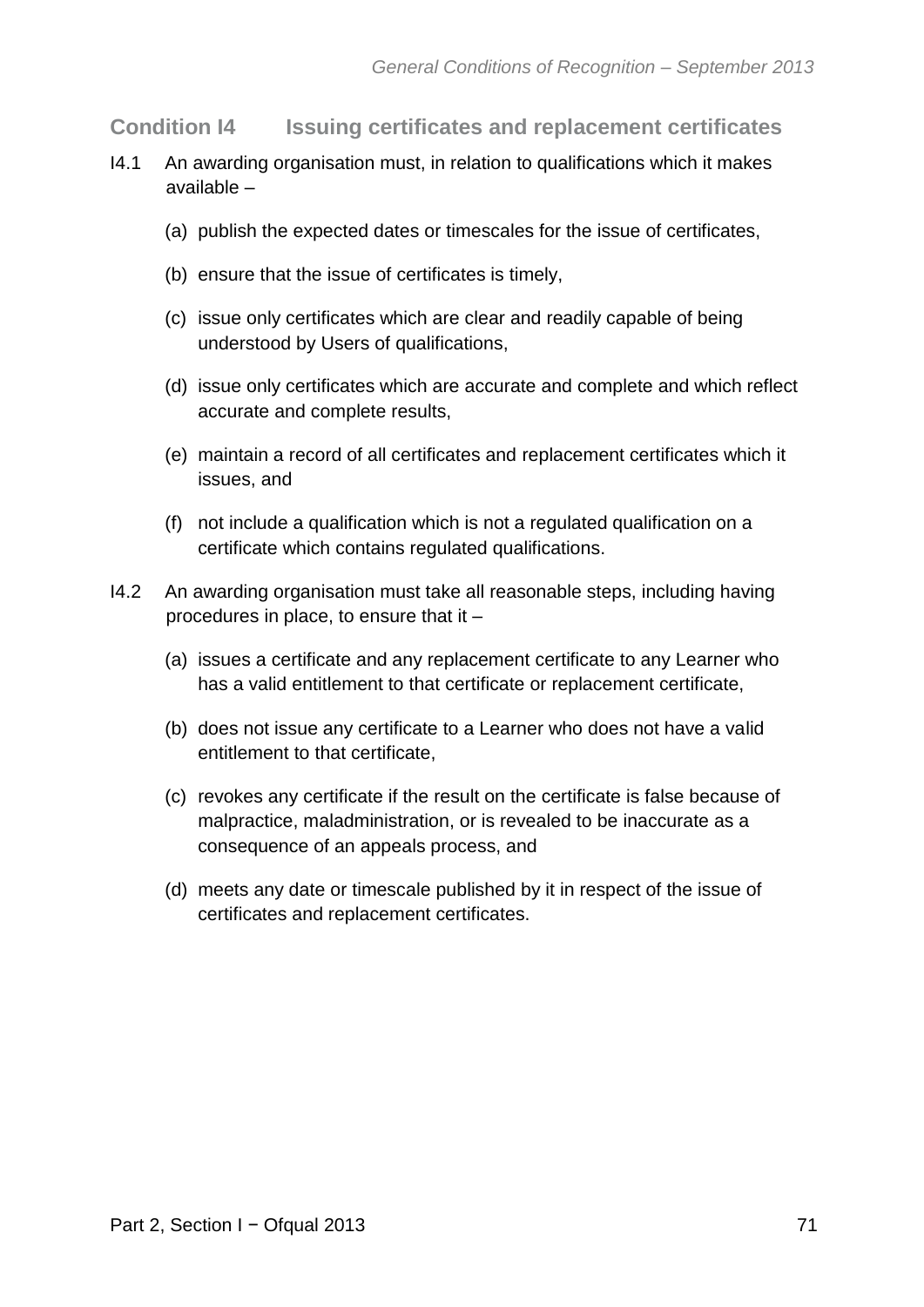# **Section J Interpretation and definitions**

**Condition J1 Interpretation and definitions**

## **Interpretation**

- J1.1 In these conditions, the following rules of interpretation shall apply.
- J1.2 Unless the context suggests otherwise, in these conditions
	- (a) words in the masculine gender are to be read as including the feminine gender (and vice versa),
	- (b) words in the singular are to be read as including the plural (and vice versa),
	- (c) references to 'it' are to be read as including references to 'he' and 'she' (and vice versa),
	- (d) the words 'including' and 'in particular' indicate a list of examples and should not be read as limiting the scope of the words that occur before them,
	- (e) references to 'person' include any body of persons, whether corporate or unincorporate,
	- (f) 'awarding organisation' refers to an organisation which is recognised in accordance with section 132 of the Act,
	- (g) 'relevant qualification' refers to any qualification for which the relevant awarding organisation is recognised or which falls within a description of qualifications for which it is recognised,
	- (h) references to providing something 'in writing' are to include providing it by hand, post, fax, electronic mail or through a submission to RITS,
	- (i) a 'qualification' means a regulated qualification (and includes any units of that qualification),
	- (j) references to an Act of Parliament include any secondary legislation made under that Act of Parliament, and
	- (k) words have the same meaning as in Part 7 of the Act.
- J1.3 If there is an inconsistency between a provision in these conditions, and a provision contained in any document which is referenced in these conditions,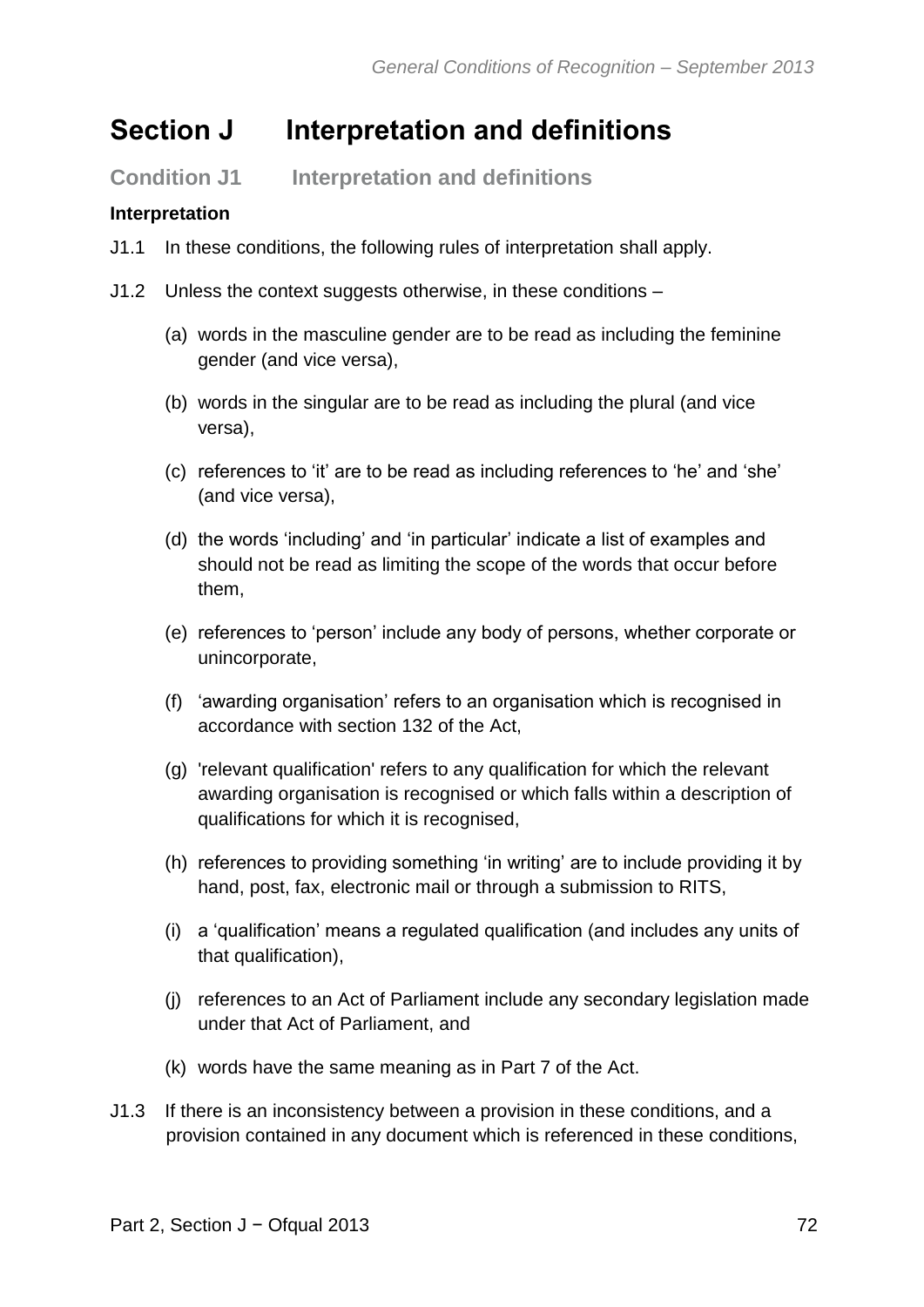these conditions shall prevail and the other document shall have no force and effect to the extent of that inconsistency.

- J1.4 Titles and headings in these conditions are for information only and are not to be used for the purposes of interpretation.
- J1.5 A person is connected to an awarding organisation if that person undertakes or is involved in any activity undertaken by the awarding organisation.
- J1.6 Completion of a qualification by a Learner shall include the completion of any appeals process.
- J1.7 Where an awarding organisation is required to publish a document or information, that document or information must be published in a way which is –
	- (a) clear to its intended audience,
	- (b) accurate, and
	- (c) reasonably accessible (including by way of publication, if available, on the awarding organisation's website).

#### **Definitions**

J1.8 In these conditions, the following words shall have the meaning given to them below (and cognate expressions should be construed accordingly) –

#### **the Act**

The Apprenticeships, Skills, Children and Learning Act 2009.

#### **Adverse Effect**

An act, omission, event, incident, or circumstance has an Adverse Effect if it –

- (a) gives rise to prejudice to Learners or potential Learners, or
- (b) adversely affects
	- (i) the ability of the awarding organisation to undertake the development, delivery or award of qualifications in accordance with its Conditions of Recognition,
	- (ii) the standards of qualifications which the awarding organisation makes available or proposes to make available, or
	- (iii) public confidence in qualifications.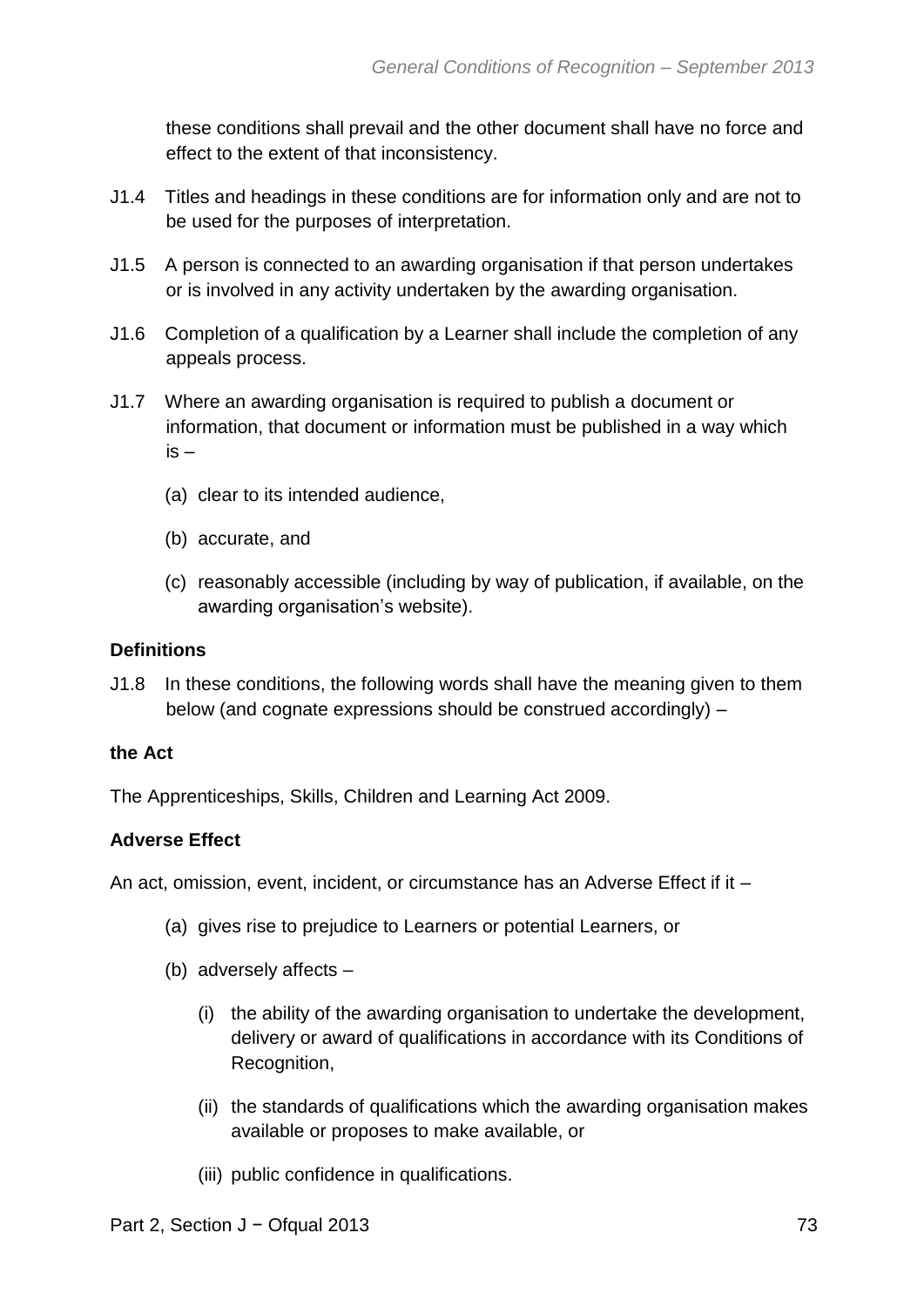## **Assessor**

A person who undertakes marking or the review of marking. This involves using a particular set of criteria to make judgements as to the level of attainment a Learner has demonstrated in an assessment.

#### **Authentication**

A process under which evidence generated by a Learner in an assessment is confirmed as having been generated by that Learner (or identified and confirmed as being that Learner's contribution to group work) and as being generated under the required conditions.

## **Centre**

An organisation undertaking the delivery of an assessment (and potentially other activities) to Learners on behalf of an awarding organisation. Centres are typically educational institutions, training providers, or employers.

## **Characteristic**

Age, disability, gender reassignment, pregnancy and maternity, race, religion or belief, sex, and sexual orientation in England and age, disability, marital status, racial group, religious belief, sex, sexual orientation, political opinion, and persons with and without dependants in Northern Ireland.

# **Certificate Requirements**

One or more documents of that title or with a title containing those words.

# **Comparability**

Generating assessment outcomes that are comparable in standards between assessments within a qualification, between similar qualifications, with other awarding organisations, and over time. Where an assessment has equivalent forms then it is important to ensure comparability of outcomes. There are two reasons for this –

(a) To reach fair comparisons about the attainment of Learners: It is impossible to produce different forms with exactly the same content and statistical specifications (such as the level of difficulty or demand on the Learner). Therefore, a requirement to ensure comparability of outcomes makes sure the level of difficulty or demand of the test forms is taken into account when setting standards so that Learners taking the different forms can be compared fairly, and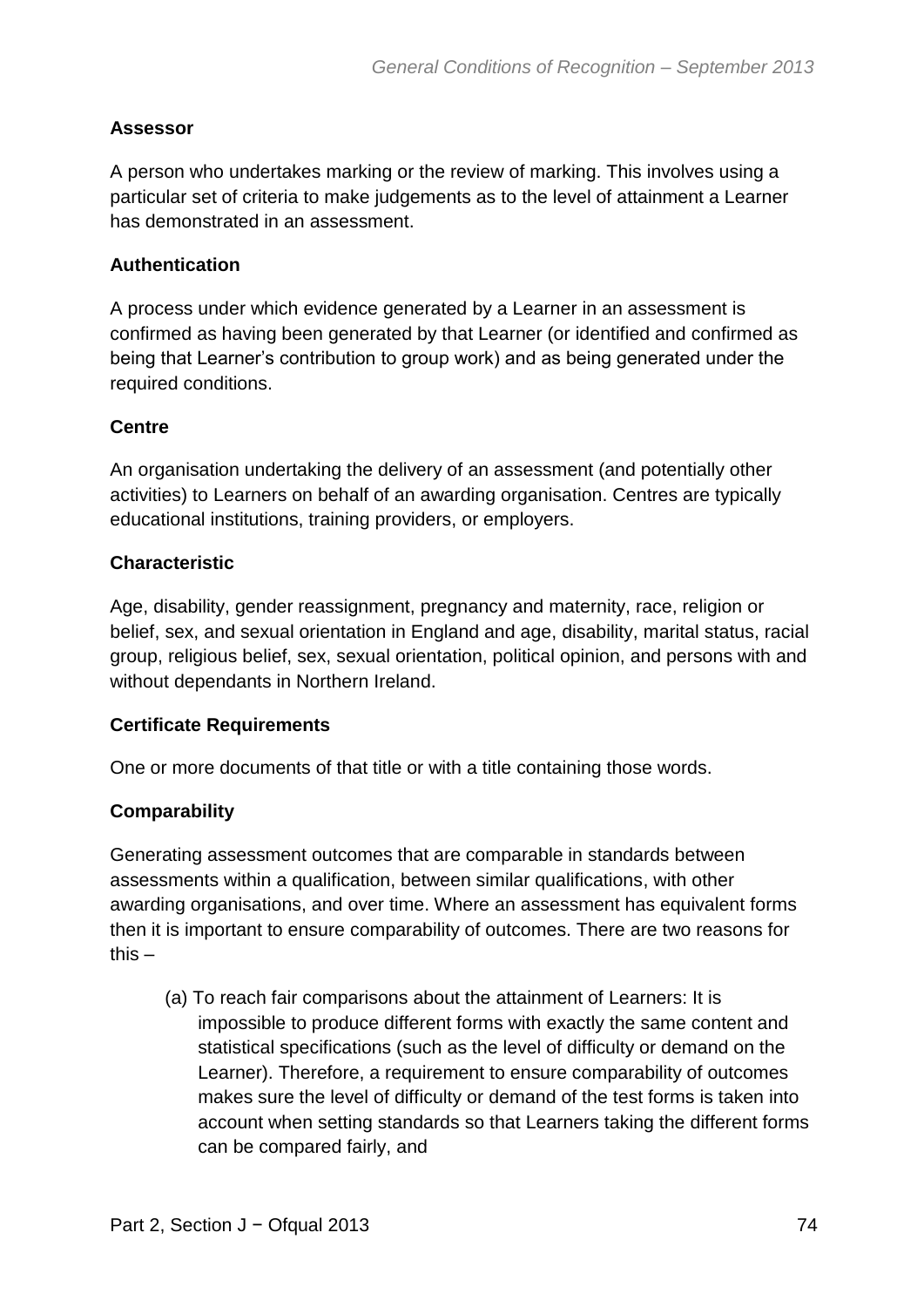(b) To ensure that the outcomes can be used as a measure of standards: Outcomes from different forms of the same test must be comparable if they are to be used to measure standards over time. Both expert judgements and statistical procedures such as test equating can be used to ensure comparability of outcomes from different forms of the same test. It is, however, important to ensure that assessments are not so similar that they become predictable, as this would be a threat to Validity.

## **Competition Law**

The Competition Act 1998, or any legislation in a jurisdiction other than England which has an equivalent purpose and effect.

# **Conditions of Recognition**

All conditions to which an awarding organisation's recognition is subject (including other conditions imposed under section 132(3)(d) of the Act).

## **Data Protection Law**

The Data Protection Act 1998, or any legislation in a jurisdiction other than England which has an equivalent purpose and effect.

#### **Endorsement**

A reference in the title of a qualification acknowledging that the Learner is focusing or has focused on one or more particular areas of knowledge, skills and understanding which form part of the qualification (as encompassed in the qualification title). (For instance, in GCSE Art and Design – Textile Design, Textile Design is an Endorsement of GCSE Art and Design.)

#### **Equalities Law**

The Equality Act 2010, any Act that was a statutory predecessor to that Act, or any legislation in a jurisdiction other than England which has an equivalent purpose and effect.

# **Governing Body**

Where the awarding organisation is a limited company, the board of directors of the awarding organisation. Where the awarding organisation is not a limited company, a person or group of people having the equivalent status within the organisational structure of the awarding organisation.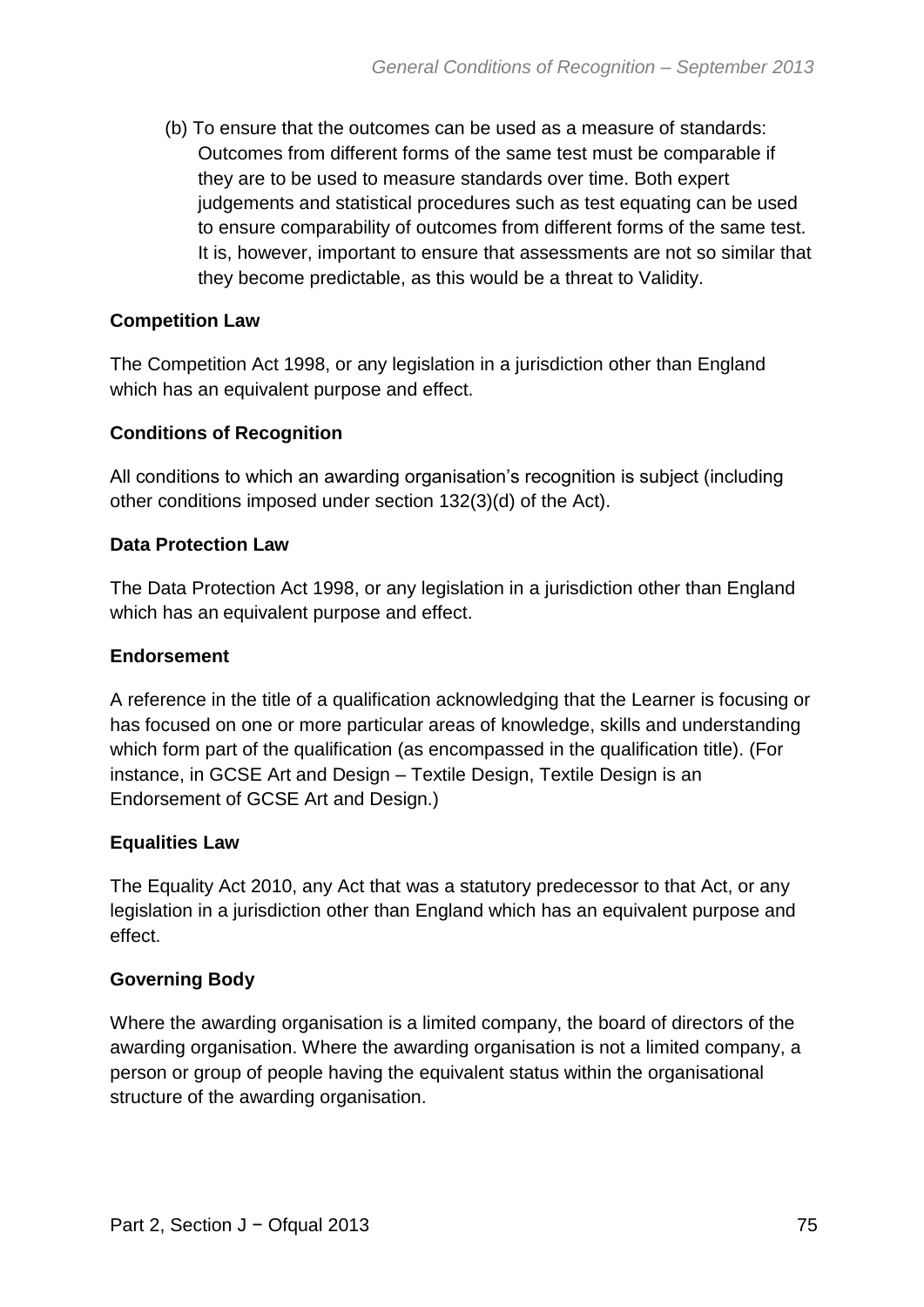# **Group**

Where an awarding organisation is a limited company, a group made up of any company which is a holding company of the awarding organisation, a subsidiary of the awarding organisation or a subsidiary of a holding company of the awarding organisation. Where an awarding organisation is not a limited company, a person or group of people having the equivalent status.

# **Learner**

A person who is registered to take a qualification and to be assessed as part of that qualification.

# **Level of Demand**

The degree of challenge that an assessment presents for the Learner. **69** 

# **Logo Requirements**

One or more documents of that title or with a title containing those words.

# **Manageability**

Manageability relates to the feasibility of carrying out particular assessment processes. A Manageable assessment process is one which places reasonable demands on Centres and Learners. The evaluation of the reasonableness of the demands will be based on the scale of the assessment process on the participants, balanced by the usefulness of the outcomes. As with the other requirements (Validity, Reliability, Comparability and Minimising Bias), judgements about Manageability must be balanced with considerations around the other requirements.

# **Minimising Bias**

Minimising Bias is about ensuring that an assessment does not produce unreasonably adverse outcomes for Learners who share a common attribute. The Minimisation of Bias is related to fairness to all Learners and is also closely related to statutory equality duties.

# **Moderation**

The process through which the marking of assessments by Centres is monitored to make sure it meets required standards and through which adjustments to results are made, where required, to ensure that results are based on the required standard. This includes verification.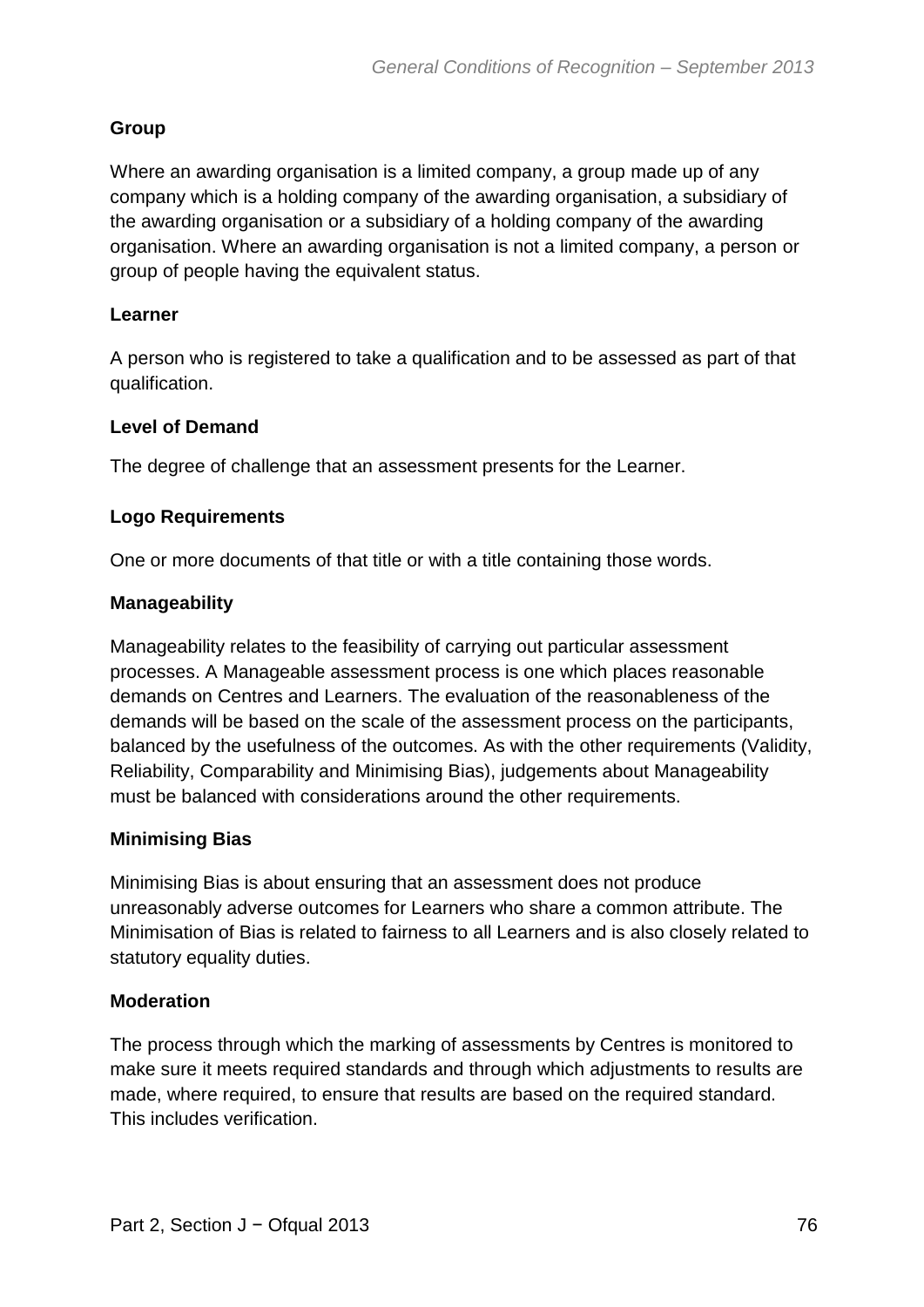# **Ofqual's Logo**

Any logo, design or style in which Ofqual holds intellectual property rights.

# **Reasonable Adjustment**

An adjustment of the type that is defined in Condition G6.

## **Register**

The register published and maintained by Ofqual in accordance with section 148 of the Act.

# **Regulatory Document**

A regulatory document, or part of a regulatory document, which features in a document entitled the 'Regulatory Document List', which may be published by Ofqual and may be varied and replaced by Ofqual from time to time.

# **Reliability**

Reliability is about consistency and so concerns the extent to which the various stages in the assessment process generate outcomes which would be replicated were the assessment repeated. Reliability is a necessary condition of Validity, as it is not possible to demonstrate the Validity of an assessment process which is not Reliable. The Reliability of an assessment is affected by a range of factors such as the sampling of assessment tasks and inconsistency in marking by human Assessors.

# **RITS**

The Regulatory Information Technology System, which is a system provided for awarding organisations by Ofqual, as it may be varied and replaced from time to time.

# **Rule of Combination**

A rule specifying the combination of units which may be taken to form a particular qualification, any units which must be taken and any related requirements.

# **Senior Officer**

A director or senior executive officer of the awarding organisation or, where the awarding organisation is not a limited company, a person holding a position of equivalent status within the organisational structure of the awarding organisation.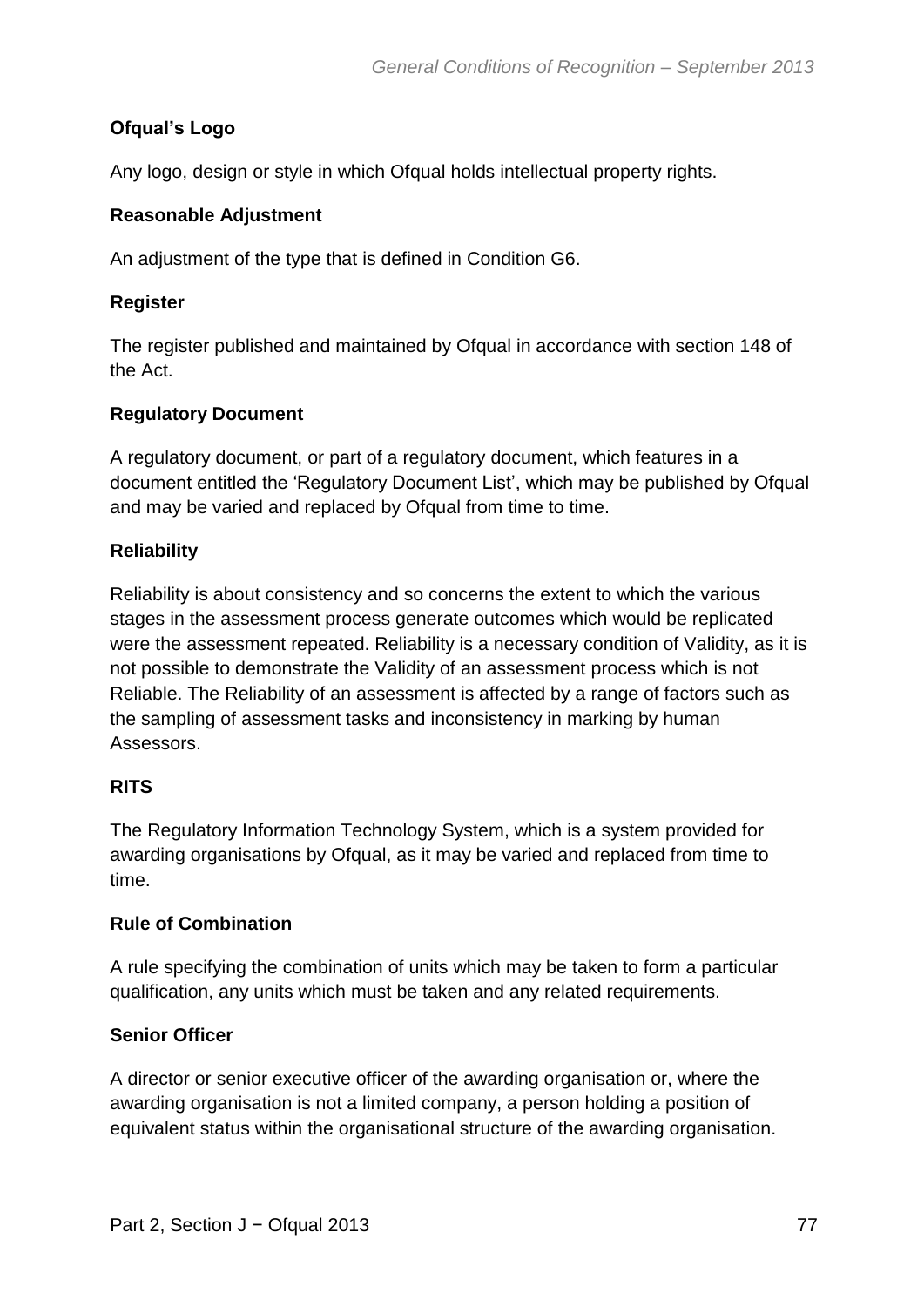# **Special Consideration**

Special consideration of a type that is defined in Condition G7.

## **Stimulus Materials**

Materials provided to the Learner before or at the time of the assessment which facilitate the Learner's demonstration of his or her knowledge, skills and understanding. Tasks in an assessment may relate directly to the materials and a Learner may make direct reference to the materials in completing the assessment. Such materials may include, for example, charts, diagrams, pictures, quotations or machinery.

## **Teacher**

A person who prepares any Learner, or any person likely to become a Learner, for assessment for a qualification and who does so:

- (a) as a lecturer, supervisor, tutor or other appropriate provider of education or training, or
- (b) in circumstances in which that preparation takes place primarily at home.

## **Users of qualifications**

Persons who have a legitimate interest in the qualification or type of qualification made available by the awarding organisation, which may include –

- (a) Learners and Learners' representatives,
- (b) Centres,
- (c) Teachers,
- (d) employers and employers' representatives,
- (e) further and higher education establishments,
- (f) schools,
- (g) government departments and agencies, and
- (h) professional bodies.

# **Validity**

The extent to which evidence and theory support the interpretation that the assessment outcomes meet their intended uses.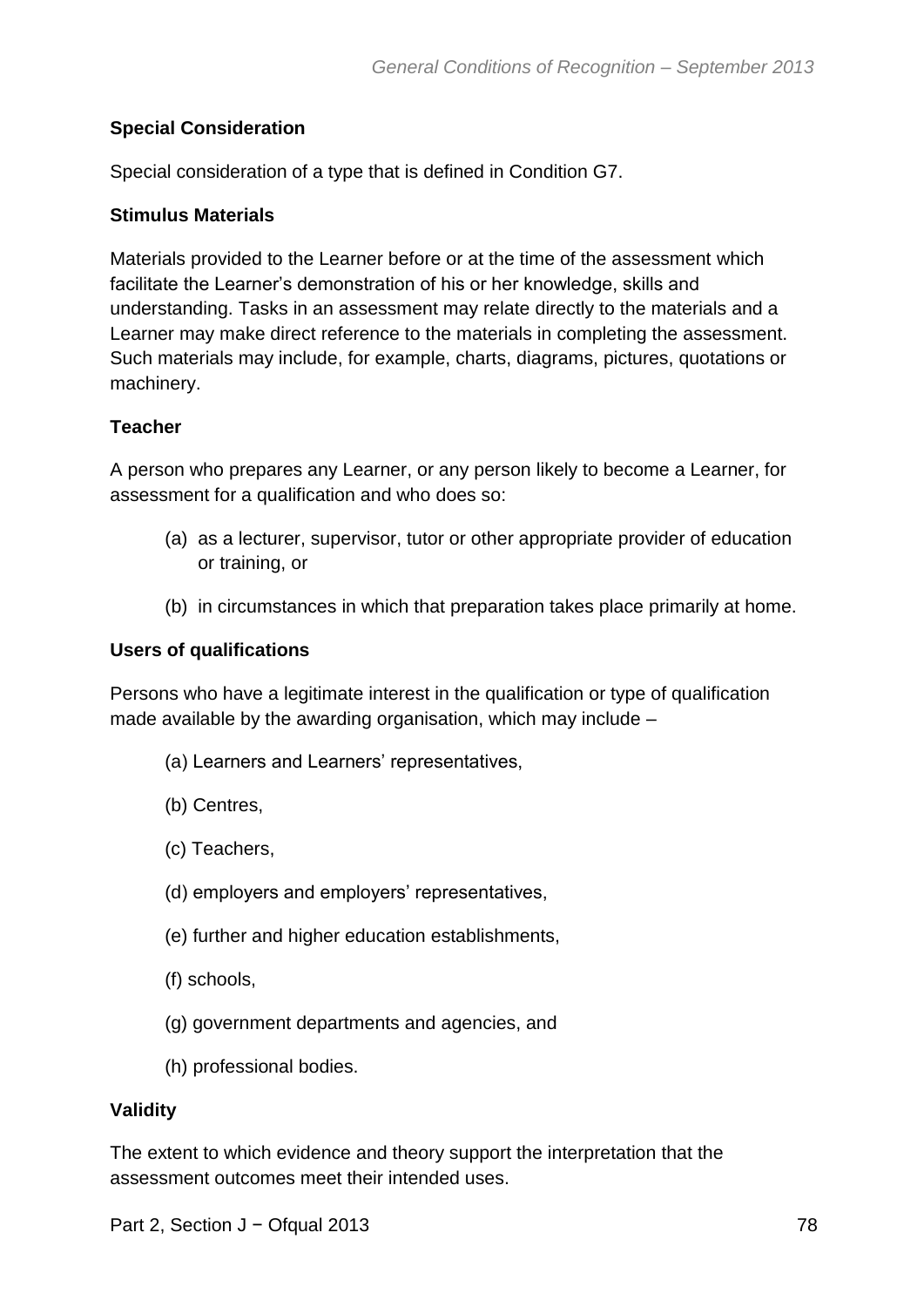The evaluation of Validity involves the development of a clear argument to support the proposed interpretation of the outcomes and as a consequence the intended uses of the assessment. The Validity argument should be built on statements of the proposed interpretation and supporting evidence collected from all stages of the assessment process.

# **Workforce**

Persons available for work (including employees, workers and contractors).